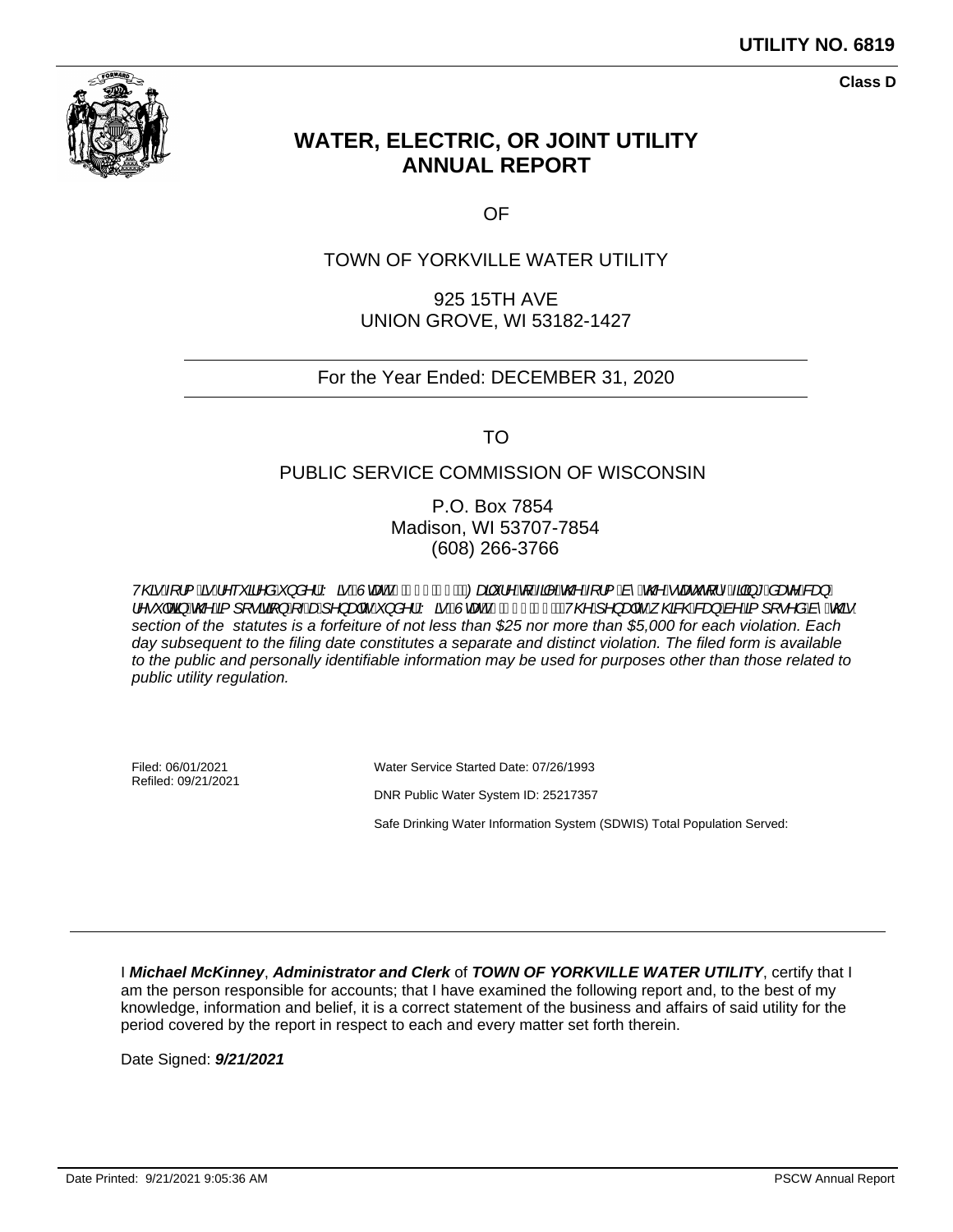### **Table of Contents**

| <b>Schedule Name</b>                                                                                                                            | Page   |
|-------------------------------------------------------------------------------------------------------------------------------------------------|--------|
| <b>INTRODUCTORY SECTION</b>                                                                                                                     |        |
| Signature Page                                                                                                                                  | ii.    |
| Identification and Ownership - Contacts                                                                                                         | iv     |
| Identification and Ownership - Governing Authority and Audit Information                                                                        | v      |
| Identification and Ownership - Contract Operations                                                                                              | vi     |
| <b>Workforce Diversity</b>                                                                                                                      | xi     |
| <b>FINANCIAL SECTION</b>                                                                                                                        |        |
| <b>Income Statement</b>                                                                                                                         | $F-01$ |
| Income Statement Account Details                                                                                                                | $F-02$ |
| Income from Merchandising, Jobbing & Contract Work (Accts. 415-416)                                                                             | $F-03$ |
| Revenues Subject to Wisconsin Remainder Assessment                                                                                              | $F-04$ |
| Full-Time Employees (FTE)                                                                                                                       | $F-06$ |
| <b>Balance Sheet</b>                                                                                                                            | $F-07$ |
| Net Utility Plant                                                                                                                               | $F-08$ |
| Accumulated Provision for Depreciation of Utility Plant on Utility Plant Financed by Utility Operations or by the Municipality<br>(Acct. 111.1) | $F-09$ |
| Accumulated Provision for Depreciation of Utility Plant on Contributed Plant in Service (Acct. 111.2)                                           | $F-10$ |
| Net Nonutility Property (Accts. 121 & 122)                                                                                                      | $F-11$ |
| Accumulated Provision for Uncollectible Accounts-Cr. (Acct. 144)                                                                                | $F-12$ |
| <b>Materials and Supplies</b>                                                                                                                   | $F-13$ |
| Unamortized Debt Discount & Expense & Premium on Debt (Accts. 181 and 251)                                                                      | $F-14$ |
| Capital Paid in by Municipality (Acct. 200)                                                                                                     | $F-15$ |
| Bonds (Acct. 221)                                                                                                                               | $F-17$ |
| Notes Payable & Miscellaneous Long-Term Debt                                                                                                    | $F-18$ |
| Taxes Accrued (Acct. 236)                                                                                                                       | $F-19$ |
| Interest Accrued (Acct. 237)                                                                                                                    | $F-20$ |
| Balance Sheet Detail - Other Accounts                                                                                                           | $F-22$ |
| Return on Rate Base Computation                                                                                                                 | $F-23$ |
| Regulatory Liability - Pre-2003 Historical Accumulated Depreciation on Contributed Utility Plant (253)                                          | $F-25$ |
| Important Changes During the Year                                                                                                               | $F-26$ |
| <b>WATER SECTION</b>                                                                                                                            |        |
| Water Operating Revenues & Expenses                                                                                                             | W-01   |
| Water Operating Revenues - Sales of Water                                                                                                       | W-02   |
| Sales for Resale (Acct. 466)                                                                                                                    | $W-03$ |
| Other Operating Revenues (Water)                                                                                                                | W-04   |
| Water Operation & Maintenance Expenses                                                                                                          | W-05   |
| Taxes (Acct. 408 - Water)                                                                                                                       | W-06   |
| Water Property Tax Equivalent - Detail                                                                                                          | W-07   |
| Water Utility Plant in Service - Plant Financed by Utility or Municipality                                                                      | W-08   |
| Water Utility Plant in Service - Plant Financed by Contributions                                                                                | W-09   |
| Age of Water Mains                                                                                                                              | $W-13$ |
| Sources of Water Supply - Statistics                                                                                                            | $W-14$ |
| <b>Water Audit and Other Statistics</b>                                                                                                         | $W-15$ |
| Sources of Water Supply - Well Information                                                                                                      | $W-16$ |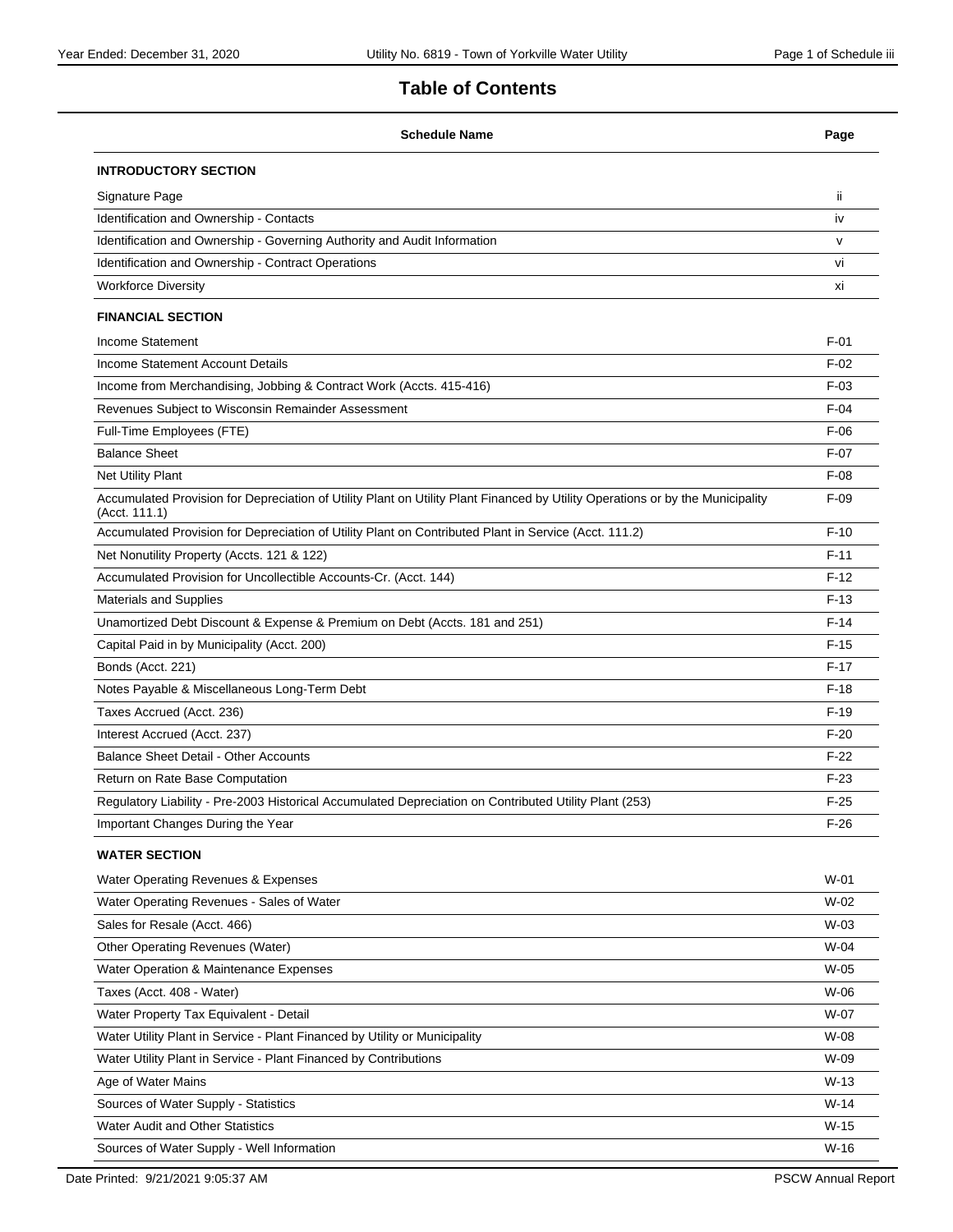### **Table of Contents**

#### **WATER SECTION**

| Sources of Water Supply - Intake Information   | $W-17$ |
|------------------------------------------------|--------|
| <b>Pumping &amp; Power Equipment</b>           | $W-18$ |
| Reservoirs, Standpipes and Elevated Tanks      | $W-19$ |
| <b>Water Treatment Plant</b>                   | $W-20$ |
| <b>Water Mains</b>                             | $W-21$ |
| Utility-Owned Water Service Lines              | $W-22$ |
| <b>Meters</b>                                  | $W-23$ |
| <b>Hydrants and Distribution System Valves</b> | $W-25$ |
| List of All Station and Wholesale Meters       | $W-26$ |
| <b>Water Conservation Programs</b>             | $W-27$ |
| <b>Water Customers Served</b>                  | $W-28$ |
| Privately-Owned Water Service Lines            | $W-29$ |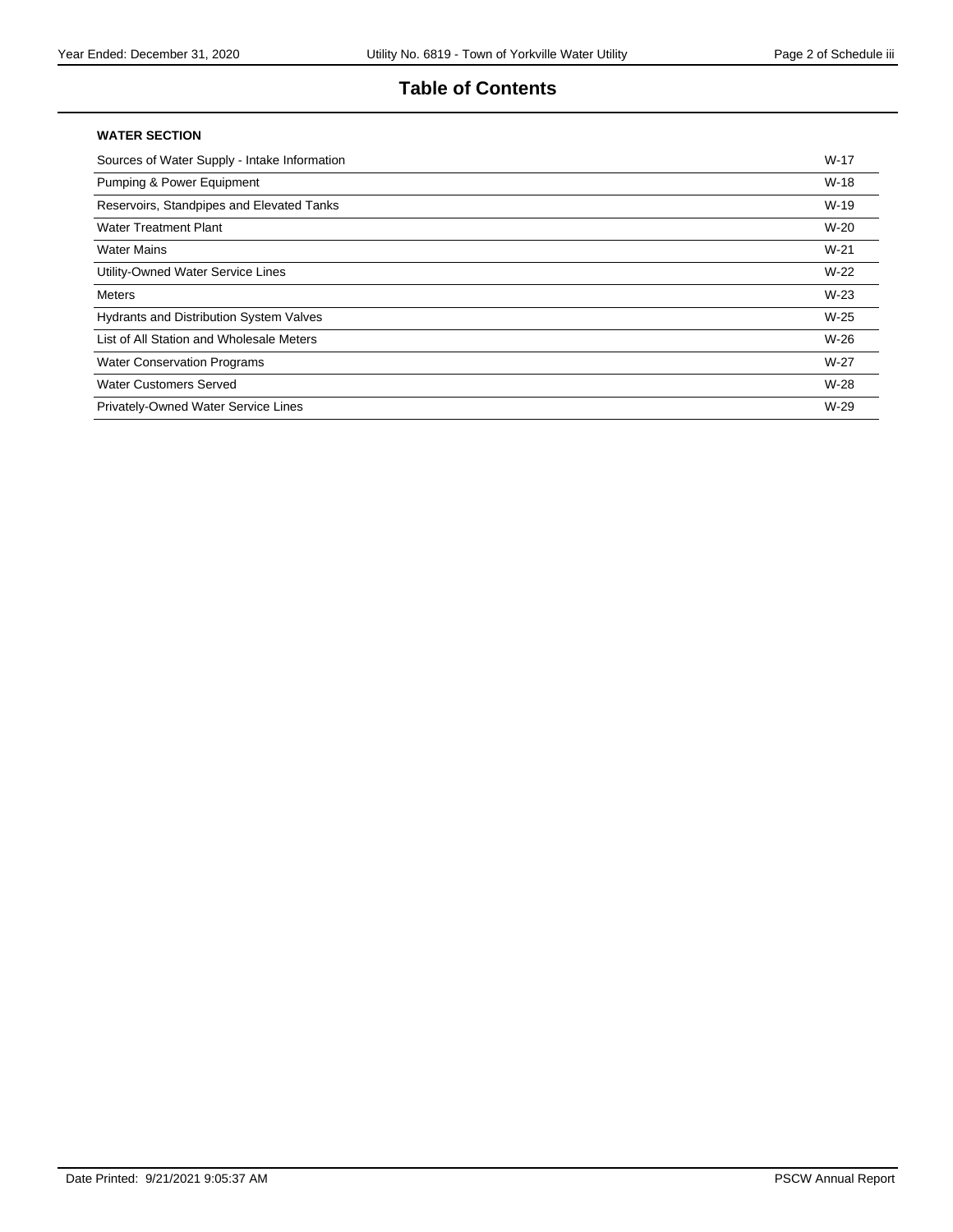#### **Identification and Ownership - Contacts**

#### **Utility employee in charge of correspondence concerning this report**

#### Name: Michael McKinney

Title: Administrator and Clerk

Mailing Address: 925 15th Avenue Union Grove, WI 53182

Phone: (262) 878-2123

Email Address: michael@villageofyorkville.com

#### **Accounting firm or consultant preparing this report (if applicable)**

Name: Krisztina Dommer, CPA

Title: Shareholder

Mailing Address: KerberRose SC 115 E Fifth Street Shawano, WI 54166

Phone: (715) 526-9400

Email Address: Krisztina.Dommer@kerberrose.com

#### **Name and title of utility General Manager (or equivalent)**

Name: Gary W Hanson

Title: Utility Manager

Mailing Address: 925 15th Avenue Union Grove, WI 53182 Phone: (262) 878-2123 Email Address: ghanson@villageofyorkville.com

#### **President, chairman, or head of utility commission/board or committee**

Name: Douglas Nelson Title: Village President Mailing Address: 925 15th Avenue Union Grove, WI 53182 Phone: (262) 878-2123

Email Address: dnelson@villageofyorkville.com

#### **Contact person for cybersecurity issues and events**

Name: Michael McKinney

Title: Administrator and Clerk

Mailing Address: 925 15th Avenue Union Grove, WI 53182 Phone: (262) 878-2123

Email Address: michael@villageofyorkville.com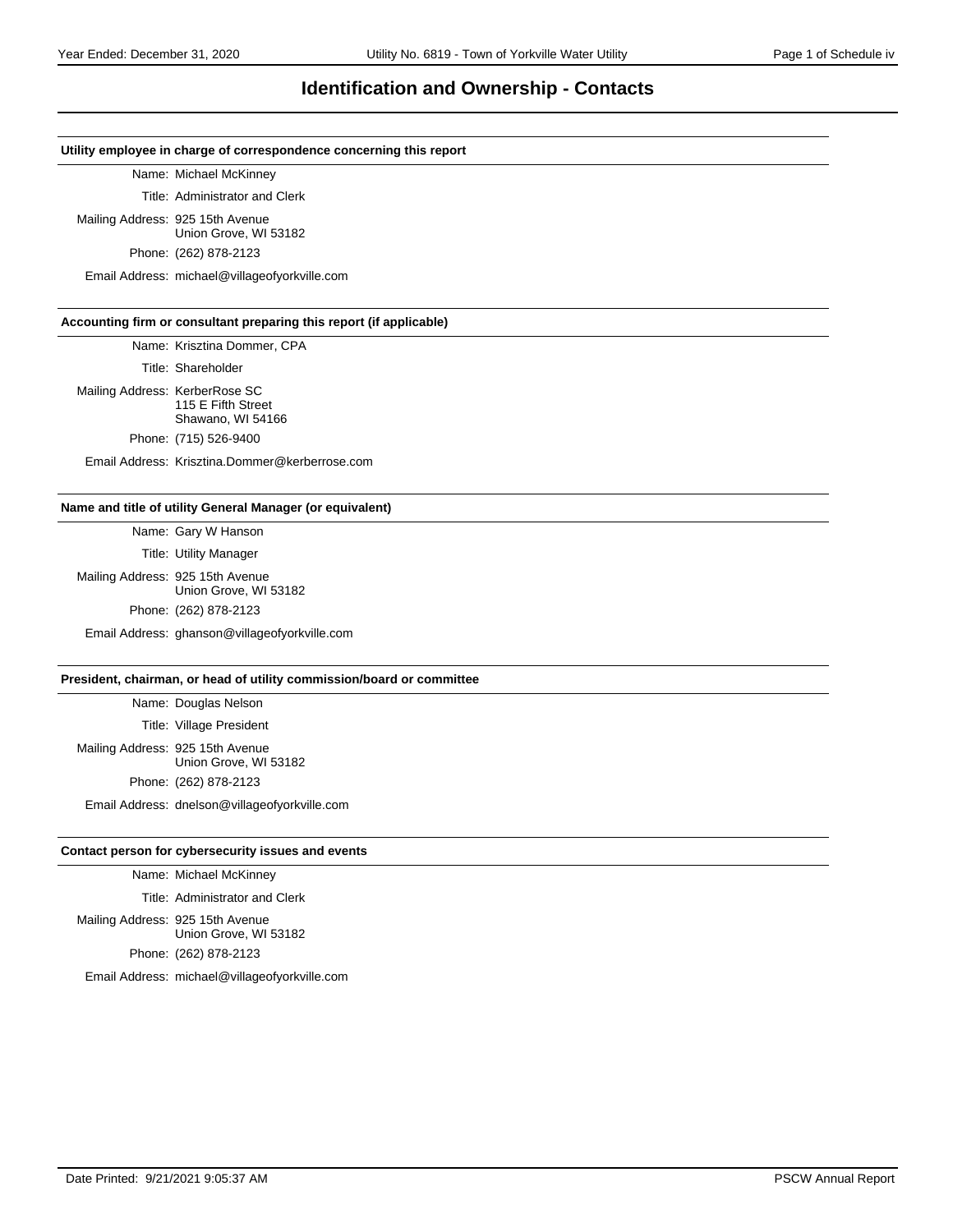#### **Identification and Ownership - Governing Authority and Audit Information**

#### **Utility Governing Authority**

Select the governing authority for this utility.

\_x\_Reports to utility board/commission

\_\_\_Reports directly to city/village council

#### **Audit Information**

Are utility records audited by individulas or firms other than utility employees? \_x\_Yes \_No

Date of most recent audit report: 04/22/0221

Period covered by most recent audit: 12/31/2020

#### **Individual or firm, if other than utility employee, auditing utility records**

Name: Lauren Price

Title: Senior Manager

Organization Name: Huberty

USPS Address: 145 S Marr St

City State Zip Fond Du Lac, WI 54935

Telephone: (920) 923-8400

Email Address: lprice@hubertycpas.com

#### **Report Preparation**

**If an accounting firm or consultant assists with report preparation, select the type of assistance provided**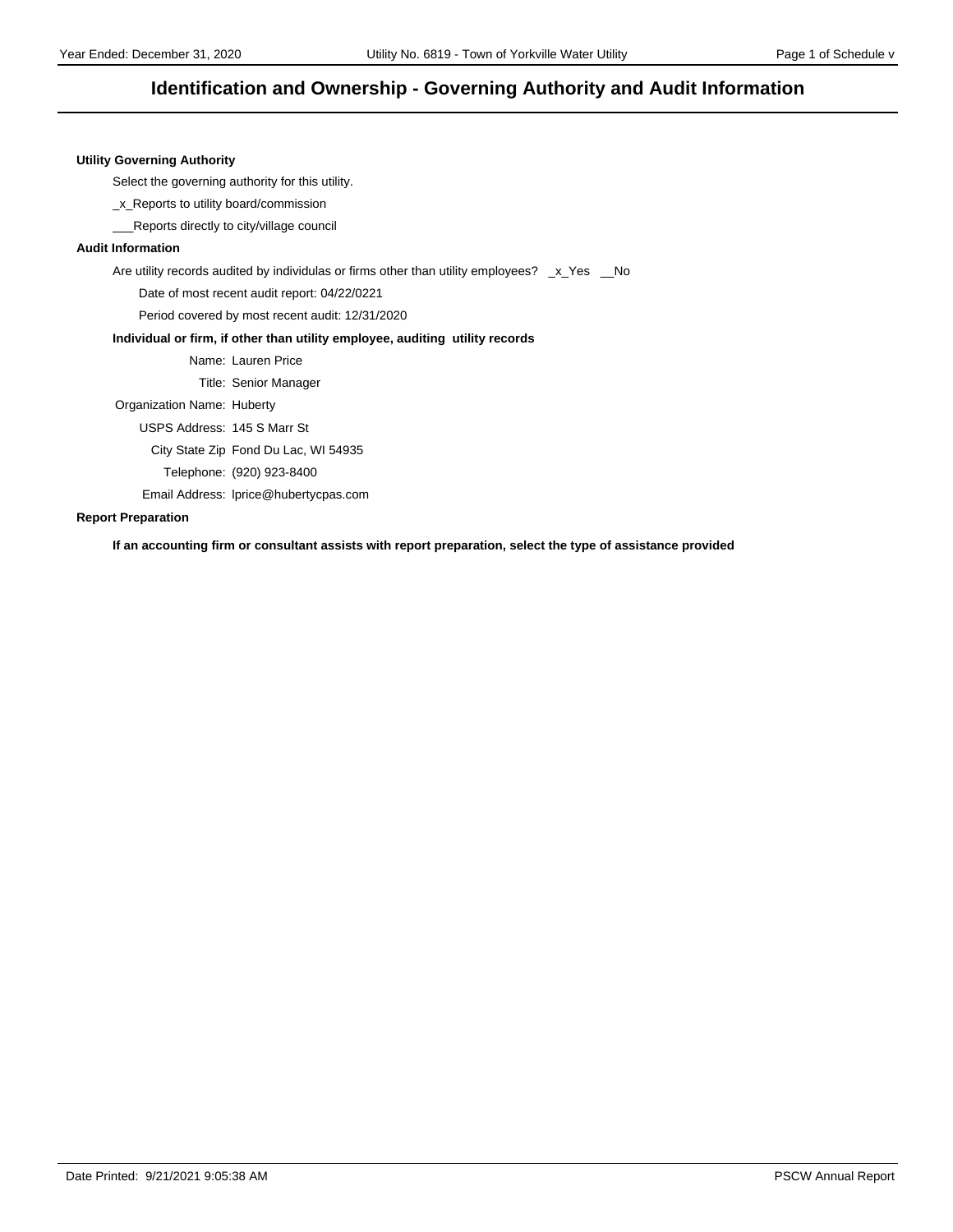### **Identification and Ownership - Contract Operations**

#### **Do you have any contracts?**

Are any of the Utility's administrative or operational functions under contract or agreement with an outside provider for the year covered by this annual report and /or current year (i.e., utility billing is done by another entity)?

**NO**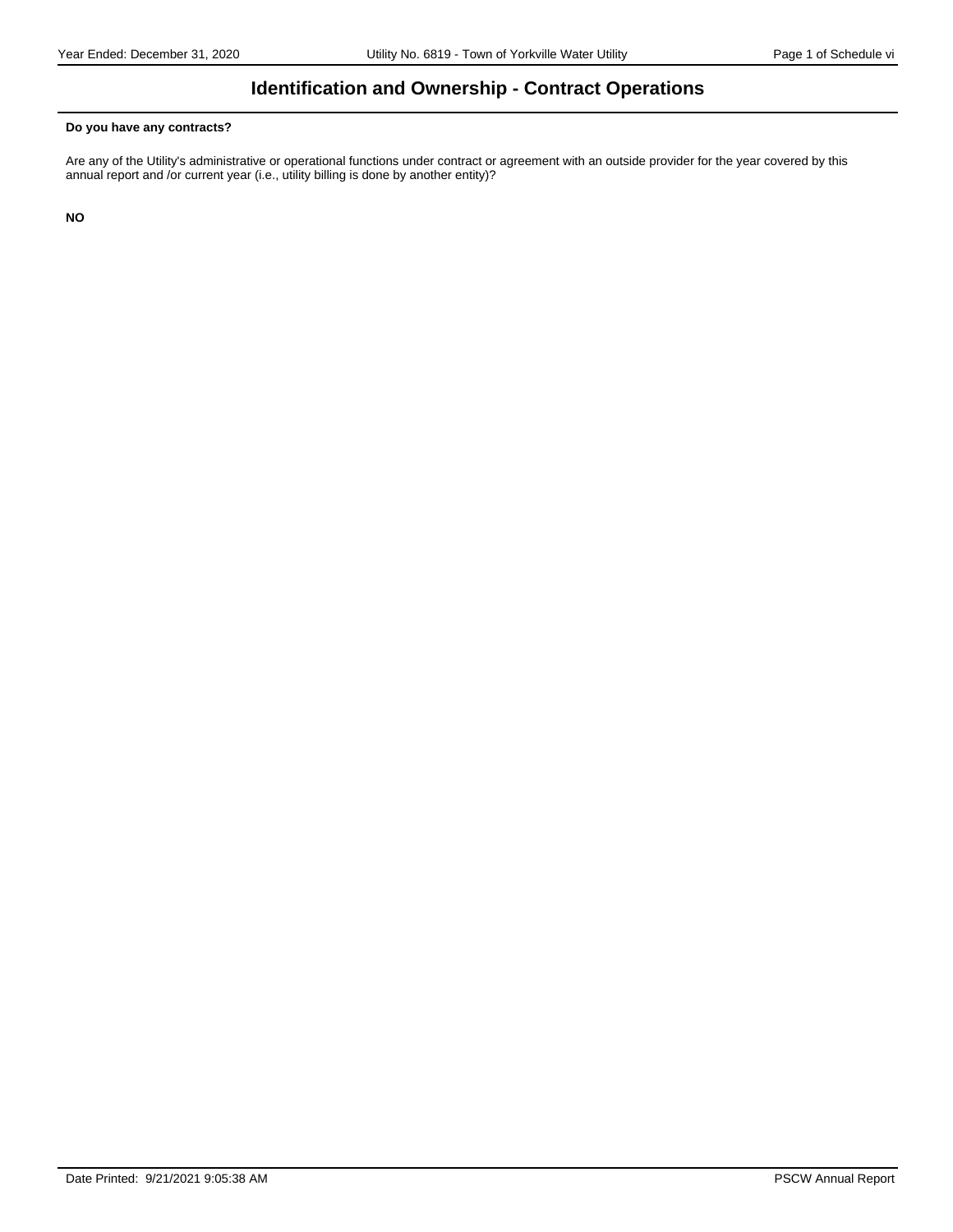# **Workforce Diversity**

g Whole numbers in the range of 0.  $\acute{a}$ JJ $\acute{a}$ JJ $\acute{a}$ are acceptable values for this schedule. Please enter part time employees as a whole number, and use the Footnotes feature to provide information about how many staff are part-time employees. Staff classification of various employment categories can vary from utility to utility. Use the Footnotes feature to provide information about how the utility defines these categories.

|                                | Employee Count      |                   |                                      |                              |  |  |
|--------------------------------|---------------------|-------------------|--------------------------------------|------------------------------|--|--|
| Category<br>(a)                | <b>Total</b><br>(b) | <b>Management</b> | <b>Executive</b><br>Leadership<br>(ď | Board<br>of Directors<br>(e) |  |  |
| <b>Total Utility Employees</b> |                     |                   |                                      |                              |  |  |
| Women                          |                     |                   |                                      |                              |  |  |
| <b>Minorities</b>              |                     |                   |                                      |                              |  |  |
| Veterans                       |                     |                   |                                      |                              |  |  |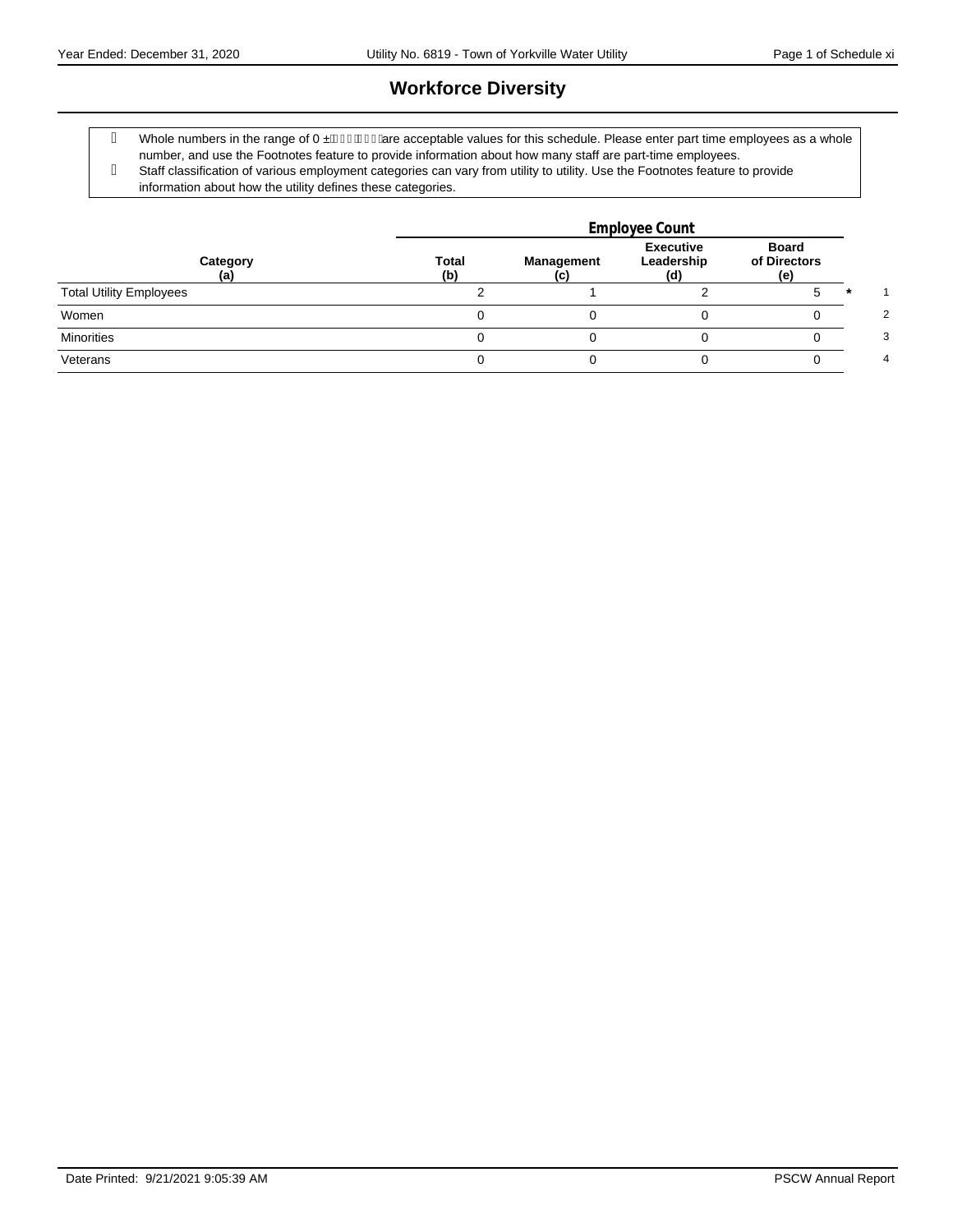# **Workforce Diversity**

- g Whole numbers in the range of 0.  $\acute{a}$ JJ $\acute{a}$ JJ $\acute{a}$ are acceptable values for this schedule. Please enter part time employees as a whole
- number, and use the Footnotes feature to provide information about how many staff are part-time employees.
- Staff classification of various employment categories can vary from utility to utility. Use the Footnotes feature to provide information about how the utility defines these categories.

#### **Workforce Diversity (Page xi)**

#### **General Footnote**

All of the noted employees/commissioners are part-time.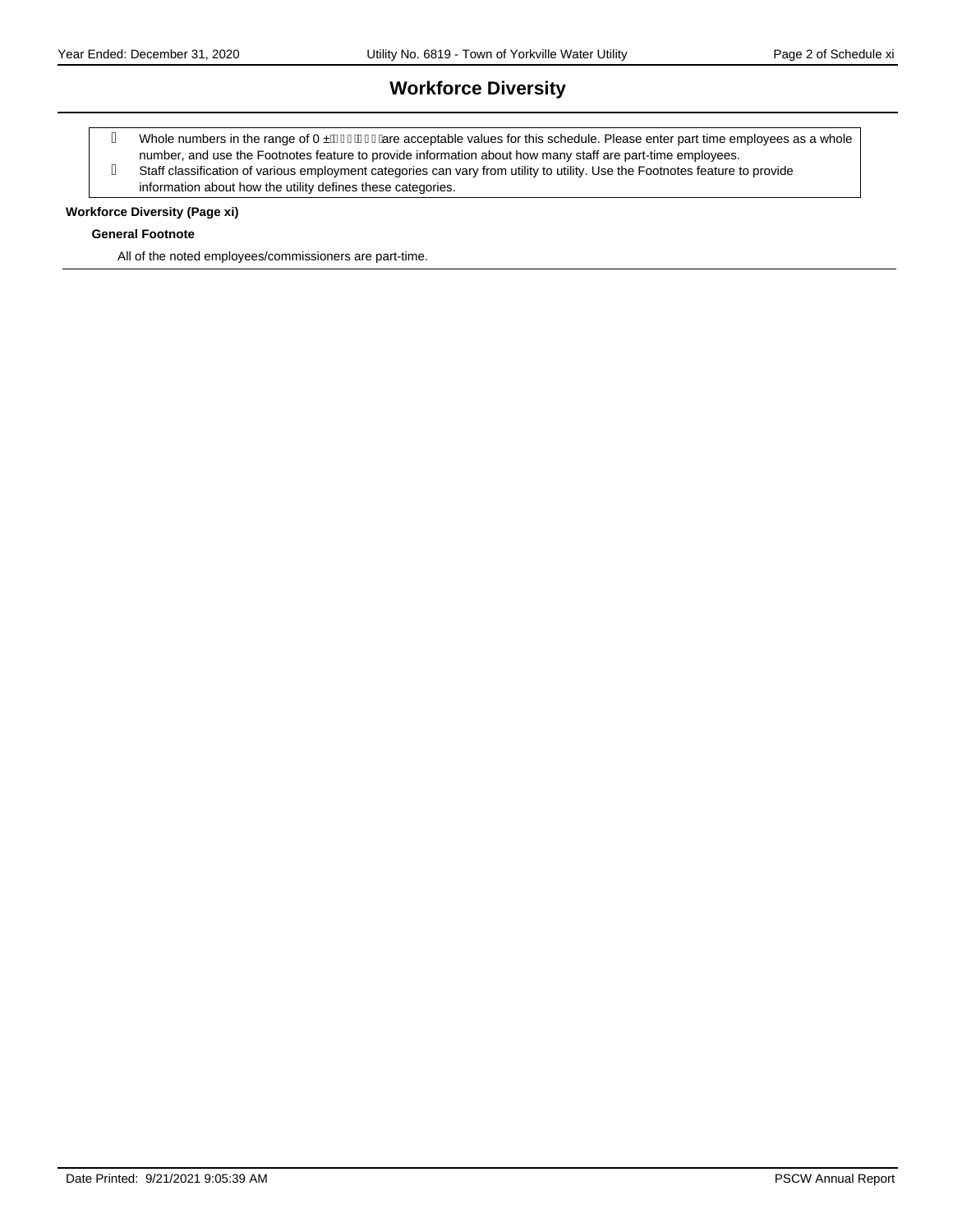#### **Income Statement**

| <b>Particulars</b><br>(a)                                      | <b>This Year</b><br>(b) | <b>Last Year</b><br>(c) |
|----------------------------------------------------------------|-------------------------|-------------------------|
| UTILITY OPERATING INCOME                                       |                         |                         |
| Operating Revenues (400)                                       | 241,336                 | 228,875                 |
| ¨CdYfUŊb[ ˙9l dYbgYg.                                          |                         |                         |
| Operation and Maintenance Expense (401)                        |                         |                         |
| Operation and Maintenance Expense (401-402)                    | 143,704                 | 192,785                 |
| Depreciation Expense (403)                                     | 33,427                  | 31,249                  |
| Amortization Expense (404)                                     |                         |                         |
| Amortization Expense (404-407)                                 | 0                       | 0                       |
| Taxes (408)                                                    | 20,235                  | 20,429                  |
| "HcHJ'CdYfUHb[ 91 dYbgYg                                       | 197,366                 | 244,463                 |
| "BYhCdYfUr]b[ '±wca Y                                          | 43,970                  | (15, 588)               |
| Income from Utility Plant Leased to Others (412-413)           |                         |                         |
| "I hj]hmCdYfUr]b[ ≒bWca Y                                      | 43,970                  | (15, 588)               |
| <b>OTHER INCOME</b>                                            |                         |                         |
| Income from Merchandising, Jobbing and Contract Work (415-416) | 0                       | $\mathbf 0$             |
| Income from Nonutility Operations (417)                        |                         |                         |
| Nonoperating Rental Income (418)                               |                         |                         |
| Interest and Dividend Income (419)                             | 4,449                   | 20,966                  |
| Miscellaneous Nonoperating Income (421)                        | 172,503                 | 165,699                 |
| <b>HcHJ`Ch\Yf`±bWcaY</b>                                       | 176,952                 | 186,665                 |
| <b>HcHJ</b> `=bWcaY                                            | 220,922                 | 171,077                 |
| <b>MISCELLANEOUS INCOME DEDUCTIONS</b>                         |                         |                         |
| Miscellaneous Amortization (425)                               | (8,613)                 | (8,613)                 |
| Other Income Deductions (426)                                  | 27,191                  | 26,255                  |
| ∵HchU`A]gWY`UbYcigʻ=bWcaY8YXiWh]cbg                            | 18,578                  | 17,642                  |
| `±bWcaY6YZcfY`±bhYfYgh7\Uf[Yg                                  | 202,344                 | 153,435                 |
| <b>INTEREST CHARGES</b>                                        |                         |                         |
| Interest on Long-Term Debt (427)                               | 0                       | 0                       |
| Amortization of Debt Discount and Expense (428)                |                         |                         |
| Amortization of Premium on Debt--Cr. (429)                     |                         |                         |
| Interest on Debt to Municipality (430)                         | 0                       | $\mathbf 0$             |
| Other Interest Expense (431)                                   | 0                       | 0                       |
| Interest Charged to Construction--Cr. (432)                    |                         |                         |
| "HcHJ"=bhYfYgh7\Uf[Yg                                          | 0                       | 0                       |
| 'BYhi±bW:a Y                                                   | 202,344                 | 153,435                 |
| <b>EARNED SURPLUS</b>                                          |                         |                         |
| Unappropriated Earned Surplus (Beginning of Year) (216)        | 3,068,558               | 2,901,388               |
| Balance Transferred from Income (433)                          | 202,344                 | 153,435                 |
| Miscellaneous Credits to Surplus (434)                         |                         | 31,452                  |
| Miscellaneous Debits to Surplus--Debit (435)                   |                         | 17,717                  |
| Appropriations of Surplus--Debit (436)                         |                         |                         |
| Appropriations of Income to Municipal Funds--Debit (439)       |                         |                         |
| "HchU'lbUddfcdf]UhYX'9UfbYX'Gifd`ig'9bX'cZMYUf'f&%'Ł           | 3,270,902               | 3,068,558               |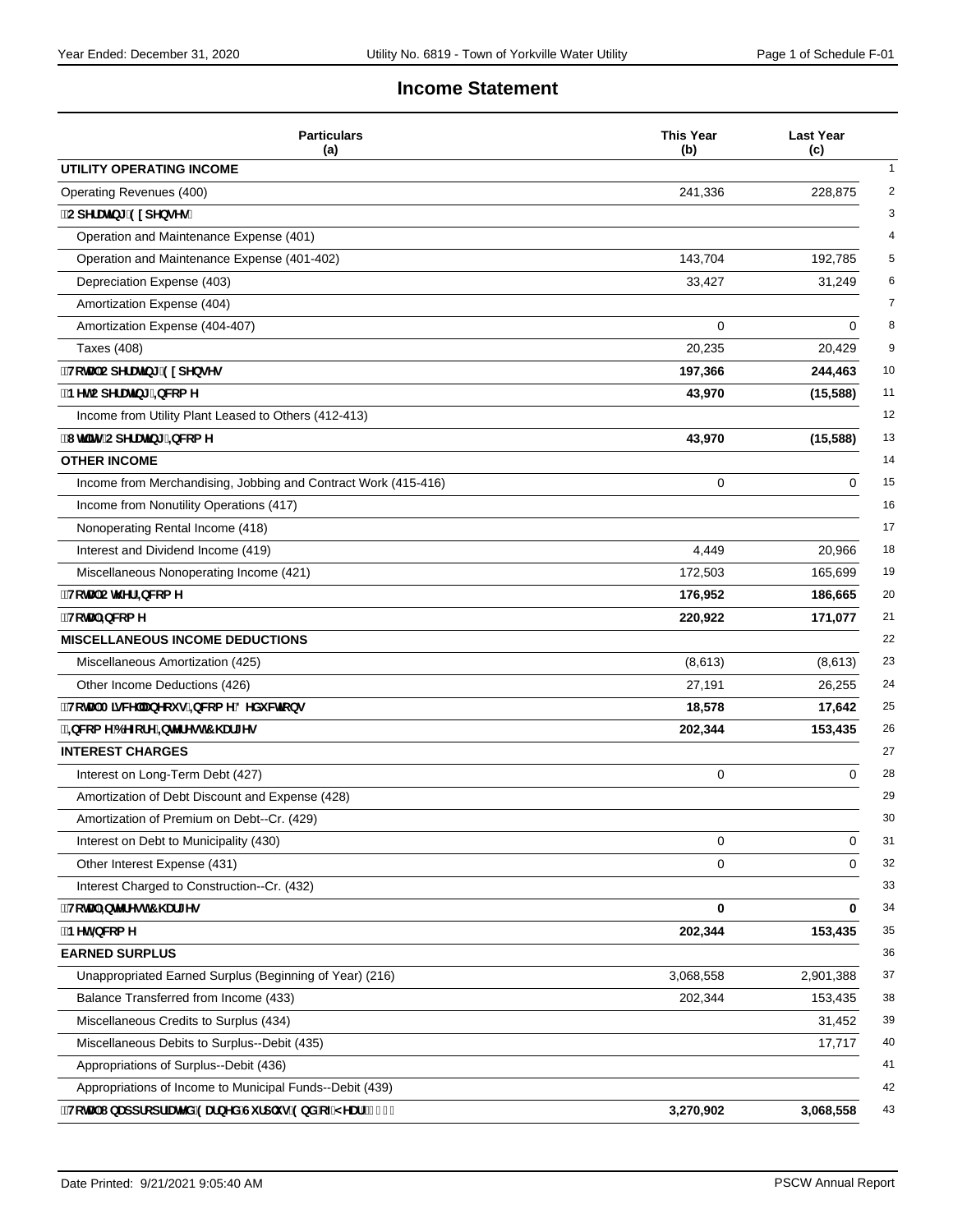#### **Income Statement Account Details**

 Report each item (when individually or when like items are combined) greater than \$10,000 (class AB), \$5,000 (class C) and \$2,000 (class D) and all other lesser amounts grouped as Miscellaneous. Describe fully using other than account titles.

- Nonregulated sewer income should be reported as Miscellaneous Nonoperating Income, Account 421.
- g If amount of Contributed Plant . AVater (421) does not match the total Additions During Year entered on Water Utility Plant in Service . A Plant Financed by Contributions, please provide a detailed explanation. Please see the help guide for more information.

| <b>Description</b><br>(a)                                      | <b>Earnings</b><br>(216.1)<br>(b) | <b>Contributions</b><br>(216.2)<br>(c) | Total<br><b>This Year</b><br>(d) |
|----------------------------------------------------------------|-----------------------------------|----------------------------------------|----------------------------------|
| <b>UTILITY OPERATING INCOME</b>                                |                                   |                                        | $\mathbf{1}$                     |
| <b>Operating Revenues (400)</b>                                |                                   |                                        | $\overline{2}$                   |
| Derived                                                        | 241,336                           |                                        | 3<br>241,336                     |
| Total (Acct. 400)                                              | 241,336                           | 0                                      | 241,336<br>4                     |
| <b>Operation and Maintenance Expense (401-402)</b>             |                                   |                                        | 5                                |
| Derived                                                        | 143,704                           |                                        | 143,704<br>6                     |
| <b>Total (Acct. 401-402)</b>                                   | 143,704                           | 0                                      | 7<br>143,704                     |
| <b>Depreciation Expense (403)</b>                              |                                   |                                        | 8                                |
| Derived                                                        | 33,427                            |                                        | 9<br>33,427                      |
| Total (Acct. 403)                                              | 33,427                            | 0                                      | 10<br>33,427                     |
| <b>Amortization Expense (404-407)</b>                          |                                   |                                        | 11                               |
| Derived                                                        | 0                                 |                                        | 12<br>0                          |
| <b>Total (Acct. 404-407)</b>                                   | 0                                 | 0                                      | 13<br>0                          |
| <b>Taxes (408)</b>                                             |                                   |                                        | 14                               |
| Derived                                                        | 20,235                            |                                        | 15<br>20,235                     |
| Total (Acct. 408)                                              | 20,235                            | 0                                      | 20,235<br>16                     |
| TOTAL UTILITY OPERATING INCOME                                 | 43,970                            | 0                                      | 43,970<br>17                     |
| <b>OTHER INCOME</b>                                            |                                   |                                        | 18                               |
| Income from Merchandising, Jobbing and Contract Work (415-416) |                                   |                                        | 19                               |
| Derived                                                        | 0                                 | 0                                      | 20<br>0                          |
| <b>Total (Acct. 415-416)</b>                                   | 0                                 | 0                                      | 0<br>21                          |
| Interest and Dividend Income (419)                             |                                   |                                        | 22                               |
| Interest Income                                                | 4,449                             |                                        | 23<br>4,449                      |
| Total (Acct. 419)                                              | 4,449                             | 0                                      | 4,449<br>24                      |
| <b>Miscellaneous Nonoperating Income (421)</b>                 |                                   |                                        | 25                               |
| Contributed Plant - Water                                      |                                   |                                        | 0<br>26                          |
| Impact Fees - Water                                            |                                   |                                        | 27<br>0                          |
| <b>Federal Nonoperating Grants</b>                             | 1,072                             |                                        | 28<br>1,072                      |
| <b>TID Advance Transfer In</b>                                 | 171,431                           |                                        | 171,431<br>29                    |
| Total (Acct. 421)                                              | 172,503                           | 0                                      | 30<br>172,503                    |
| <b>TOTAL OTHER INCOME</b>                                      | 176,952                           | 0                                      | 176,952<br>31                    |
| MISCELLANEOUS INCOME DEDUCTIONS                                |                                   |                                        | 32                               |
| <b>Miscellaneous Amortization (425)</b>                        |                                   |                                        | 33                               |
| Regulatory Liability (253) Amortization                        | (8,613)                           |                                        | (8,613)<br>34                    |
| Total (Acct. 425)                                              | (8, 613)                          | 0                                      | 35<br>(8,613)                    |
| <b>Other Income Deductions (426)</b>                           |                                   |                                        | 36                               |
| Depreciation Expense on Contributed Plant - Water              |                                   | 27,191                                 | 27,191<br>37                     |
| Total (Acct. 426)                                              | 0                                 | 27,191                                 | 38<br>27,191                     |
| TOTAL MISCELLANEOUS INCOME DEDUCTIONS                          | (8, 613)                          | 27,191                                 | 39<br>18,578                     |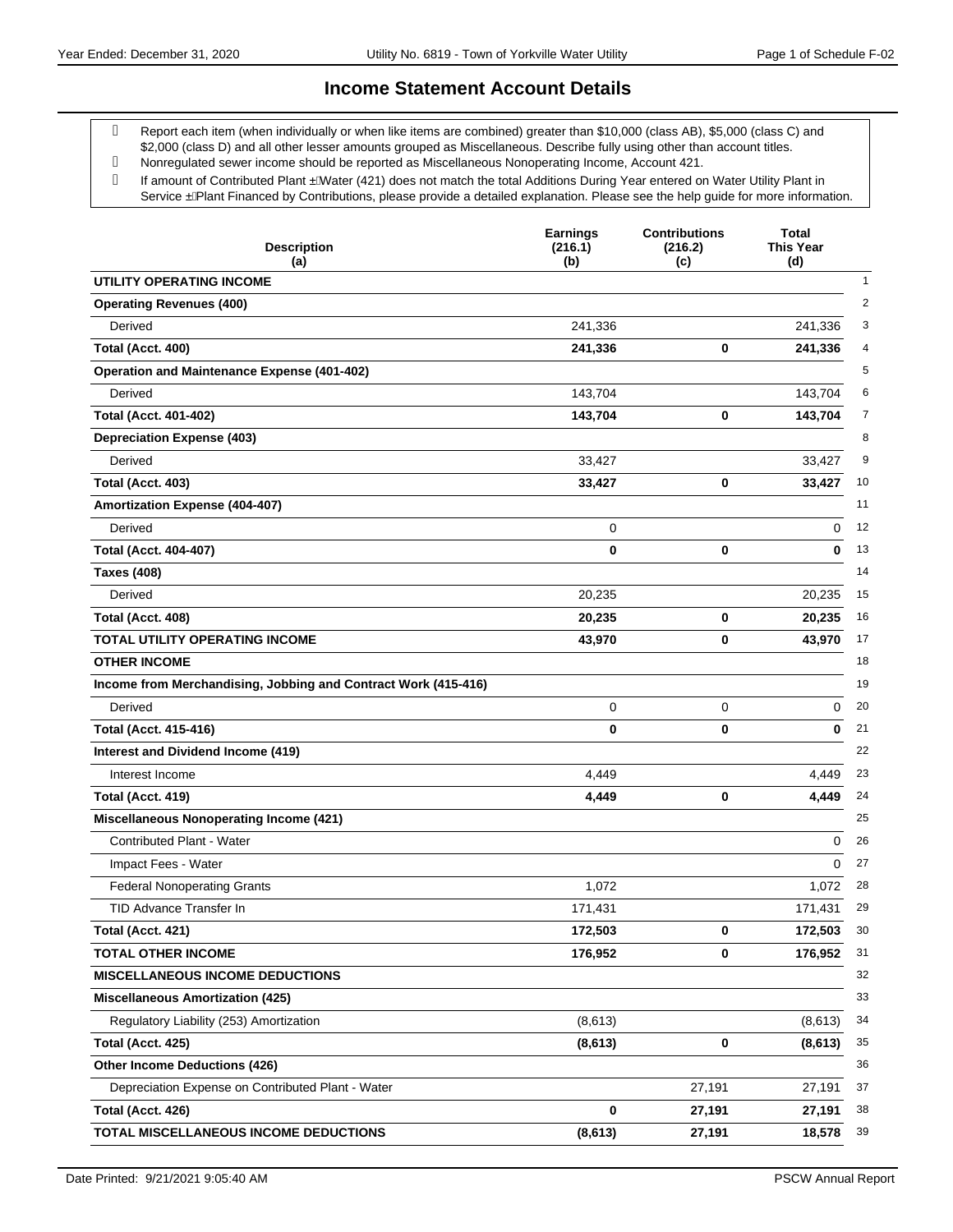#### **Income Statement Account Details**

 Report each item (when individually or when like items are combined) greater than \$10,000 (class AB), \$5,000 (class C) and \$2,000 (class D) and all other lesser amounts grouped as Miscellaneous. Describe fully using other than account titles.

- Nonregulated sewer income should be reported as Miscellaneous Nonoperating Income, Account 421.
- g If amount of Contributed Plant . AVater (421) does not match the total Additions During Year entered on Water Utility Plant in Service . A Plant Financed by Contributions, please provide a detailed explanation. Please see the help guide for more information.

| <b>Description</b><br>(a)                               | <b>Earnings</b><br>(216.1)<br>(b) | <b>Contributions</b><br>(216.2)<br>(c) | <b>Total</b><br><b>This Year</b><br>(d) |
|---------------------------------------------------------|-----------------------------------|----------------------------------------|-----------------------------------------|
| <b>INTEREST CHARGES</b>                                 |                                   |                                        | 40                                      |
| Interest on Long-Term Debt (427)                        |                                   |                                        | 41                                      |
| Derived                                                 | 0                                 |                                        | 0<br>42                                 |
| Total (Acct. 427)                                       | 0                                 | $\bf{0}$                               | 43<br>0                                 |
| Interest on Debt to Municipality (430)                  |                                   |                                        | 44                                      |
| Derived                                                 | $\mathbf 0$                       |                                        | 45<br>0                                 |
| Total (Acct. 430)                                       | 0                                 | $\bf{0}$                               | 46<br>0                                 |
| Other Interest Expense (431)                            |                                   |                                        | 47                                      |
| Derived                                                 | 0                                 |                                        | 48<br>0                                 |
| Total (Acct. 431)                                       | 0                                 | 0                                      | 49<br>0                                 |
| <b>TOTAL INTEREST CHARGES</b>                           | 0                                 | $\bf{0}$                               | 0<br>50                                 |
| <b>NET INCOME</b>                                       | 229,535                           | (27, 191)                              | 202,344<br>51                           |
| <b>EARNED SURPLUS</b>                                   |                                   |                                        | 52                                      |
| Unappropriated Earned Surplus (Beginning of Year) (216) |                                   |                                        | 53                                      |
| Derived                                                 | 1,775,238                         | 1,293,320                              | 3,068,558<br>54                         |
| Total (Acct. 216)                                       | 1,775,238                         | 1,293,320                              | 55<br>3,068,558                         |
| <b>Balance Transferred from Income (433)</b>            |                                   |                                        | 56                                      |
| Derived                                                 | 229,535                           | (27, 191)                              | 57<br>202,344                           |
| Total (Acct. 433)                                       | 229,535                           | (27, 191)                              | 58<br>202,344                           |
| <b>UNAPPROPRIATED EARNED SURPLUS (END OF YEAR)</b>      | 2,004,773                         | 1,266,129                              | 59<br>3,270,902                         |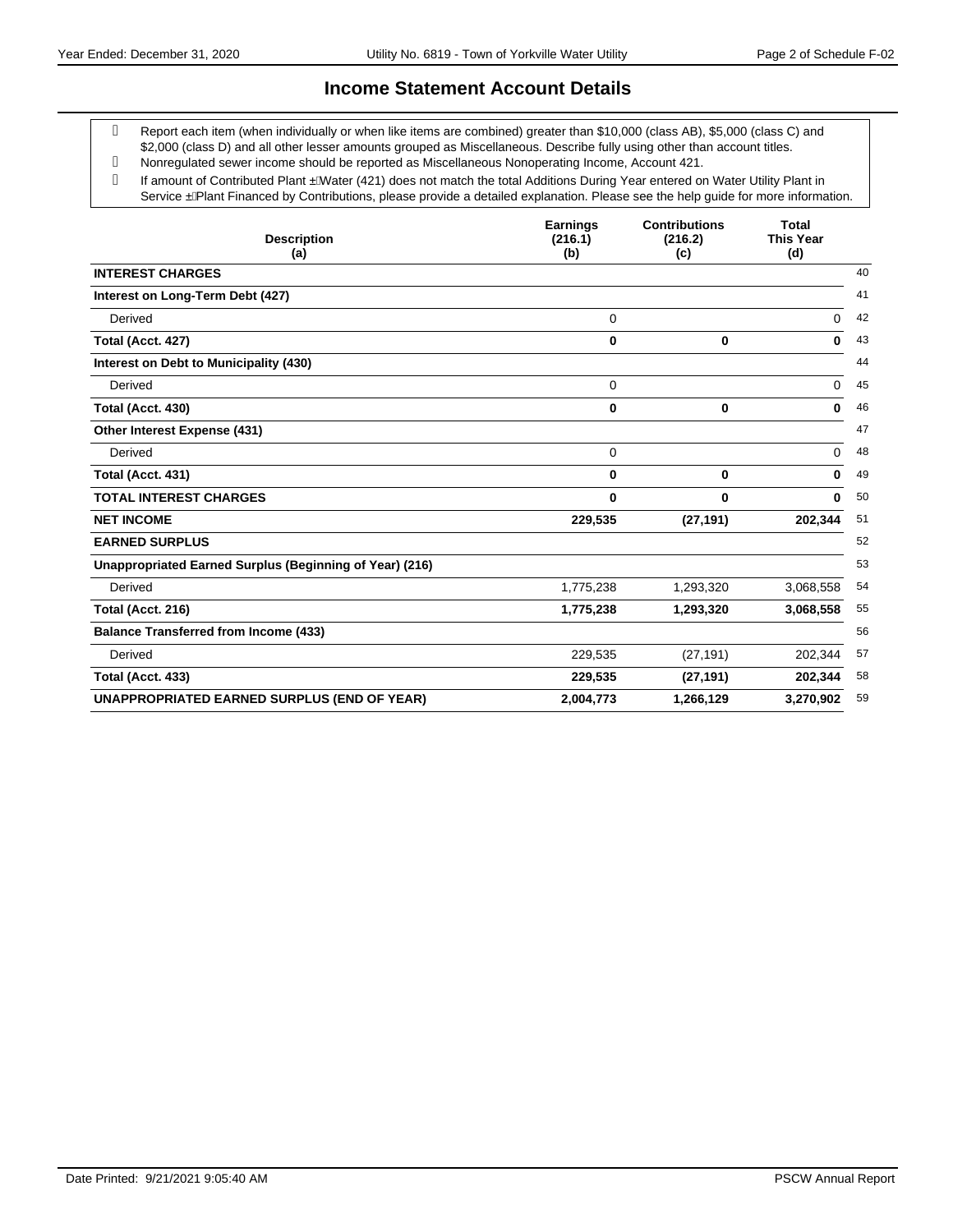# **Income from Merchandising, Jobbing & Contract Work (Accts. 415-416)**

| <b>Particulars</b><br>(a)                                                     | Water<br>(b) | <b>Electric</b><br>(c) | Gas<br>(d) | <b>Sewer</b><br>(e) | Total<br>(f) |
|-------------------------------------------------------------------------------|--------------|------------------------|------------|---------------------|--------------|
| <b>Revenues</b>                                                               |              |                        |            |                     |              |
| Revenues (account 415)                                                        |              |                        |            |                     |              |
| Cost and Expenses of Merchandising,<br><b>Jobbing and Contract Work (416)</b> |              |                        |            |                     |              |
| Cost of merchandise sold                                                      |              |                        |            |                     |              |
| Payroll                                                                       |              |                        |            |                     |              |
| <b>Materials</b>                                                              |              |                        |            |                     |              |
| Taxes                                                                         |              |                        |            |                     |              |
| <b>Total costs and expenses</b>                                               |              |                        |            |                     |              |
| Net Income (or loss)                                                          |              |                        |            |                     |              |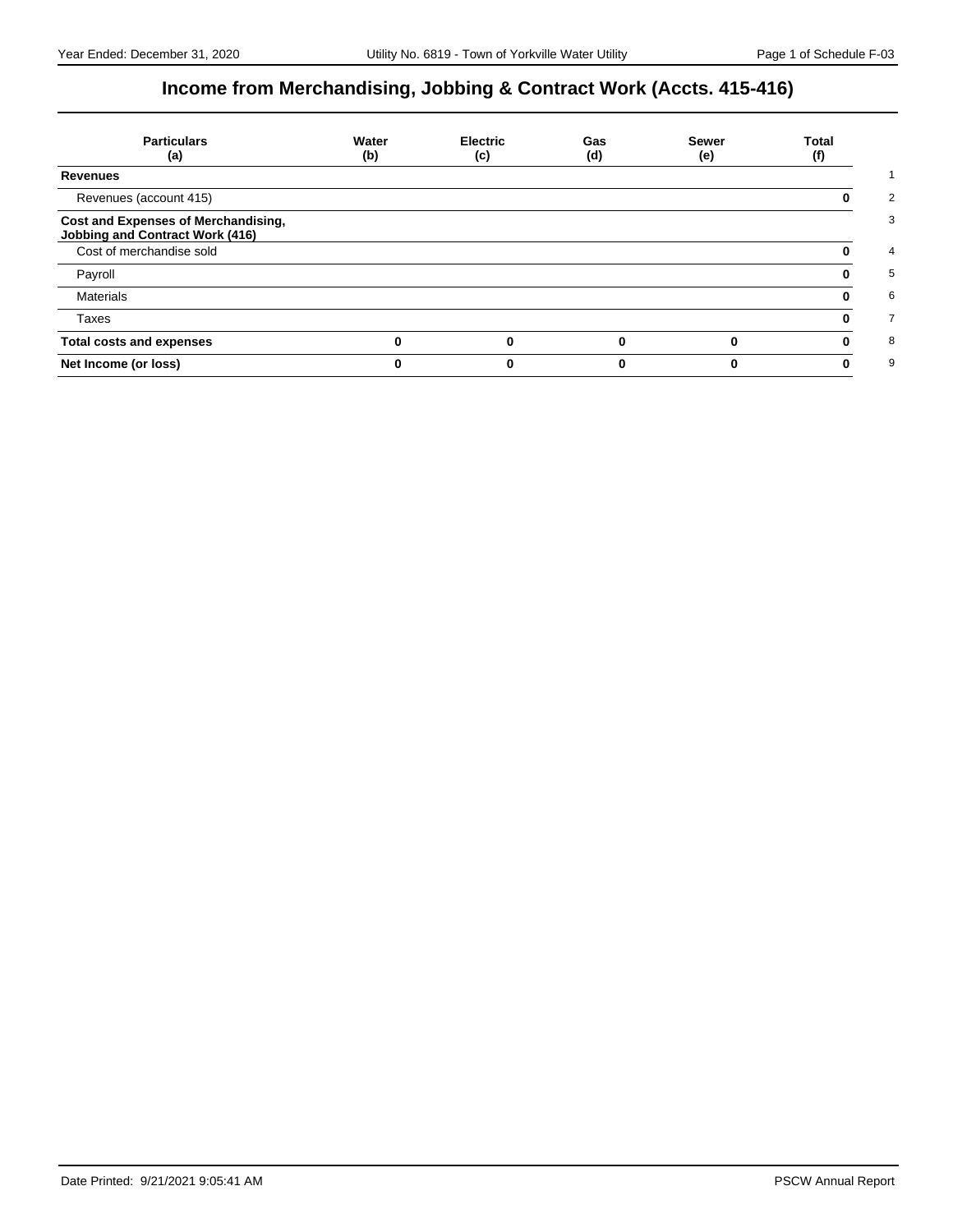#### **Revenues Subject to Wisconsin Remainder Assessment**

- g Ü^][¦o‱äææn∫^&^••æ}^&q{*k*&æa&`|æe^Á^ç^}`^Á`àb^&o&q{Árã&|}•ã}Á^{æã}å^¦&æ•^••{^}o∱`¦•`æ}o&q{ÁrãBÙœænhÁFJÎÈlÍÇQD&æ}åÁrãB Admin. Code Ch. PSC 5.
- If the sewer department is not regulated by the PSC, do not report sewer department in data column (d).

| <b>Description</b><br>(a)                                                                                                                                                                                                                       | Water<br>Utility<br>(b) | <b>Electric</b><br>Utility<br>(c) | Gas<br>Utility<br>(d) | <b>Sewer</b><br><b>Utility</b><br>(Regulated<br>Only<br>(e) | <b>Total</b><br>(f) |   |
|-------------------------------------------------------------------------------------------------------------------------------------------------------------------------------------------------------------------------------------------------|-------------------------|-----------------------------------|-----------------------|-------------------------------------------------------------|---------------------|---|
| Total operating revenues                                                                                                                                                                                                                        | 241,336                 |                                   |                       |                                                             | 241,336             |   |
| Less: interdepartmental sales                                                                                                                                                                                                                   | 0                       |                                   |                       |                                                             | 0                   | 2 |
| Less: interdepartmental rents                                                                                                                                                                                                                   | 0                       |                                   |                       |                                                             | 0                   | 3 |
| Less: return on net investment in meters<br>charged to regulated sewer department.<br>(Do not report if nonregulated sewer.)                                                                                                                    |                         |                                   |                       |                                                             | 0                   | 4 |
| Less: uncollectibles directly expensed as<br>reported in water acct. 904 (690 class D),<br>sewer acct. 843, and electric acct. 904 -or-<br>Net write-offs when Accumulated Provision<br>for Uncollectible Accounts (acct. 144) is<br>maintained |                         |                                   |                       |                                                             | 0                   | 5 |
| <b>Revenues subject to Wisconsin</b><br><b>Remainder Assessment</b>                                                                                                                                                                             | 241,336                 | 0                                 | 0                     | 0                                                           | 241,336             | 6 |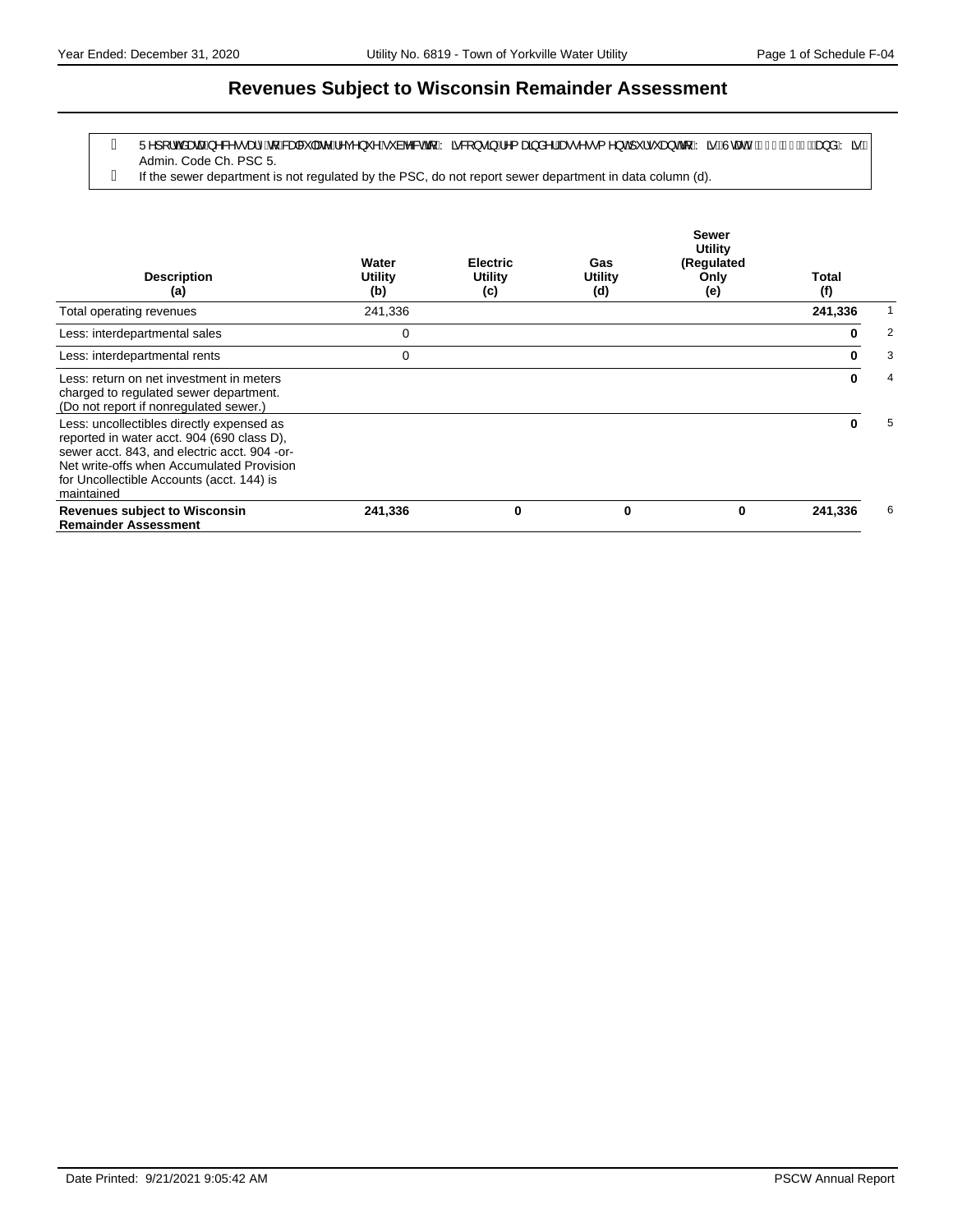# **Full-Time Employees (FTE)**

- Use FTE numbers where FTE stands for Full-Time Employees or Full-Time Equivalency. FTE can be computed by using total hours worked/2080 hours for a fiscal year. Estimate to the nearest hundredth. If an employee works part time for more than one industry then determine FTE based on estimate of hours worked per industry.
- Example: An employee worked 35% of their time on electric jobs, 30% on water jobs, 20% on sewer jobs and 15% on municipal nonutility jobs. The FTE by industry would be .35 for electric, .30 for water and .20 for sewer.

| Industry<br>(a)         | <b>FTE</b><br>(b) |
|-------------------------|-------------------|
| Water                   | 0.5               |
| Electric                |                   |
| $\overline{\text{Gas}}$ |                   |
| Sewer                   |                   |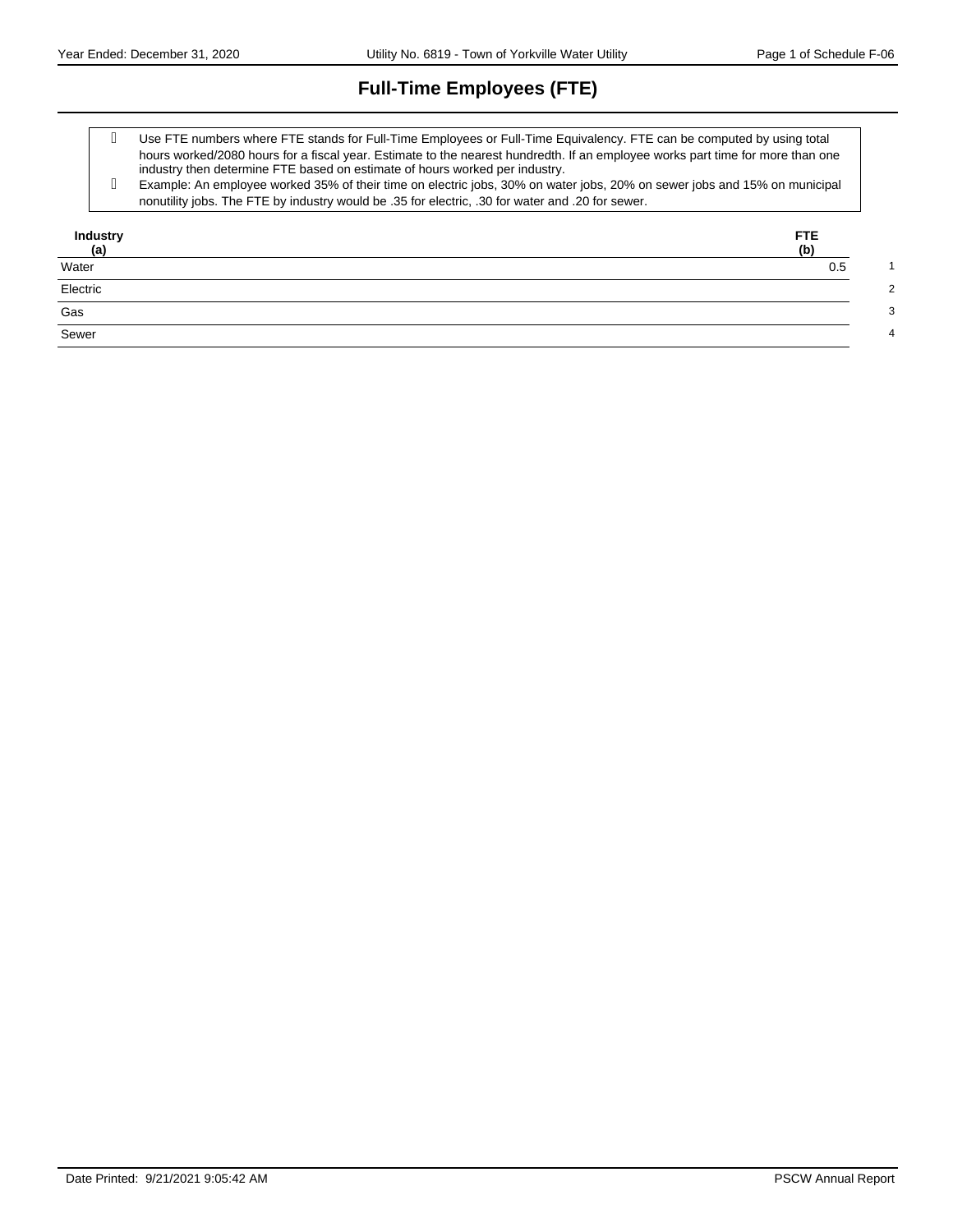### **Balance Sheet**

| <b>Assets and Othe Debits</b><br>(a)                                                       | <b>Balance</b><br><b>End of Year</b><br>(b) | <b>Balance</b><br><b>First of Year</b><br>(c) |
|--------------------------------------------------------------------------------------------|---------------------------------------------|-----------------------------------------------|
| <b>ASSESTS AND OTHER DEBITS</b>                                                            |                                             |                                               |
| <b>UTILITY PLANT</b>                                                                       |                                             |                                               |
| Utility Plant (101)                                                                        | 3,040,219                                   | 2,991,801                                     |
| Less: Accumulated Provision for Depreciation and Amortization of Utility Plant (111)       | 904,707                                     | 843,780                                       |
| Utility Plant Acquisition Adjustments (117-118)                                            | 0                                           | 0                                             |
| Other Utility Plant Adjustments (119)                                                      | $\Omega$                                    | $\Omega$                                      |
| <b>BYhl hijmiD'Ubh</b>                                                                     | 2,135,512                                   | 2,148,021                                     |
| OTHER PROPERTY AND INVESTMENTS                                                             |                                             |                                               |
| Nonutility Property (121)                                                                  | 0                                           | $\mathbf 0$                                   |
| Less: Accumulated Provision for Depreciation and Amortization of Nonutility Property (122) | 0                                           | 0                                             |
| Investment in Municipality (123)                                                           | 0                                           | 0                                             |
| Other Investments (124)                                                                    | 0                                           | $\mathbf 0$                                   |
| Sinking Funds (125)                                                                        | 0                                           | 0                                             |
| Depreciation Fund (126)                                                                    | 0                                           | $\Omega$                                      |
| Other Special Funds (128)                                                                  | 222,326                                     | 201,330                                       |
| "HcHJ'C'N Yf DfcdYfhmUbX'=bj Ygha Ybhg                                                     | 222,326                                     | 201,330                                       |
| <b>CURRENT AND ACCRUED ASSETS</b>                                                          |                                             |                                               |
| Cash (131)                                                                                 | 62,443                                      | 15,735                                        |
| Special Deposits (134)                                                                     | 0                                           | $\mathbf 0$                                   |
| Working Funds (135)                                                                        | 0                                           | $\Omega$                                      |
| Temporary Cash Investments (136)                                                           | 643,191                                     | 694,788                                       |
| Notes Receivable (141)                                                                     | $\Omega$                                    | $\Omega$                                      |
| Customer Accounts Receivable (142)                                                         | 22,058                                      | 24,340                                        |
| Other Accounts Receivable (143)                                                            | 0                                           | $\Omega$                                      |
| Accumulated Provision for Uncollectible Accounts- -Cr. (144)                               | 0                                           | $\Omega$                                      |
| Receivables from Municipality (145)                                                        | 274,314                                     | 91.964                                        |
| Plant Materials and Operating Supplies (154)                                               | 4,986                                       | 4,986                                         |
| Merchandise (155)                                                                          | 0                                           | 0                                             |
| Other Materials and Supplies (156)                                                         | 0                                           | $\Omega$                                      |
| Stores Expense (163)                                                                       | 0                                           | 0                                             |
| Prepayments (165)                                                                          | 0                                           | 0                                             |
| Interest and Dividends Receivable (171)                                                    | 0                                           | $\mathbf 0$                                   |
| Accrued Utility Revenues (173)                                                             | 0                                           | 0                                             |
| Miscellaneous Current and Accrued Assets (174)                                             | 0                                           | $\mathbf 0$                                   |
| "HcHJ'7 i ffYbhUbX'5 WW1i YX'5 ggYhg                                                       | 1,006,992                                   | 831,813                                       |
| <b>DEFERRED DEBITS</b>                                                                     |                                             |                                               |
| Unamortized Debt Discount and Expense (181)                                                | 0                                           | $\mathbf 0$                                   |
| Extraordinary Property Losses (182)                                                        | 0                                           | 0                                             |
| Preliminary Survey and Investigation Charges (183)                                         | 0                                           | $\mathbf 0$                                   |
| Clearing Accounts (184)                                                                    | 0                                           | 0                                             |
| Temporary Facilities (185)                                                                 | 0                                           | 0                                             |
| Miscellaneous Deferred Debits (186)                                                        | 0                                           | $\mathbf 0$                                   |
| "HcHJ'8 YZYffYX'8 YV]hg                                                                    | 0                                           | 0                                             |
| HCH5 @5 GG9 HG 5 B8 CH<9F 896 HG                                                           | 3,364,830                                   | 3,181,164                                     |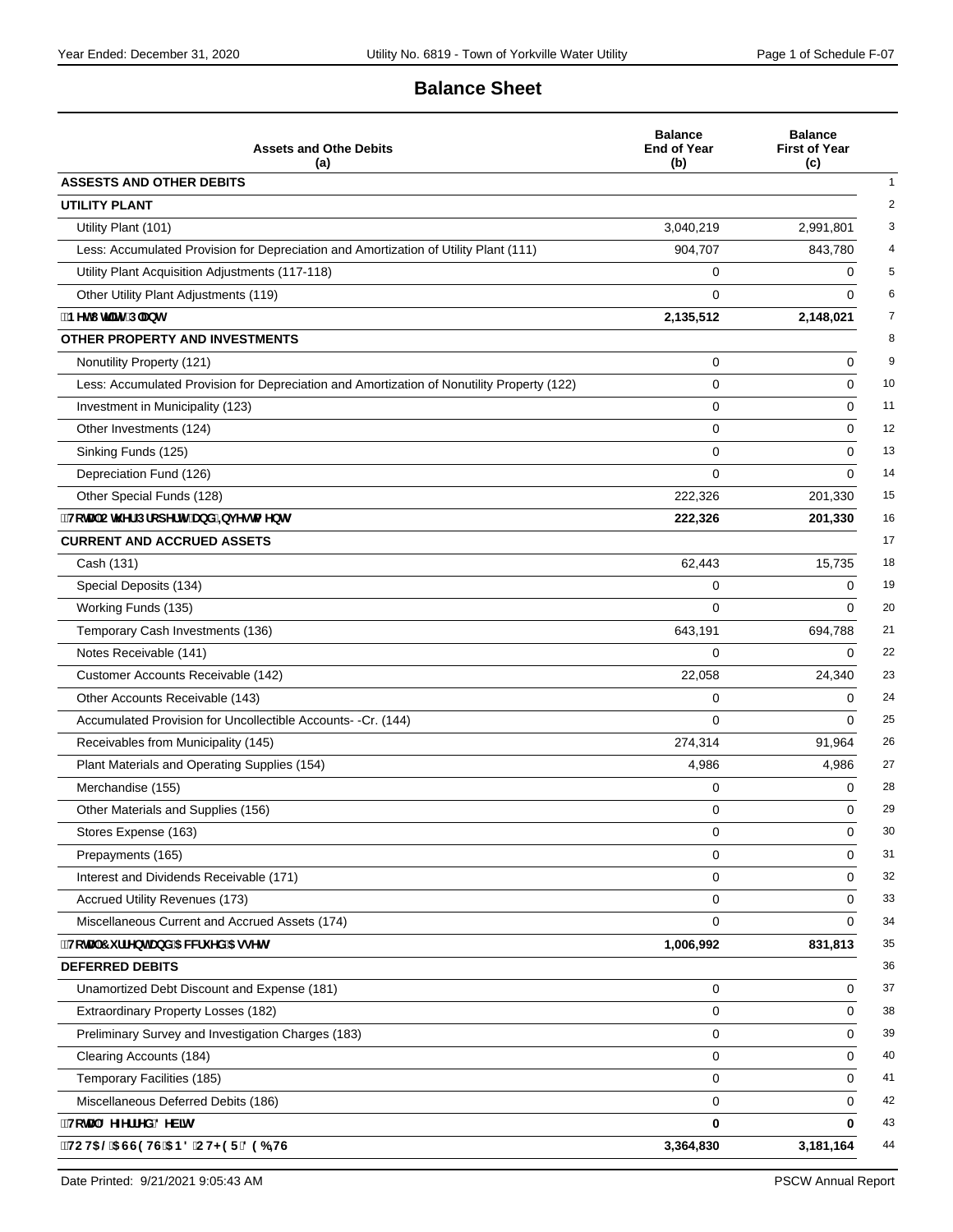### **Balance Sheet**

| <b>Liabilities and Othe Credits</b><br>(a)          | <b>Balance</b><br><b>End of Year</b><br>(b) | <b>Balance</b><br><b>First of Year</b><br>(c) |
|-----------------------------------------------------|---------------------------------------------|-----------------------------------------------|
| <b>LIABILITIES AND OTHER CREDITS</b>                |                                             |                                               |
| <b>PROPRIETARY CAPITAL</b>                          |                                             |                                               |
| Capital Paid in by Municipality (200)               | 51,987                                      | 51,987                                        |
| Appropriated Earned Surplus (215)                   | 0                                           | $\Omega$                                      |
| Unappropriated Earned Surplus (216)                 | 3,270,902                                   | 3,068,558                                     |
| "HcHJ"Dfcdf]YHJfm7 Ud]HJ                            | 3,322,889                                   | 3,120,545                                     |
| <b>LONG-TERM DEBT</b>                               |                                             |                                               |
| Bonds (221)                                         | 0                                           | $\mathbf 0$                                   |
| Advances from Municipality (223)                    | $\Omega$                                    | 0                                             |
| Other long-Term Debt (224)                          | 0                                           | 0                                             |
| ∵HcHJ`@cb[!HYfa `8YVh                               | 0                                           | $\bf{0}$                                      |
| <b>CURRENT AND ACCRUED LIABILITIES</b>              |                                             |                                               |
| Notes Payable (231)                                 | $\Omega$                                    | $\Omega$                                      |
| Accounts Payable (232)                              | 13,058                                      | 23,101                                        |
| Payables to Municipality (233)                      | 0                                           | 0                                             |
| Customer Deposits (235)                             | 0                                           | $\Omega$                                      |
| Taxes Accrued (236)                                 | 0                                           | $\mathbf 0$                                   |
| Interest Accrued (237)                              | $\Omega$                                    | $\Omega$                                      |
| Tax Collections Payable (241)                       | 0                                           | $\mathbf 0$                                   |
| Miscellaneous Current and Accrued Liabilities (242) | 3,049                                       | 3,071                                         |
| "HcHJ'7 i ffYbhUbX'5 VWV i YX @UV]]HYg              | 16,107                                      | 26,172                                        |
| <b>DEFERRED CREDITS</b>                             |                                             |                                               |
| Unamortized Premium on Debt (251)                   | $\mathbf 0$                                 | $\Omega$                                      |
| Customer Advances for Construction (252)            | 0                                           | 0                                             |
| Other Deferred Credits (253)                        | 25,834                                      | 34,447                                        |
| "HcHJ'8 YZYffYX'7 fYX]hg                            | 25,834                                      | 34,447                                        |
| <b>OPERATING RESERVES</b>                           |                                             |                                               |
| Property Insurance Reserve (261)                    | 0                                           | $\Omega$                                      |
| Injuries and Damages Reserve (262)                  | 0                                           | 0                                             |
| Pensions and Benefits Reserve (263)                 | $\mathbf 0$                                 | 0                                             |
| Miscellaneous Operating Reserves (265)              | $\mathbf 0$                                 | $\Omega$                                      |
| "HcHJ'CdYfUH]b['FYgYfjYg                            | 0                                           | 0                                             |
| `НСН5 @@=56=@Н=9G`5B8`СН<9F`7F98=НG                 | 3,364,830                                   | 3,181,164                                     |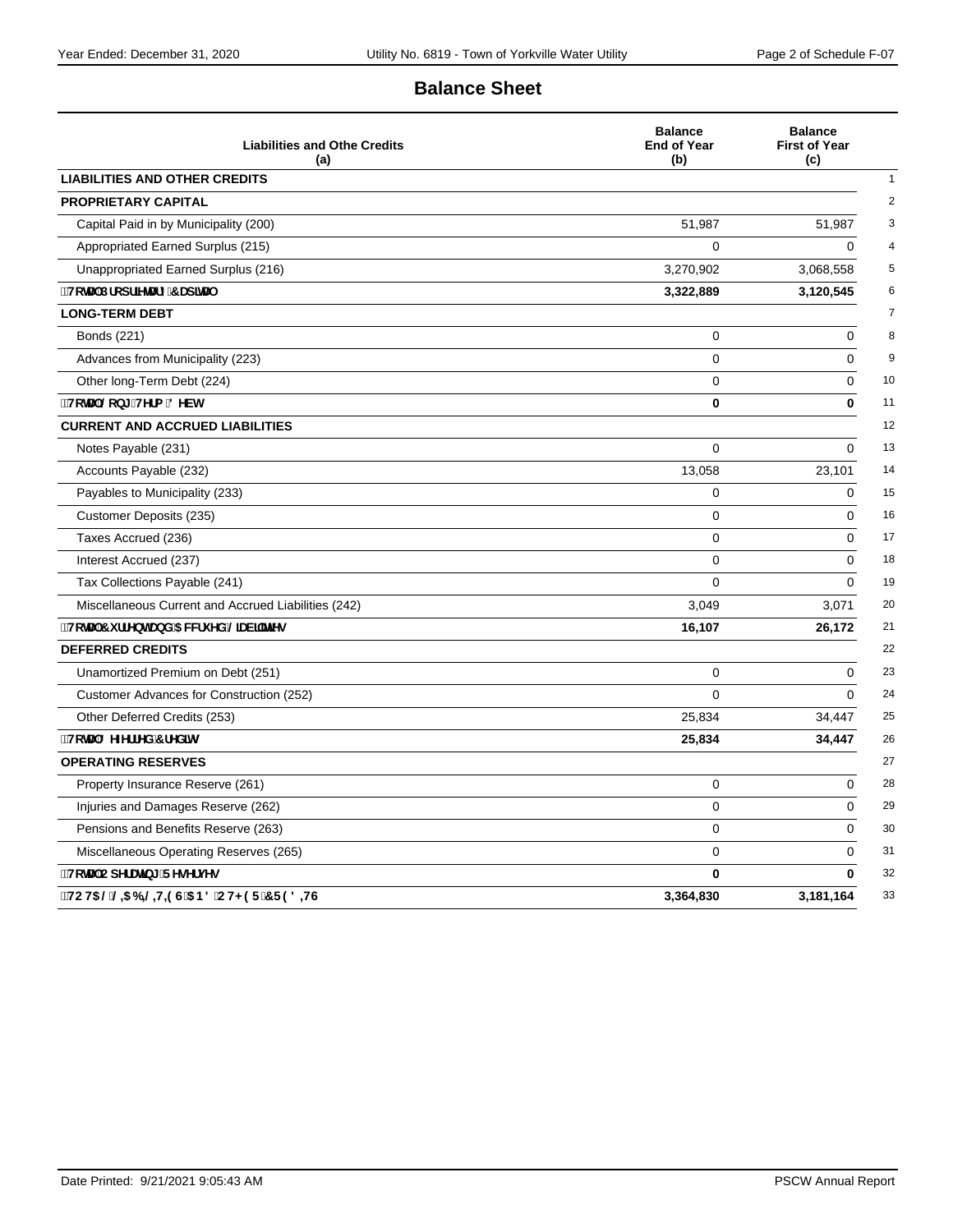### **Net Utility Plant**

 Report utility plant accounts and related accumulated provisions for depreciation and amortization after allocation of common plant accounts and related provisions for depreciation and amortization to utility departments as of December 31.

| <b>Particulars</b><br>(a)                                                                                                             | Water<br>(b) | <b>Electric</b><br>(c) | Gas<br>(d) | <b>Sewer</b><br>(e) |
|---------------------------------------------------------------------------------------------------------------------------------------|--------------|------------------------|------------|---------------------|
| <b>First of Year</b>                                                                                                                  |              |                        |            |                     |
| Total Utility Plant - First of Year                                                                                                   | 2,991,801    | 0                      | 0          | $\Omega$            |
|                                                                                                                                       | 2,991,801    | 0                      | 0          | $\bf{0}$            |
| <b>Plant Accounts</b>                                                                                                                 |              |                        |            |                     |
| Utility Plant in Service - Financed by Utility Operations or by the Municipality<br>(101.1)                                           | 1,121,021    |                        |            |                     |
| Utility Plant in Service - Contributed Plant (101.2)                                                                                  | 1,873,449    |                        |            |                     |
| Utility Plant Purchased or Sold (102)                                                                                                 |              |                        |            |                     |
| Utility Plant Leased to Others (104)                                                                                                  |              |                        |            |                     |
| Property Held for Future Use (105)                                                                                                    |              |                        |            |                     |
| Completed Construction not Classified (106)                                                                                           |              |                        |            |                     |
| Construction Work in Progress (107)                                                                                                   | 45,749       |                        |            |                     |
| <b>Total Utility Plant</b>                                                                                                            | 3,040,219    | 0                      | 0          | 0                   |
| <b>Accumulated Provision for Depreciation and Amortization</b>                                                                        |              |                        |            |                     |
| Accumulated Provision for Depreciation of Utility Plant in Service - Financed by<br>Utility Operations or by the Municipality (111.1) | 297,387      |                        |            |                     |
| Accumulated Provision for Depreciation of Utility Plant in Service - Contributed<br>Plant (111.2)                                     | 607,320      |                        |            |                     |
| Accumulated Provision for Depreciation of Utility Plant Leased to Others (112)                                                        |              |                        |            |                     |
| Accumulated Provision for Depreciation of Property Held for Future Use (113)                                                          |              |                        |            |                     |
| Accumulated Provision for Amortization of Utility Plant in Service (114)                                                              |              |                        |            |                     |
| Accumulated Provision for Amortization of Utility Plant Leased to Others (115)                                                        |              |                        |            |                     |
| Accumulated Provision for Amortization of Property Held for Future Use (116)                                                          |              |                        |            |                     |
| <b>Total Accumulated Provision</b>                                                                                                    | 904,707      | 0                      | 0          | $\bf{0}$            |
| <b>Accumulated Provision for Depreciation and Amortization</b>                                                                        |              |                        |            |                     |
| Utility Plant Acquisition Adjustments (117)                                                                                           |              |                        |            |                     |
| Accumulated Provision for Amortization of Utility Plant Acquisition Adjustments<br>(118)                                              |              |                        |            |                     |
| Other Utility Plant Adjustments (119)                                                                                                 |              |                        |            |                     |
| <b>Total Other Utility Plant Accounts</b>                                                                                             | 0            | 0                      | 0          | 0                   |
| <b>Net Utility Plant</b>                                                                                                              | 2,135,512    | 0                      | 0          | 0                   |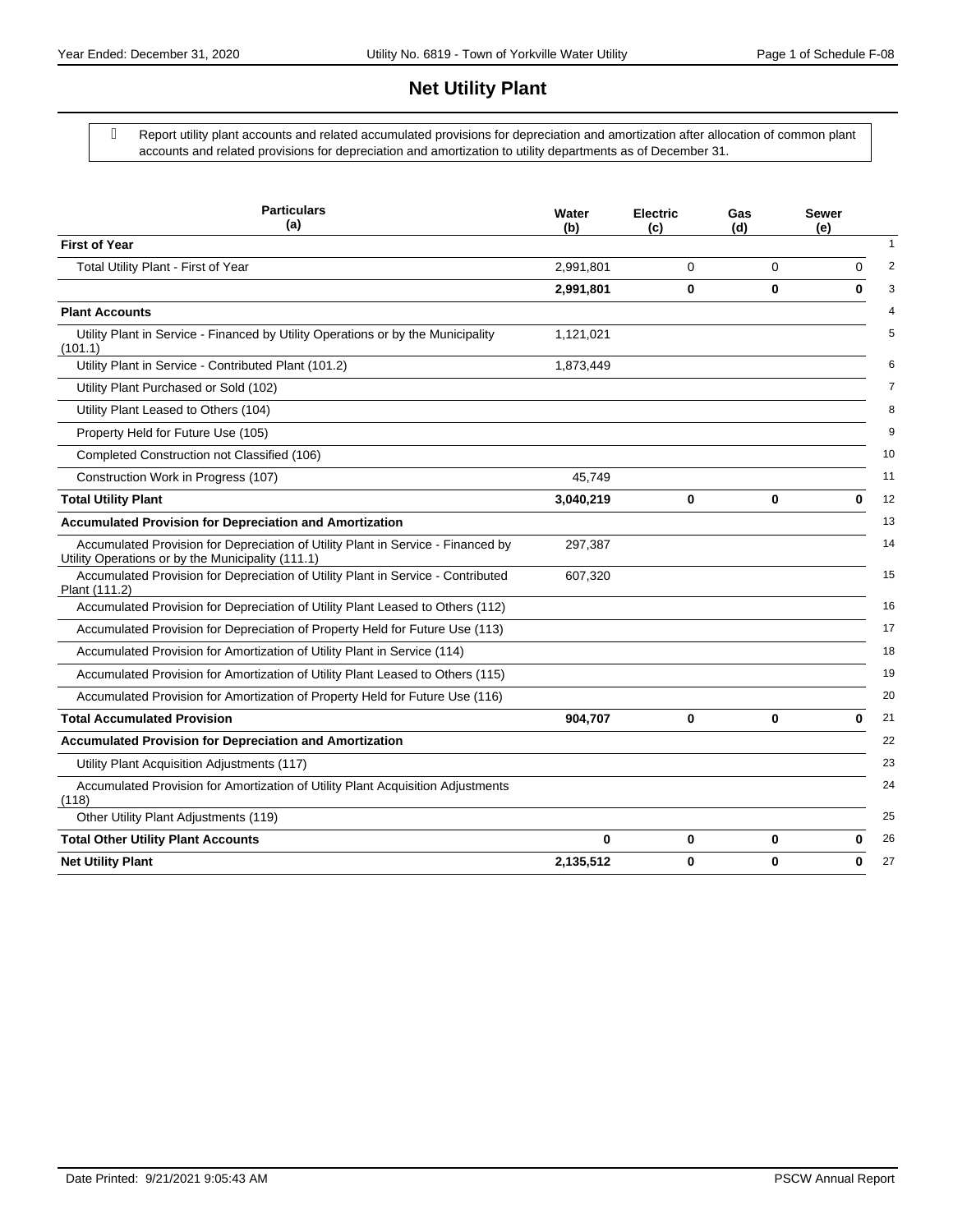### **Accumulated Provision for Depreciation of Utility Plant on Utility Plant Financed by Utility Operations or by the Municipality (Acct. 111.1)**

Depreciation Accruals (Credits) during the year (111.1):

- Report the amounts charged in the operating sections to Depreciation Expense (403).
- g If sewer operations are nonregulated, do not report sewer depreciation on this schedule.
- Report the Depreciation Expense on Meters charged to sewer operations as an addition in the Water Column. If the sewer is also a regulated utility by the PSC, report an equal amount as a reduction in the Sewer column.
- Report all other accruals charged to other accounts, such as to clearing accounts.

| <b>Description</b><br>(a)                       | Water<br>(b) | <b>Electric</b><br>(c) | Gas<br>(d) | <b>Sewer</b><br>(e) | Total<br>(f) |
|-------------------------------------------------|--------------|------------------------|------------|---------------------|--------------|
| Balance First of Year (111.1)                   | 263,651      | 0                      | 0          | 0                   | 263,651      |
| <b>Credits during year</b>                      |              |                        |            |                     |              |
| Charged Depreciation Expense (403)              | 33,427       |                        |            |                     | 33,427       |
| Depreciation Expense on Meters Charged to Sewer | 1,199        |                        |            |                     | 1,199        |
| Salvage                                         |              |                        |            |                     | 0            |
| <b>Total credits</b>                            | 34,626       | 0                      | 0          | 0                   | 34,626       |
| Debits during year                              |              |                        |            |                     |              |
| <b>Book Cost of Plant Retired</b>               | 890          |                        |            |                     | 890          |
| Cost of Removal                                 |              |                        |            |                     | 0            |
| <b>Total debits</b>                             | 890          | $\bf{0}$               | $\bf{0}$   | 0                   | 890          |
| Balance end of year (111.1)                     | 297,387      | 0                      | 0          | 0                   | 297,387      |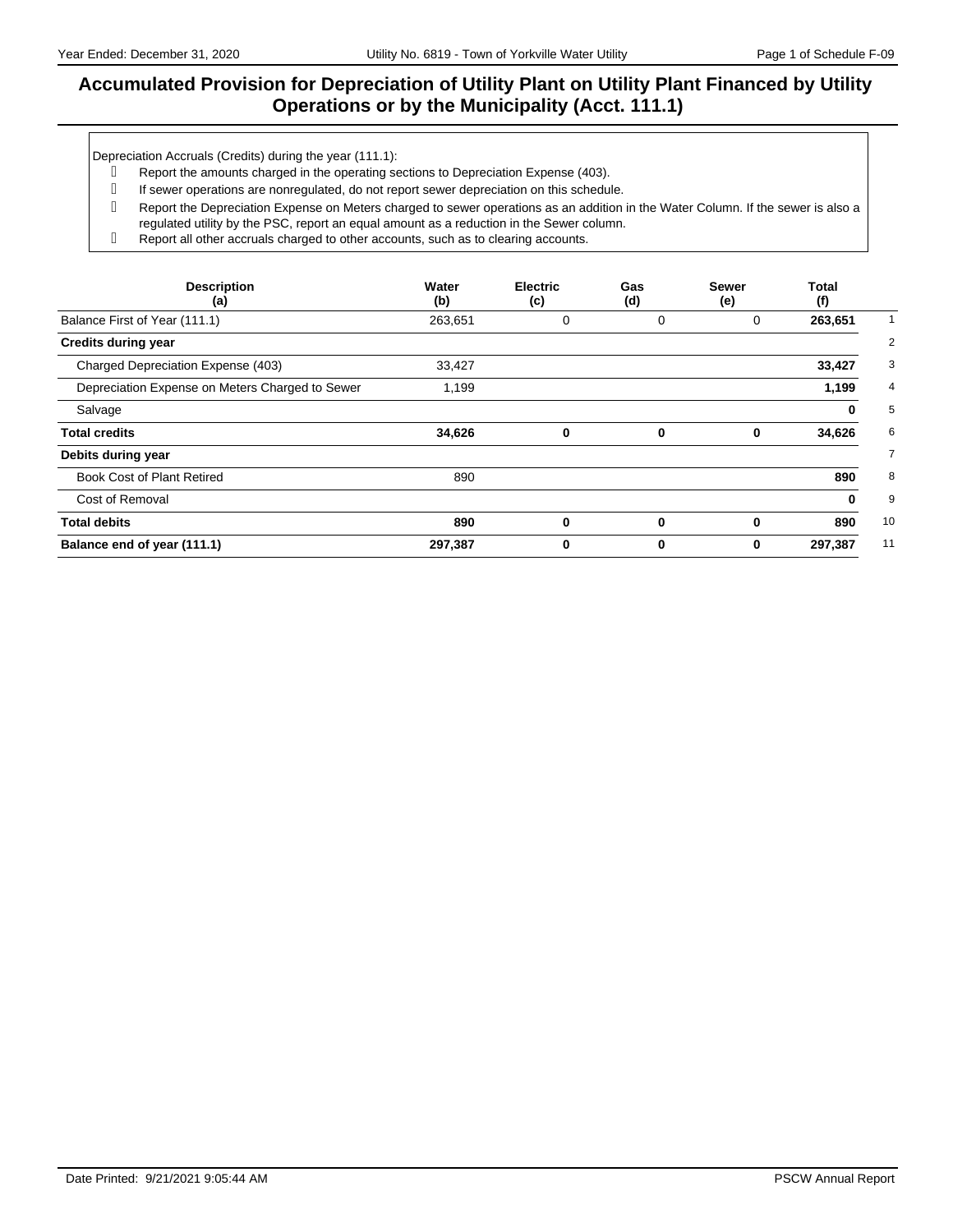#### **Accumulated Provision for Depreciation of Utility Plant on Contributed Plant in Service (Acct. 111.2)**

Depreciation Accruals (Credits) during the year (111.2):

- Report the amounts charged in the operating sections to Other Income Deductions (426).
- g If sewer operations are nonregulated, do not report sewer depreciation on this schedule.
- Report the Depreciation Expense on Meters charged to sewer operations as an addition in the Water Column. If the sewer is also a regulated utility by the PSC, report an equal amount as a reduction in the Sewer column.
- Report all other accruals charged to other accounts, such as to clearing accounts.

| <b>Description</b><br>(a)                       | Water<br>(b) | <b>Electric</b><br>(c) | Gas<br>(d)  | <b>Sewer</b><br>(e) | Total<br>(f)  |
|-------------------------------------------------|--------------|------------------------|-------------|---------------------|---------------|
| Balance First of Year (111.2)                   | 580,129      | 0                      | 0           | 0                   | 580,129       |
| <b>Credits during year</b>                      |              |                        |             |                     |               |
| Charged Other Income Deductions (426)           | 27,191       |                        |             |                     | 27,191        |
| Depreciation Expense on Meters Charged to Sewer |              |                        |             |                     | 0             |
| Salvage                                         |              |                        |             |                     | 0             |
| <b>Total credits</b>                            | 27,191       | $\bf{0}$               | $\mathbf 0$ | 0                   | 27,191        |
| Debits during year                              |              |                        |             |                     |               |
| <b>Book Cost of Plant Retired</b>               | $\Omega$     |                        |             |                     | 0             |
| Cost of Removal                                 |              |                        |             |                     | 0             |
| <b>Total debits</b>                             | $\bf{0}$     | $\bf{0}$               | $\bf{0}$    | 0                   | 10<br>0       |
| Balance end of year (111.2)                     | 607,320      | 0                      | 0           | 0                   | 11<br>607,320 |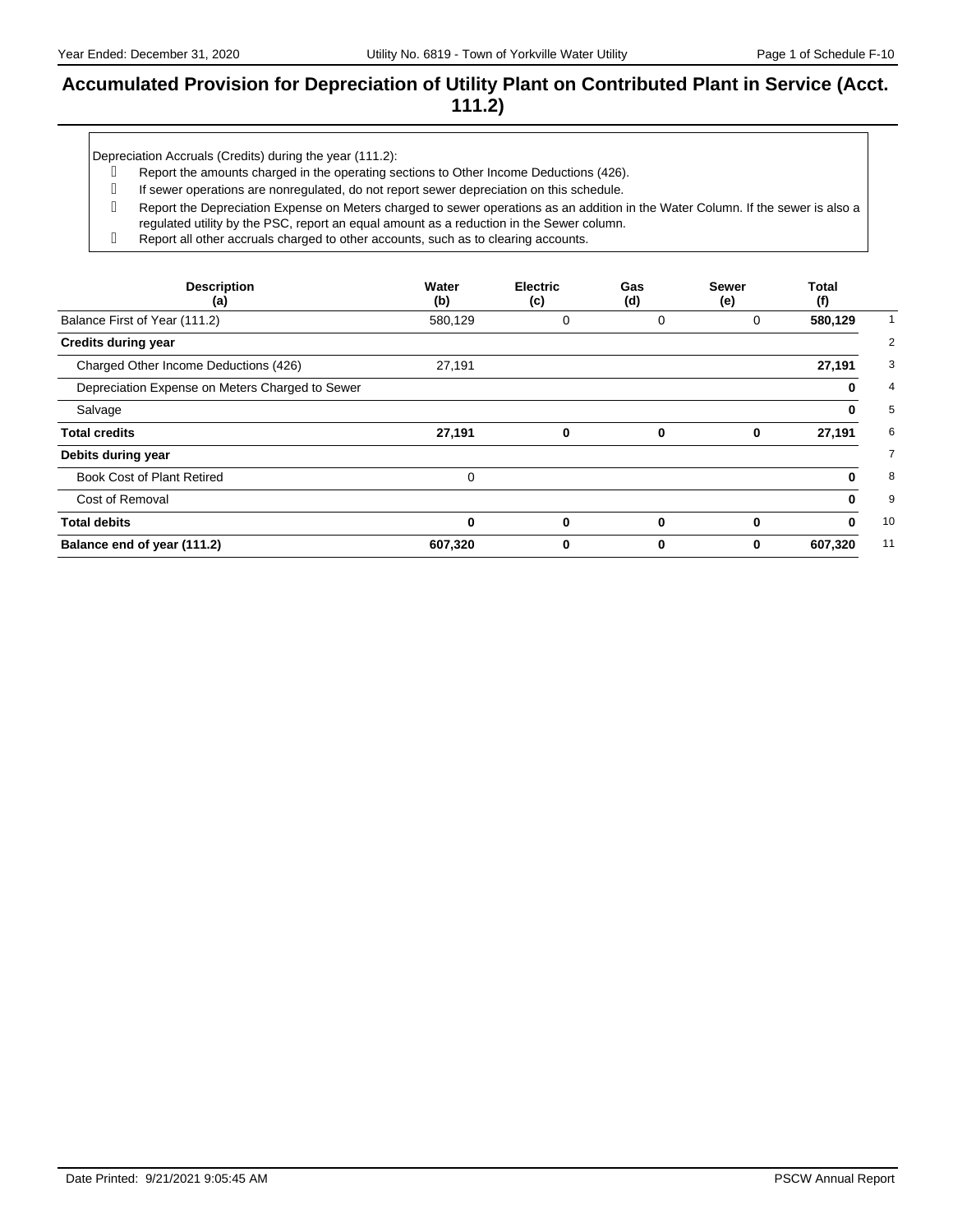### **Net Nonutility Property (Accts. 121 & 122)**

Report separately each item of property with a book cost of \$5,000 or more included in account 121.

- Other items may be grouped by classes of property.
- Describe in detail any investment in sewer department carried in this account.

| <b>Description</b><br>(a)              | <b>Balance</b><br><b>First of Year</b><br>(b) | <b>Additions</b><br><b>During Year</b><br>(c) | <b>Deductions</b><br><b>During Year</b><br>(d) | <b>Balance</b><br><b>End of Year</b><br>(e) |
|----------------------------------------|-----------------------------------------------|-----------------------------------------------|------------------------------------------------|---------------------------------------------|
| Nonregulated sewer plant               |                                               |                                               |                                                |                                             |
| <b>Total Nonutility Property (121)</b> |                                               |                                               |                                                | 2                                           |
| Less accum. prov. depr. & amort. (122) |                                               |                                               |                                                | 3                                           |
| <b>Net Nonutility Property</b>         |                                               |                                               |                                                | 4                                           |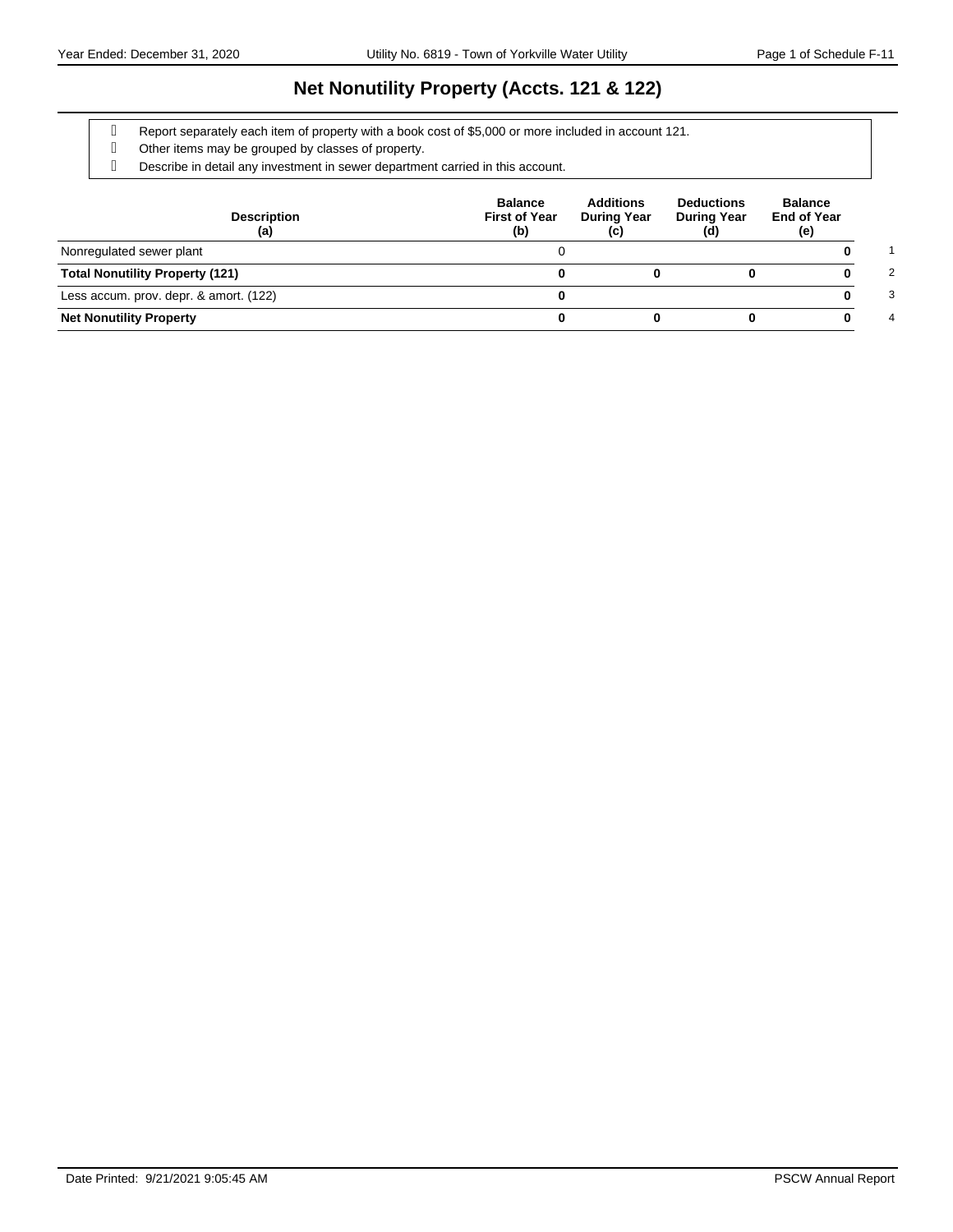# **Accumulated Provision for Uncollectible Accounts-Cr. (Acct. 144)**

| <b>Description</b><br>(a)                                        | Amount<br>(b) |
|------------------------------------------------------------------|---------------|
| Balance first of year                                            | 0             |
| <b>Additions</b>                                                 |               |
| Provision for uncollectibles during year                         | 0             |
| Collection of accounts previously written off: Utility Customers | 0             |
| Collection of accounts previously written off: Others            |               |
| <b>Total Additions</b>                                           | 0             |
| <b>Accounts Written Off</b>                                      |               |
| Accounts written off during the year: Utility Customers          | 0             |
| Accounts written off during the year: Others                     | 0             |
| <b>Total Accounts Written Off</b>                                | 0             |
| <b>Balance End of Year</b>                                       | 0             |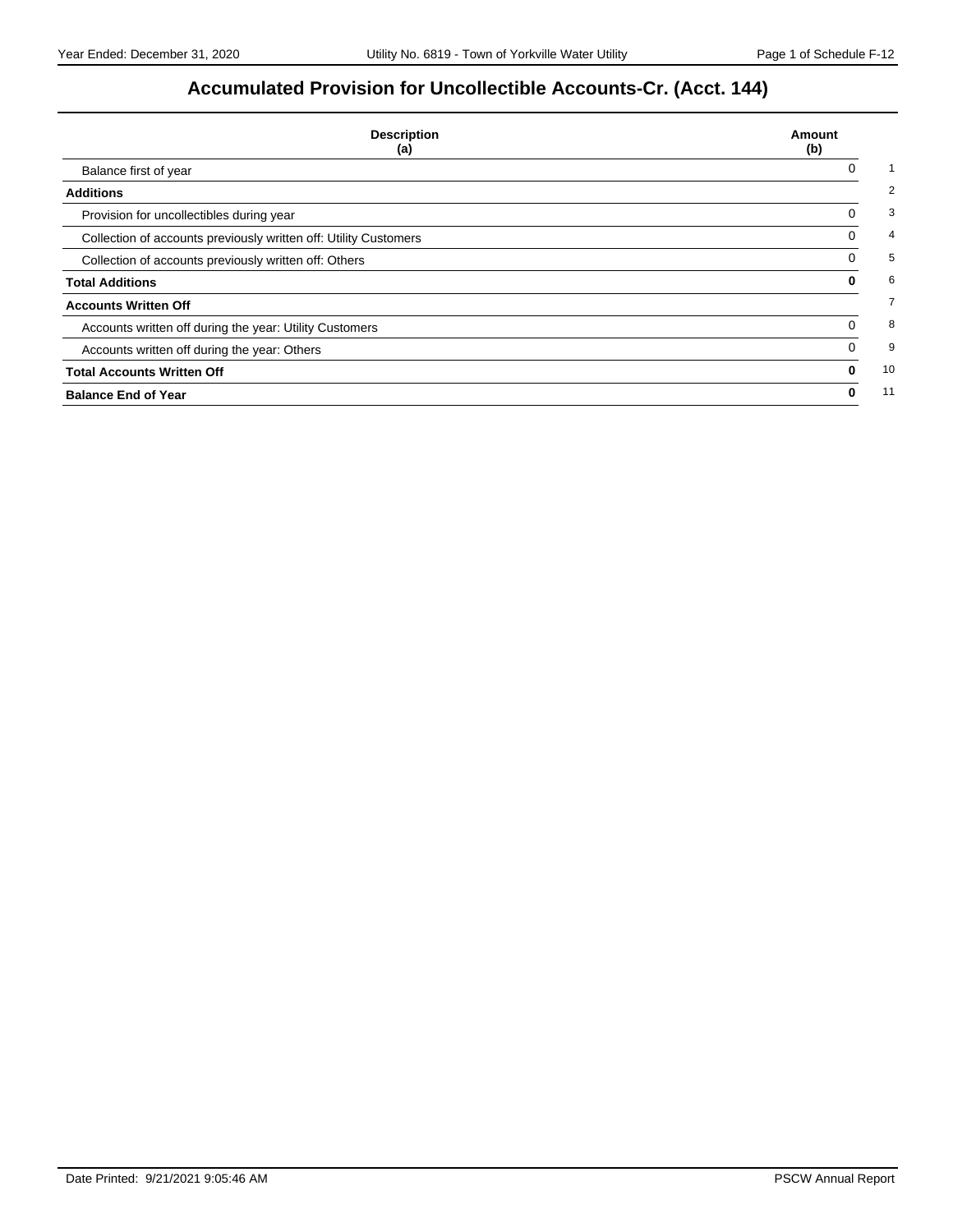# **Materials and Supplies**

| <b>Account</b><br>(a)         | Generation<br>(b) | Transmission<br>(d) | <b>Distribution</b><br>(d) | Other<br>(e) | Total<br><b>End of Year</b><br>(f) | Amount<br><b>Prior Year</b><br>(g) |
|-------------------------------|-------------------|---------------------|----------------------------|--------------|------------------------------------|------------------------------------|
| <b>Electric Utility</b>       |                   |                     |                            |              |                                    |                                    |
| Fuel (151)                    |                   |                     |                            |              | o                                  |                                    |
| Fuel stock expenses (152)     |                   |                     |                            |              | 0                                  |                                    |
| Plant mat. & oper. sup. (154) |                   |                     |                            |              |                                    |                                    |
| <b>Total Electric Utility</b> | 0                 |                     |                            |              |                                    |                                    |

| <b>Account</b>                     | <b>Total</b><br><b>End of Year</b> | Amount<br><b>Prior Year</b> |
|------------------------------------|------------------------------------|-----------------------------|
| Electric utility total             | 0                                  | 0                           |
| Water utility (154)                | 4,986                              | 4,986                       |
| Sewer utility (154)                |                                    |                             |
| Heating utility (154)              |                                    |                             |
| Gas utility (154)                  |                                    |                             |
| Merchandise (155)                  |                                    |                             |
| Other materials & supplies (156)   |                                    |                             |
| Stores expense (163)               |                                    |                             |
| <b>Total Material and Supplies</b> | 4,986                              | 4,986                       |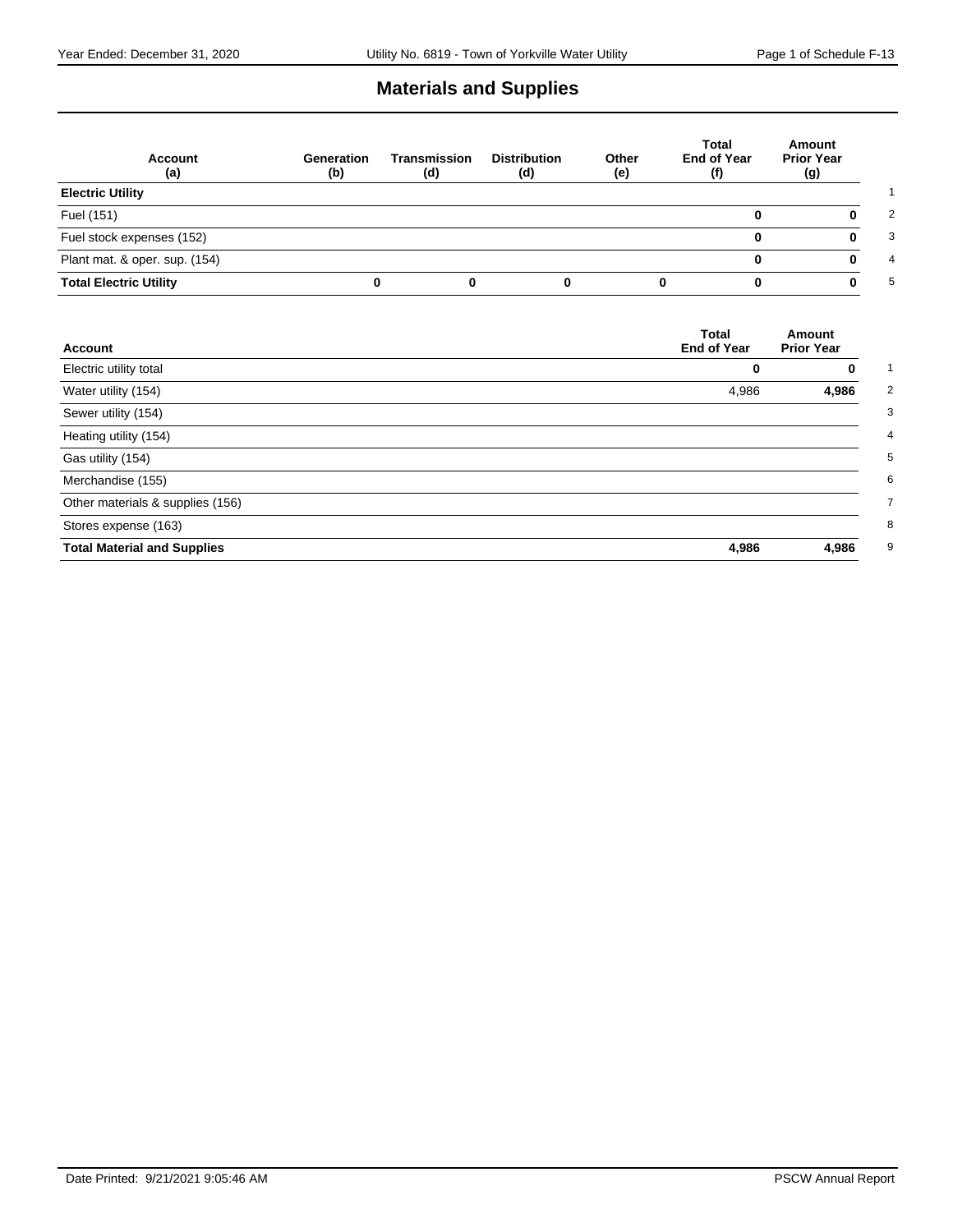### **Unamortized Debt Discount & Expense & Premium on Debt (Accts. 181 and 251)**

Report net discount and expense or premium separately for each security issue.

|                                           | <b>Written Off During Year</b> |                                              |                                             |
|-------------------------------------------|--------------------------------|----------------------------------------------|---------------------------------------------|
| Debt Issue to Which Related<br>(a)        | Amount<br>(b)                  | <b>Account Charged</b><br>or Credited<br>(c) | <b>Balance</b><br><b>End of Year</b><br>(d) |
| Unamortized debt discount & expense (181) |                                |                                              |                                             |
| None                                      |                                |                                              |                                             |
| <b>Total</b>                              |                                | 0                                            |                                             |
| Unamortized premium on debt (251)         |                                |                                              |                                             |
| None                                      |                                |                                              |                                             |
| <b>Total</b>                              |                                | 0                                            |                                             |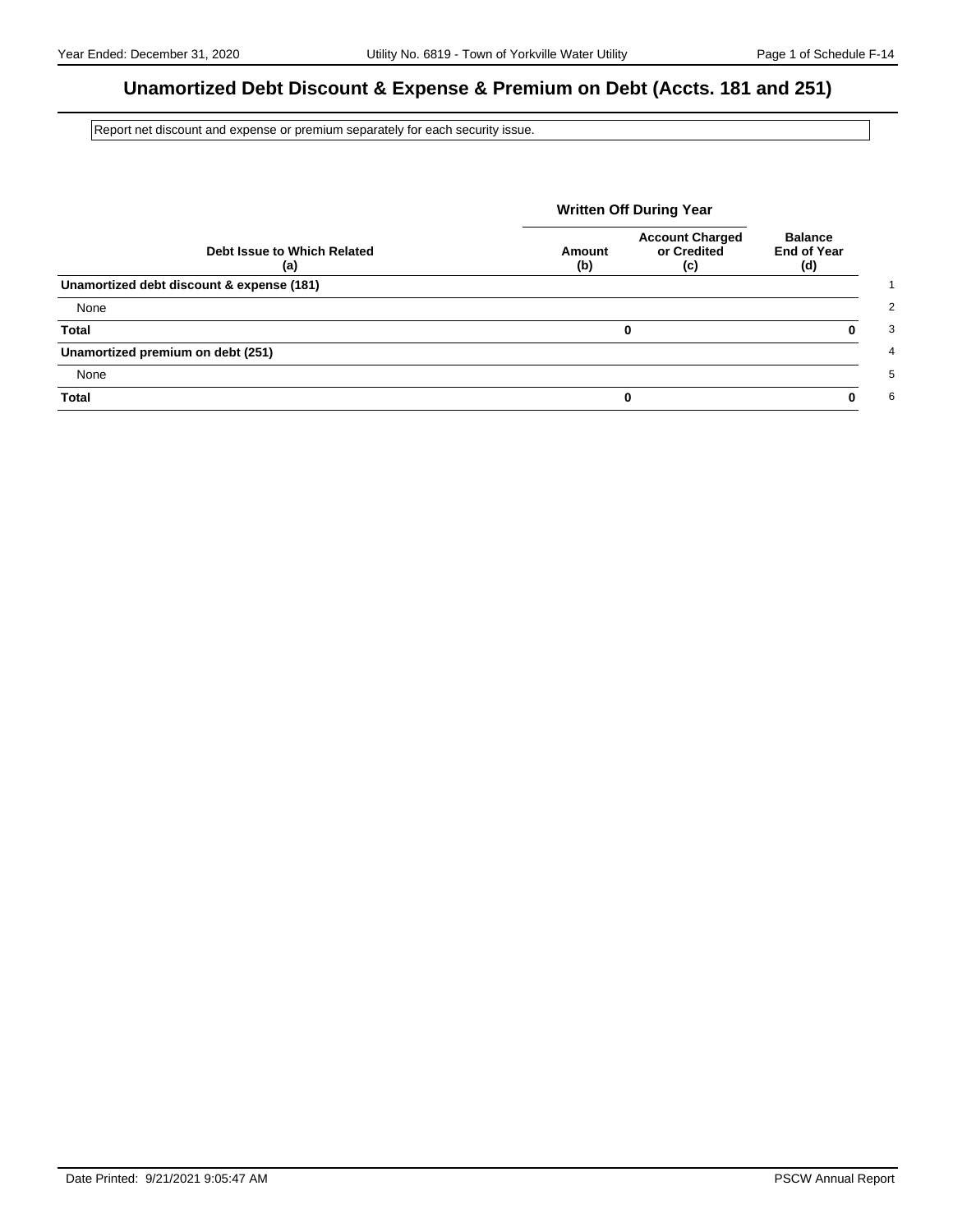### **Capital Paid in by Municipality (Acct. 200)**

Report each item (when individually or when like items are combined) greater than \$10,000 (class AB), \$5,000 (class C) and \$2,000 (class D, sewer and privates) and all other lesser amounts grouped as Miscellaneous. Describe fully using other than account titles.

| <b>Description</b><br>(a)  | Amount<br>(b) |
|----------------------------|---------------|
| Balance first of year      | 51,987        |
| <b>Balance end of year</b> | 51,987<br>2   |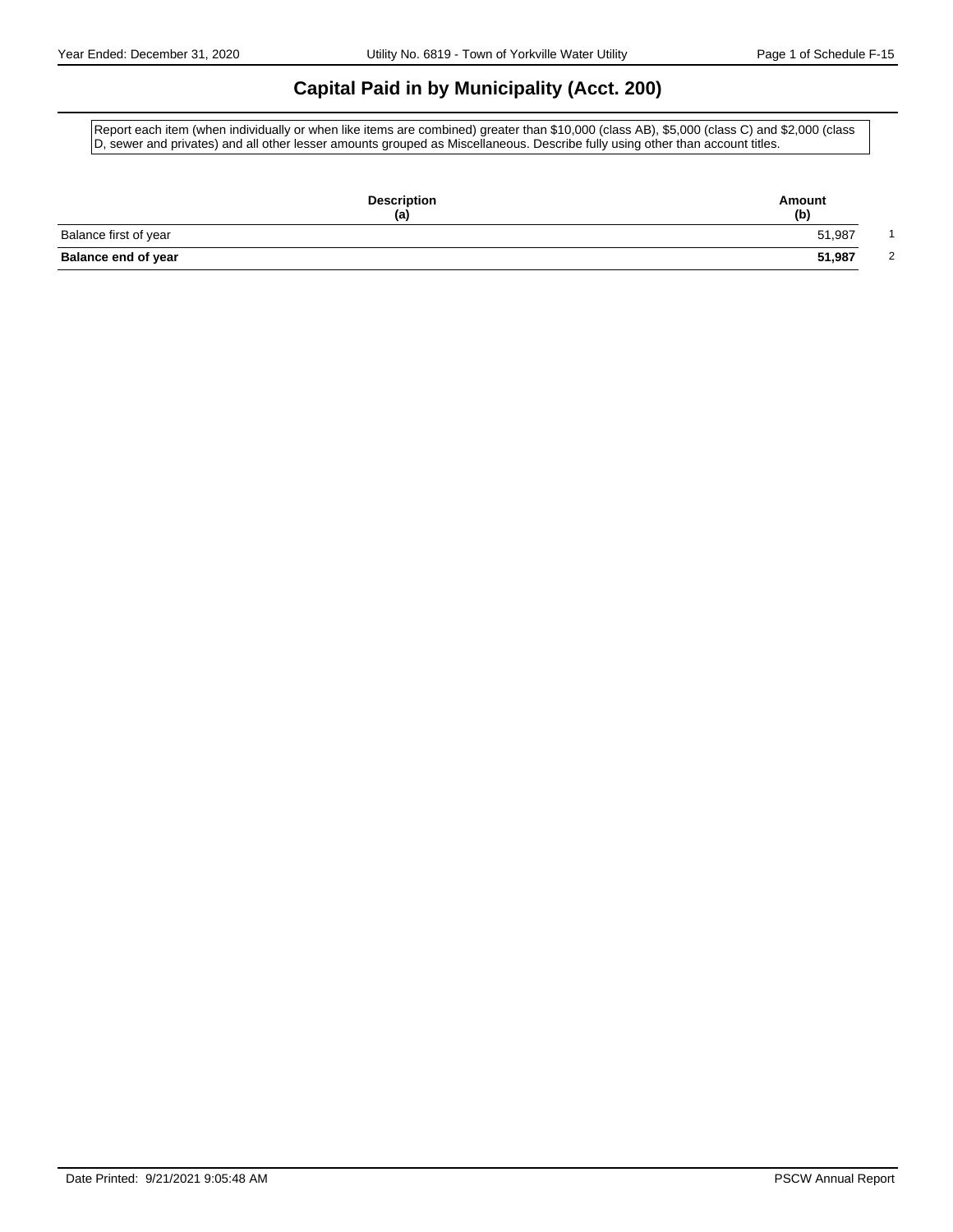# **Bonds (Acct. 221)**

- g Report information required for each separate issue of bonds.
- If there is more than one interest rate for an aggregate obligation issue, average the interest rates and report one rate.
- Proceeds advanced by the municipality from sale of general obligation bonds, if repayable by utility, should be included in account 223.
- Enter interest rates in decimal form. For example, enter 6.75% as 0.0675

- - - THIS SCHEDULE NOT APPLICABLE TO THIS UTILITY- - -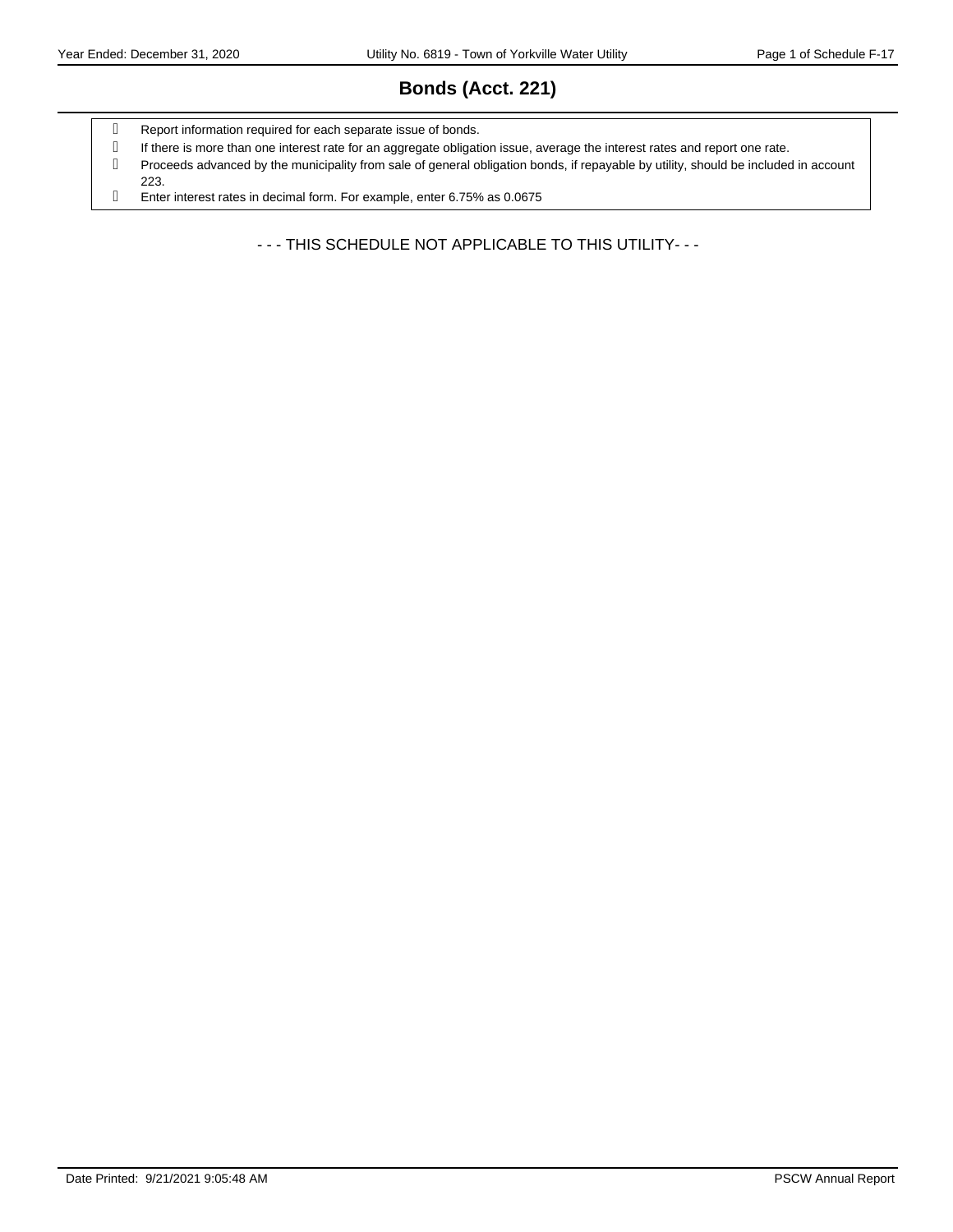#### **Notes Payable & Miscellaneous Long-Term Debt**

- Report each class of debt included in Accounts 223, 224 and 231.
- Proceeds of general obligation issues, if subject to repayment by the utility, should be included in Account 223.
- If there is more than one interest rate for an aggregate obligation issue, average the interest rates and report one rate.
- Enter interest rates in decimal form. For example, enter 6.75% as 0.0675

- - - THIS SCHEDULE NOT APPLICABLE TO THIS UTILITY- - -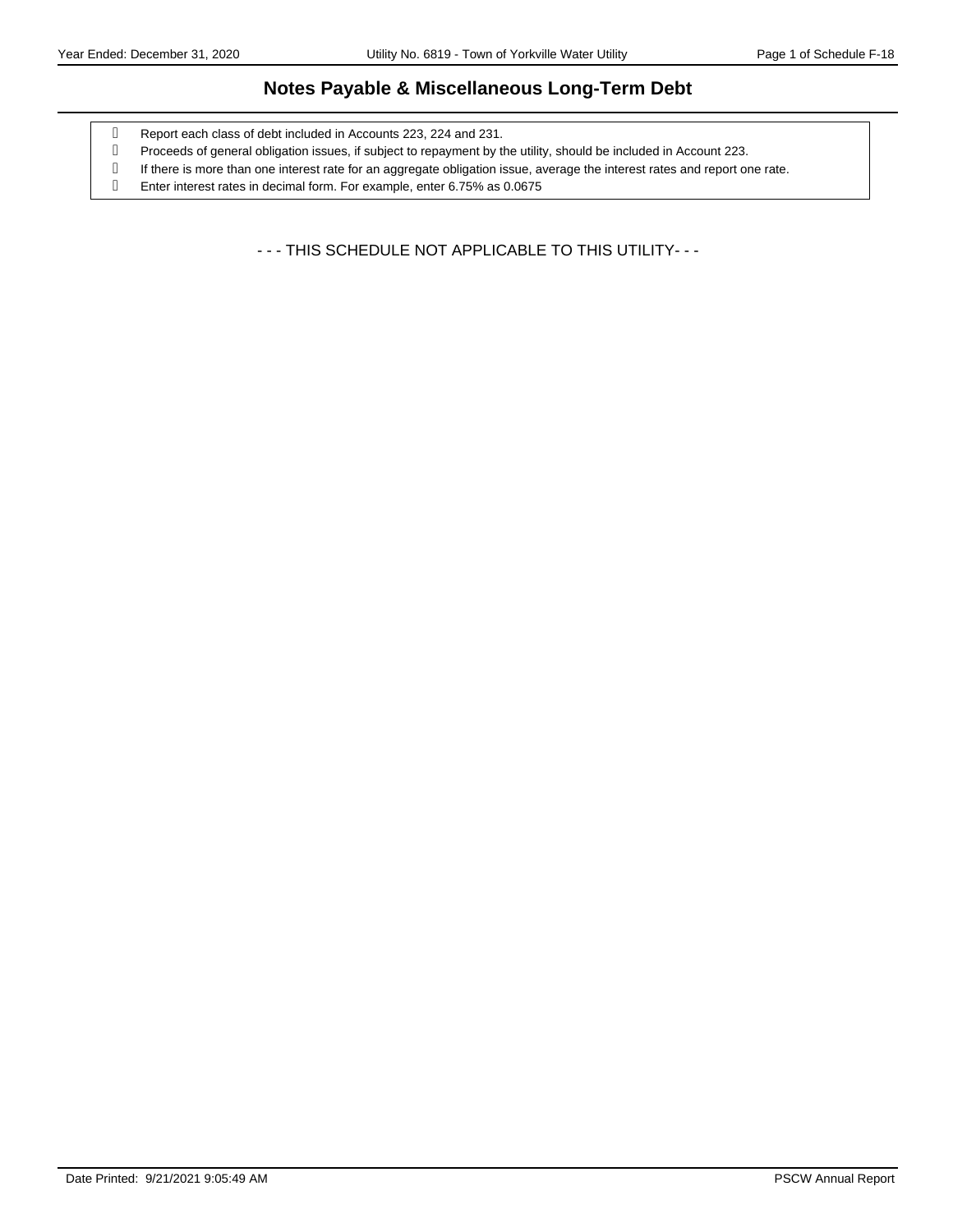# **Taxes Accrued (Acct. 236)**

| <b>Description</b><br>(a)               | Amount<br>(b) |
|-----------------------------------------|---------------|
| Balance first of year                   | 0             |
| Charged water department expense        | 20,235        |
| Charged electric department expense     |               |
| Charged gas department expense          |               |
| Charged sewer department expense        | 397           |
| <b>Total accruals and other credits</b> | 20,632        |
| County, state and local taxes           | 17,715        |
| Social Security taxes                   | 2,675         |
| <b>PSC Remainder Assessment</b>         | 242           |
| Gross Receipts Tax                      | 10            |
| Total payments and other debits         | 11<br>20,632  |
| <b>Balance end of year</b>              | 12<br>0       |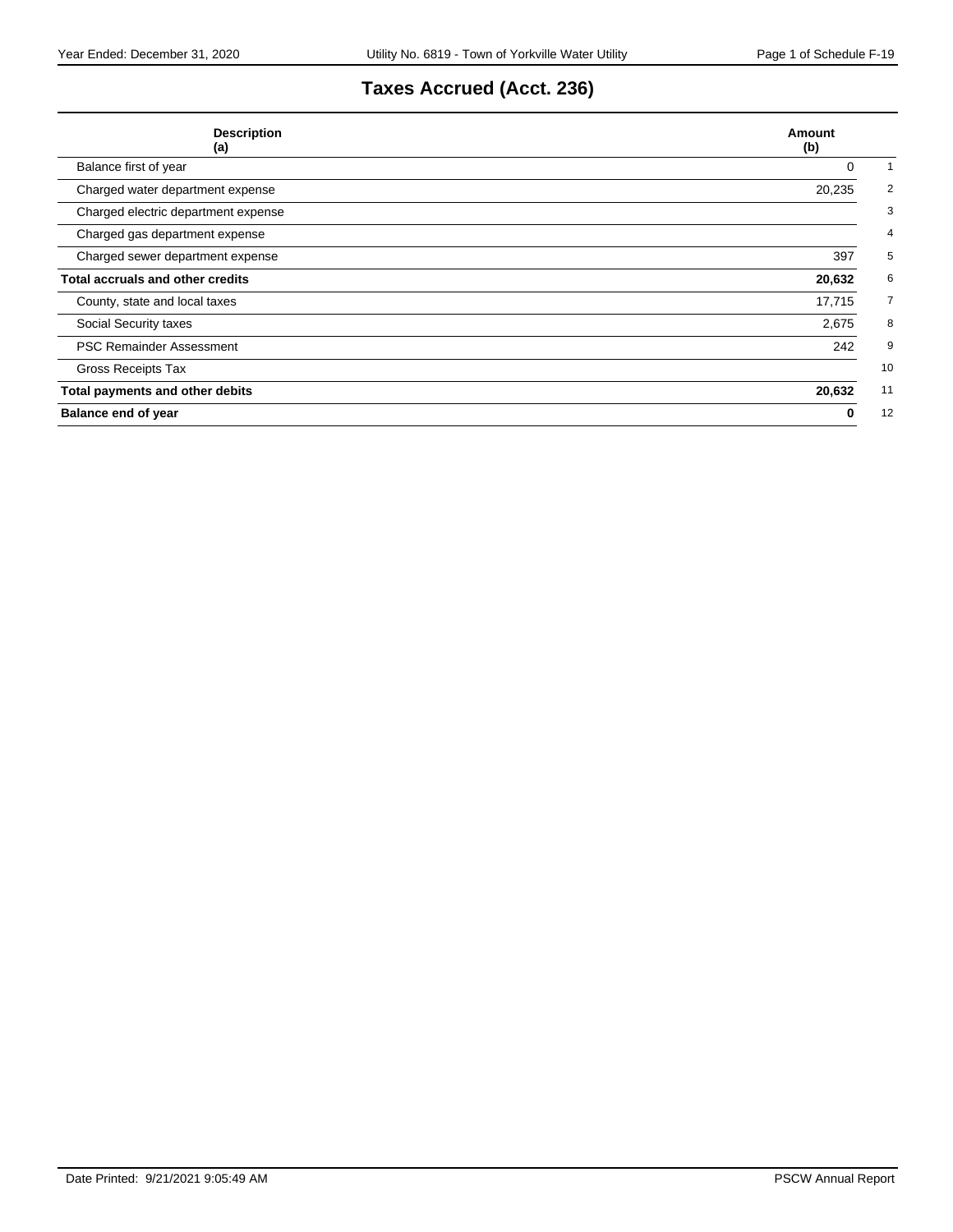### **Interest Accrued (Acct. 237)**

- g Report below interest accrued on each utility obligation.
	- Report customer deposits under account 235.

| <b>Description of Issue</b><br>(a)               | <b>Interest Accrued</b><br><b>Balance</b><br><b>First of Year</b><br>(b) | <b>Interest Accrued</b><br><b>During Year</b><br>(c) | <b>Interest Paid</b><br><b>During Year</b><br>(d) | <b>Interest Accrued</b><br><b>Balance</b><br><b>End of Year</b><br>(e) |
|--------------------------------------------------|--------------------------------------------------------------------------|------------------------------------------------------|---------------------------------------------------|------------------------------------------------------------------------|
| <b>Bonds (221)</b>                               | 0                                                                        | 0                                                    | 0                                                 | U                                                                      |
| None                                             |                                                                          |                                                      |                                                   |                                                                        |
| <b>Subtotal Bonds (221)</b>                      | 0                                                                        | 0                                                    | 0                                                 |                                                                        |
| <b>Advances from Municipality (223)</b>          | 0                                                                        | 0                                                    | 0                                                 | 0                                                                      |
| None                                             |                                                                          |                                                      |                                                   | n.                                                                     |
| <b>Subtotal Advances from Municipality (223)</b> | 0                                                                        | 0                                                    | 0                                                 | n.                                                                     |
| Other Long-Term Debt (224)                       | 0                                                                        | 0                                                    | $\Omega$                                          | n.                                                                     |
| None                                             |                                                                          |                                                      |                                                   | n.                                                                     |
| Subtotal Other Long-Term Debt (224)              | $\bf{0}$                                                                 | $\bf{0}$                                             | 0                                                 | n.                                                                     |
| Notes Payable (231)                              | 0                                                                        | $\Omega$                                             | 0                                                 | 0                                                                      |
| None                                             |                                                                          |                                                      |                                                   | 0                                                                      |
| Subtotal Notes Payable (231)                     | 0                                                                        | 0                                                    | 0                                                 | 0                                                                      |
| <b>Customer Deposits (235)</b>                   | 0                                                                        | $\Omega$                                             | 0                                                 | 0                                                                      |
| None                                             |                                                                          |                                                      |                                                   | 0                                                                      |
| <b>Subtotal Customer Deposits (235)</b>          | $\bf{0}$                                                                 | 0                                                    | 0                                                 | n.                                                                     |
| <b>Total</b>                                     | U                                                                        | 0                                                    | 0                                                 | 0                                                                      |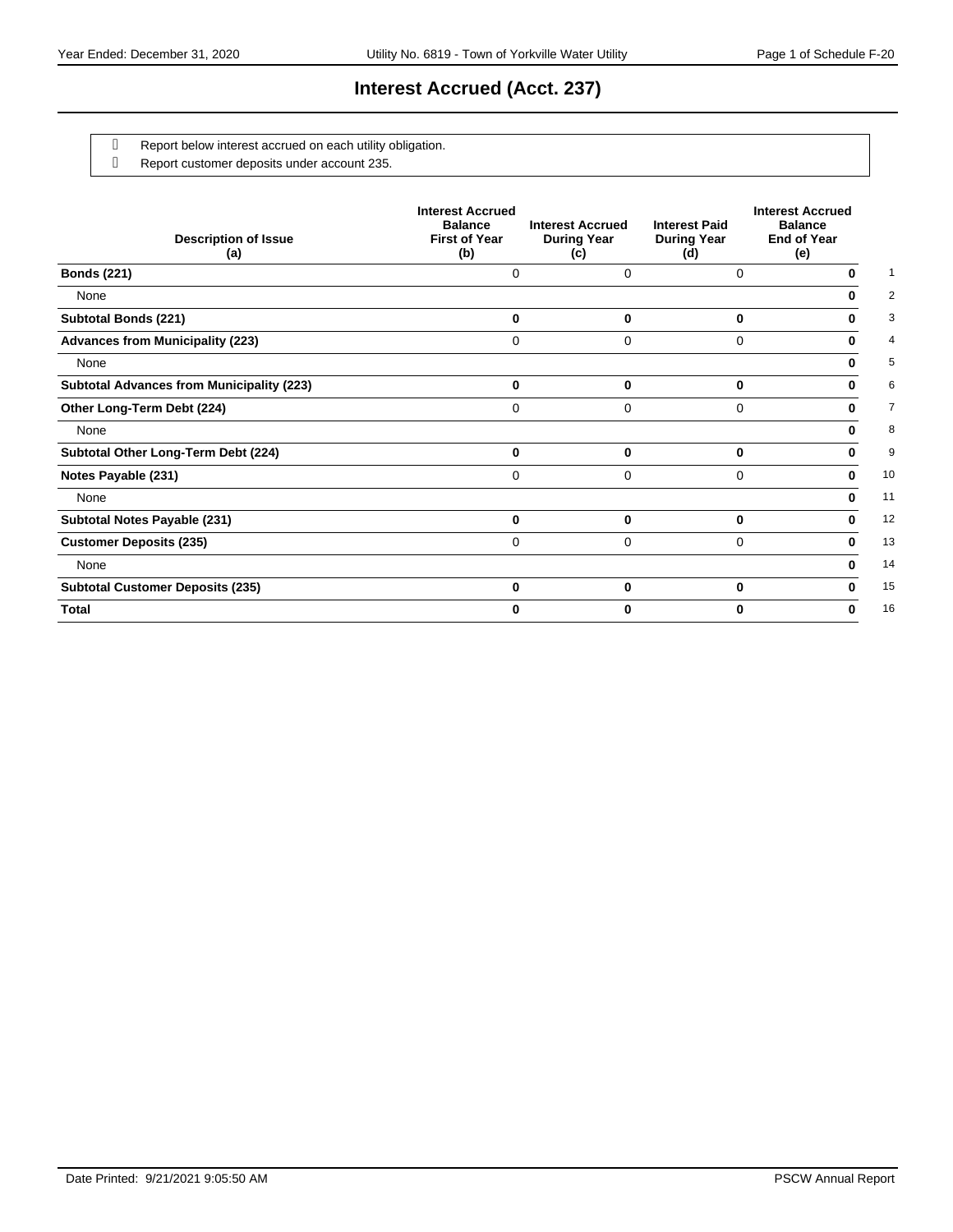### **Balance Sheet Detail - Other Accounts**

Report each item (when individually or when like items are combined) greater than \$10,000 (class AB), \$5,000 (class C) and \$2,000 (class D) and all other lesser amounts grouped as Miscellaneous. Describe fully using other than account titles.

| <b>Description</b><br>(a)                  | <b>Balance</b><br><b>End of Year</b><br>(b) |
|--------------------------------------------|---------------------------------------------|
| Other Special Funds (128)                  | $\mathbf{1}$<br>0                           |
| <b>Water Tower Maintenance</b>             | $\overline{2}$<br>222,326                   |
| Total (Acct. 128)                          | 3<br>222,326                                |
| <b>Cash and Working Funds (131)</b>        | 4<br>0                                      |
| Cash                                       | 5<br>62,443                                 |
| <b>Total (Acct. 131)</b>                   | 6<br>62,443                                 |
| Local Government Investment Pool           | 7<br>643,191                                |
| Total (Acct. 136)                          | 8<br>643,191                                |
| <b>Customer Accounts Receivable (142)</b>  | 9<br>0                                      |
| Water                                      | 10<br>22,058                                |
| Total (Acct. 142)                          | 11<br>22,058                                |
| Other Accounts Receivable (143)            | 12<br>$\mathbf 0$                           |
| Sewer (Non-regulated)                      | 13                                          |
| Merchandising, jobbing and contract work   | 14                                          |
| Total (Acct. 143)                          | 15<br>0                                     |
| <b>Receivables from Municipality (145)</b> | 16<br>0                                     |
| Advance to TID                             | 171,431 *<br>17                             |
| Due from Sewer                             | 18<br>$2,600$ *                             |
| Due from TID                               | 7,955 *<br>19                               |
| Public Fire Protection on Tax Roll         | 92,328 *<br>20                              |
| Total (Acct. 145)                          | 21<br>274,314                               |
| <b>Accounts Payable (232)</b>              | 22<br>0                                     |
| <b>Accounts Payable</b>                    | 23<br>13,058                                |
| Total (Acct. 232)                          | 13,058<br>24                                |
| <b>Accrued Wages</b>                       | 3,049<br>25                                 |
| Total (Acct. 242)                          | 26<br>3,049                                 |
| Other Deferred Credits (253)               | 27<br>0                                     |
| <b>Regulatory Liability</b>                | 25,834<br>28                                |
| Total (Acct. 253)                          | 25,834<br>29                                |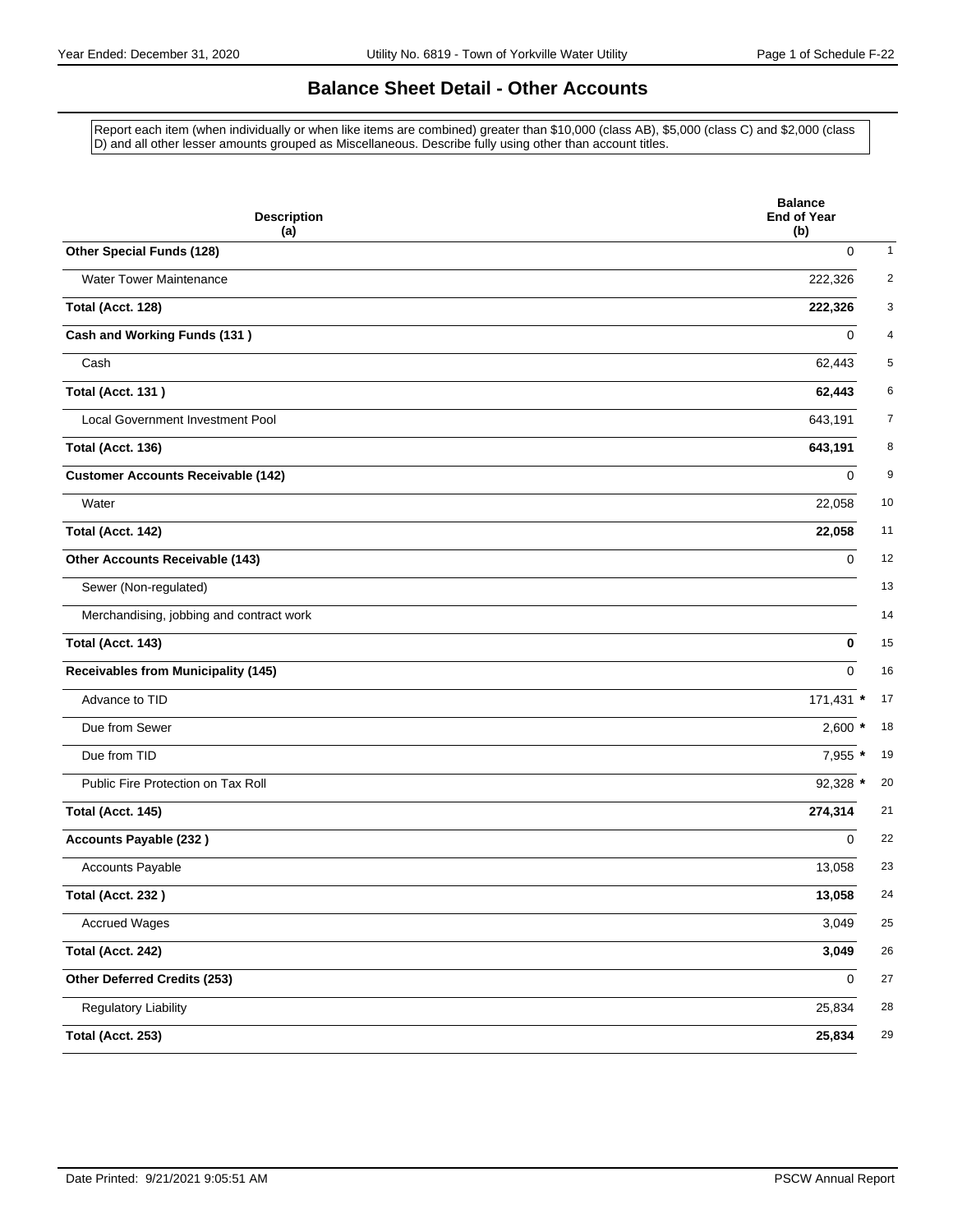#### **Balance Sheet Detail - Other Accounts**

Report each item (when individually or when like items are combined) greater than \$10,000 (class AB), \$5,000 (class C) and \$2,000 (class D) and all other lesser amounts grouped as Miscellaneous. Describe fully using other than account titles.

#### **Balance Sheet Detail - Other Accounts (Page F-22)**

**Explain amounts in Accounts 143, 145 and/or 233 in excess of \$2,000. Provide a short list or detailed description, but do not use terms such as other revenues, general, miscellaneous, or repeat the account title.**

All the amounts in 145 are related to funds that the water utility is owed from the other funds. The Water Utility fronted costs related to starting the TID until the TID was formally created through the state and within the accounting software. The water utility will be reimbursed by the TID.

The water utility is also owed money from the sewer utility for the return on meters.

Lastly, the water utility has a receivable from the general fund for the public fire protection on the tax roll as well as delinquent water charges.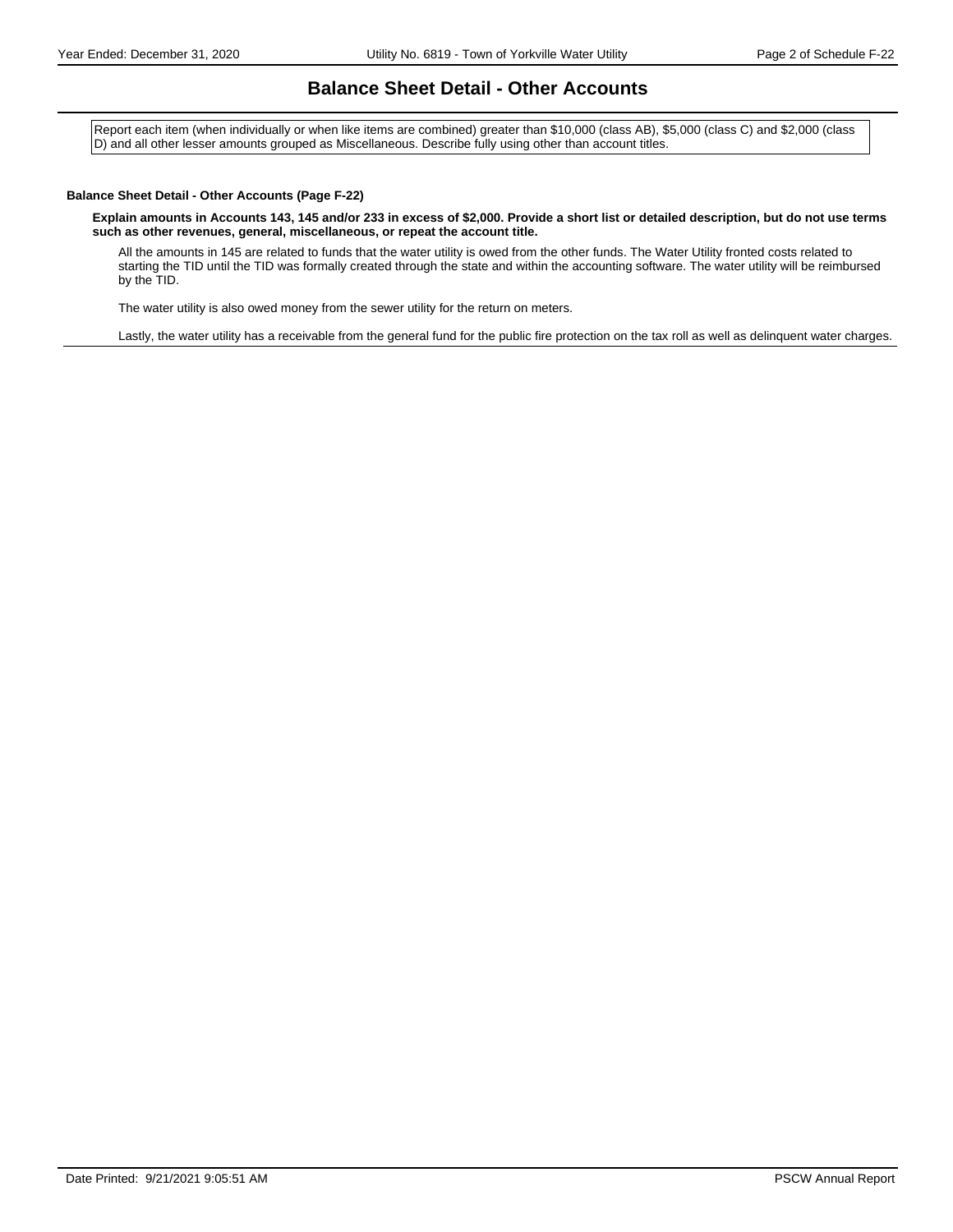#### **Return on Rate Base Computation**

- The data used in calculating rate base are averages.
- Calculate those averages by summing the first-of-year and the end-of-year figures for each account and then dividing the sum by two.
- For municipal utilities, do not include contributed plant in service, property held for future use, or construction work in progress with utility plant in service. These are not rate base components.
- For private utilities, do not include property held for future use, or construction work in progress with utility plant in service. These are not rate base components.

| <b>Average Rate Base</b><br>(a)                                      | Water<br>(b) | <b>Electric</b><br>(c) | Gas<br>(d) | <b>Sewer</b><br>(e) | <b>Total</b><br>(f) |
|----------------------------------------------------------------------|--------------|------------------------|------------|---------------------|---------------------|
| <b>Add Average</b>                                                   |              |                        |            |                     |                     |
| Utility Plant in Service (101.1)                                     | 1,119,686    |                        |            |                     | 1,119,686           |
| <b>Materials and Supplies</b>                                        | 4,986        |                        |            |                     | 4,986               |
| <b>Less Average</b>                                                  |              |                        |            |                     |                     |
| Reserve for Depreciation (111.1)                                     | 280,519      |                        |            |                     | 280,519             |
| <b>Customer Advances for Construction</b>                            |              |                        |            |                     | 0                   |
| <b>Regulatory Liability</b>                                          | 30,140       |                        |            |                     | 30,140              |
| <b>Average Net Rate Base</b>                                         | 814,013      | 0                      | 0          | 0                   | 814,013             |
| Net Operating Income                                                 | 43,970       |                        |            |                     | 43,970              |
| Net Operating Income as a percent of<br><b>Average Net Rate Base</b> | 5.40%        | N/A                    | N/A        | N/A                 | 5.40%               |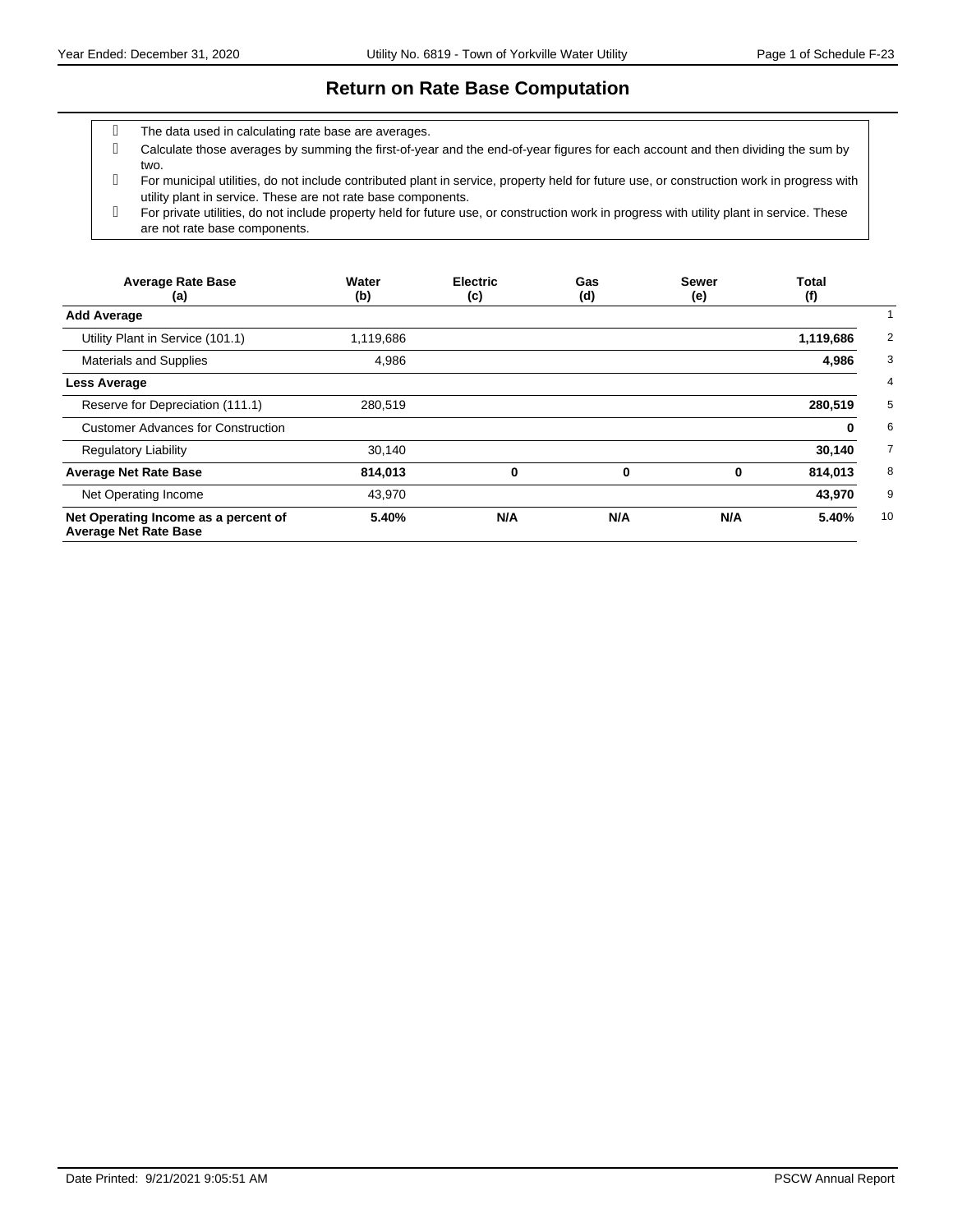#### **Regulatory Liability - Pre-2003 Historical Accumulated Depreciation on Contributed Utility Plant (253)**

| <b>Description</b><br>(a)        | Water<br>(b) | <b>Electric</b><br>(c) | Gas<br>(d) | Sewer<br>(e) | Total<br>(f) |
|----------------------------------|--------------|------------------------|------------|--------------|--------------|
| Balance First of Year            | 34,447       |                        | 0          | 0            | 34,447       |
| <b>Credits During Year</b>       |              |                        |            |              | 0            |
| None                             |              |                        |            |              | 0            |
| <b>Charges (Deductions)</b>      |              |                        |            |              | 0            |
| Miscellaneous Amortization (425) | 8,613        |                        |            |              | 8,613        |
| <b>Balance End of Year</b>       | 25,834       |                        |            |              | 25,834       |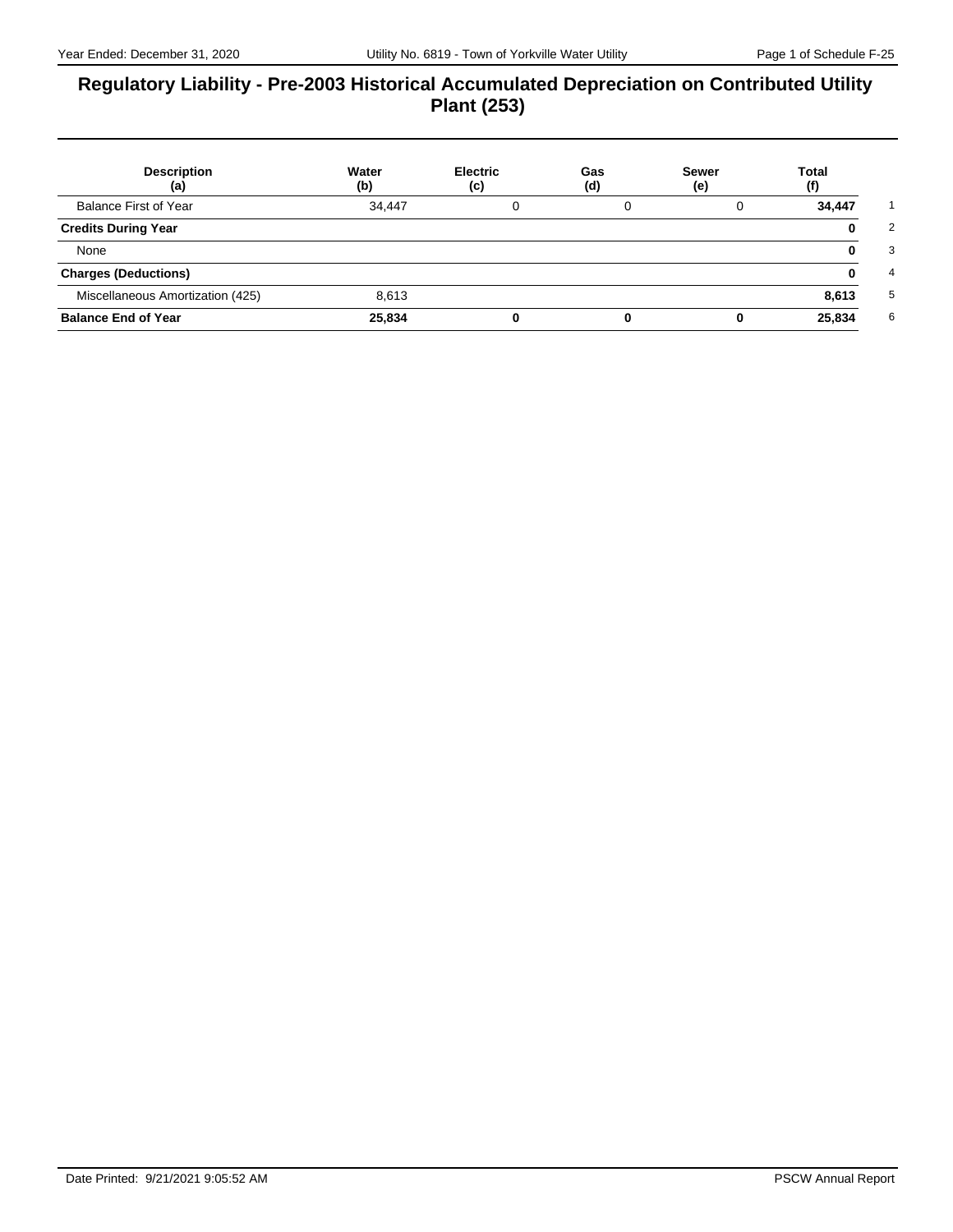#### **Important Changes During the Year**

#### **Report changes of any of the following types:**

1. Acquisitions

2. Leaseholder changes

3. Extensions of service

4. Estimated changes in revenues due to rate changes

5. Obligations incurred or assumed, excluding commercial paper

6. Formal proceedings with the Public Service Commission

7. Any additional matters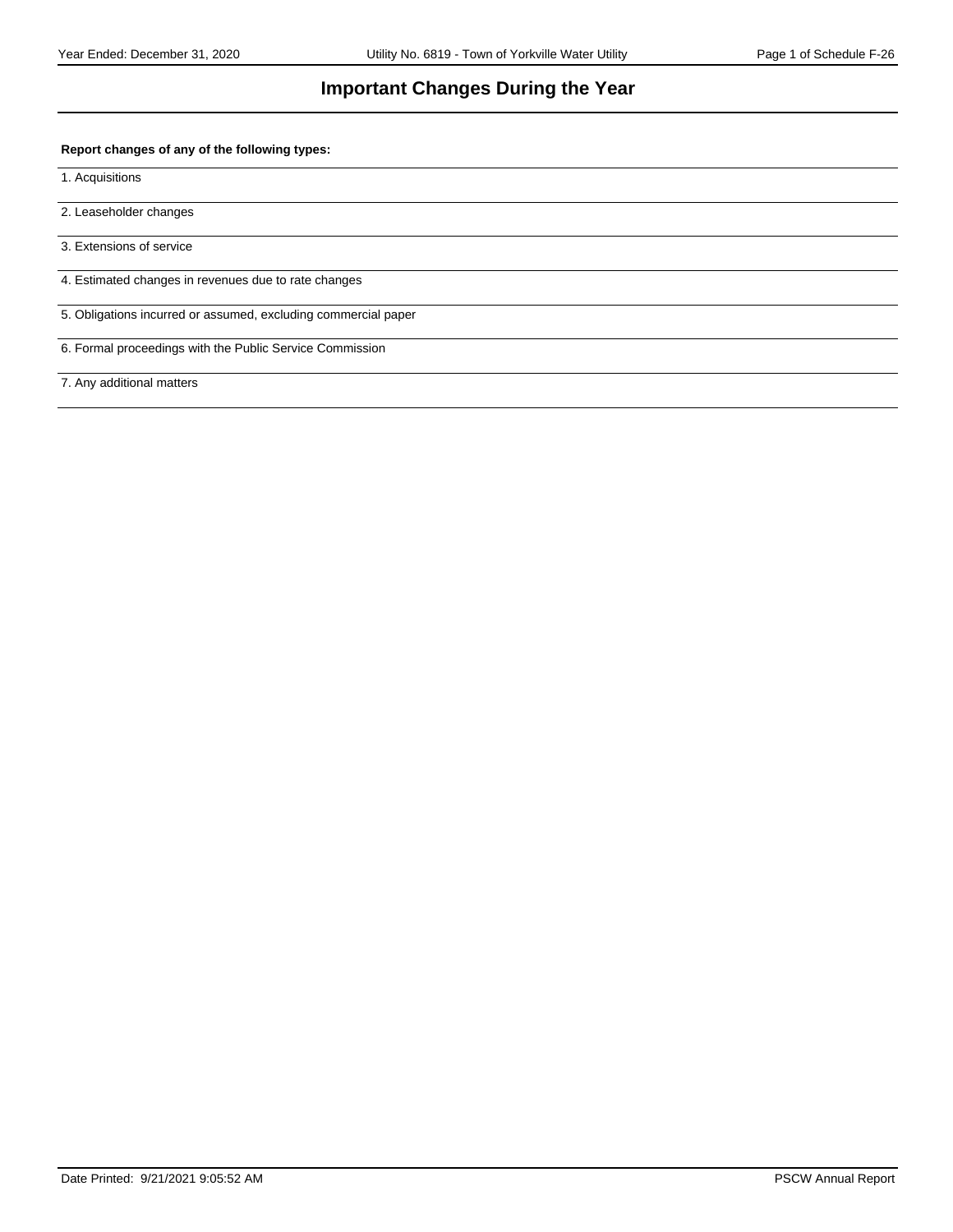# **Water Operating Revenues & Expenses**

| <b>Description</b><br>(a)                          | <b>This Year</b><br>(b) | <b>Last Year</b><br>(c)   |
|----------------------------------------------------|-------------------------|---------------------------|
| <b>Operating Revenues - Sales of Water</b>         |                         | $\mathbf{1}$              |
| Sales of Water (460-467)                           | 196,617                 | $\overline{2}$<br>192,238 |
| <b>Total Sales of Water</b>                        | 196,617                 | 3<br>192,238              |
| <b>Other Operating Revenues</b>                    |                         | 4                         |
| Forfeited Discounts (470)                          | 8                       | 5<br>27                   |
| Rents from Water Property (472)                    | 35,551                  | 35,551<br>6               |
| Interdepartmental Rents (473)                      | $\Omega$                | $\overline{7}$<br>0       |
| Other Water Revenues (474)                         | 9,160                   | 8<br>1,059                |
| <b>Total Other Operating Revenues</b>              | 44,719                  | 9<br>36,637               |
| <b>Total Operating Revenues</b>                    | 241,336                 | 10<br>228,875             |
| <b>Operation and Maintenenance Expenses</b>        |                         | 11                        |
| Plant Operation and Maintenance Expenses (600-660) | 93,122                  | 12<br>83,437              |
| General Operating Expenses (680-691)               | 50,582                  | 13<br>109,348             |
| <b>Total Operation and Maintenenance Expenses</b>  | 143,704                 | 14<br>192,785             |
| <b>Other Operating Expenses</b>                    |                         | 15                        |
| Depreciation Expense (403)                         | 33,427                  | 16<br>31,249              |
| Amortization Expense (404-407)                     |                         | 17                        |
| Taxes (408)                                        | 20,235                  | 18<br>20,429              |
| <b>Total Other Operating Expenses</b>              | 53,662                  | 19<br>51,678              |
| <b>Total Operating Expenses</b>                    | 197,366                 | 20<br>244,463             |
| <b>NET OPERATING INCOME</b>                        | 43,970                  | (15, 588)<br>21           |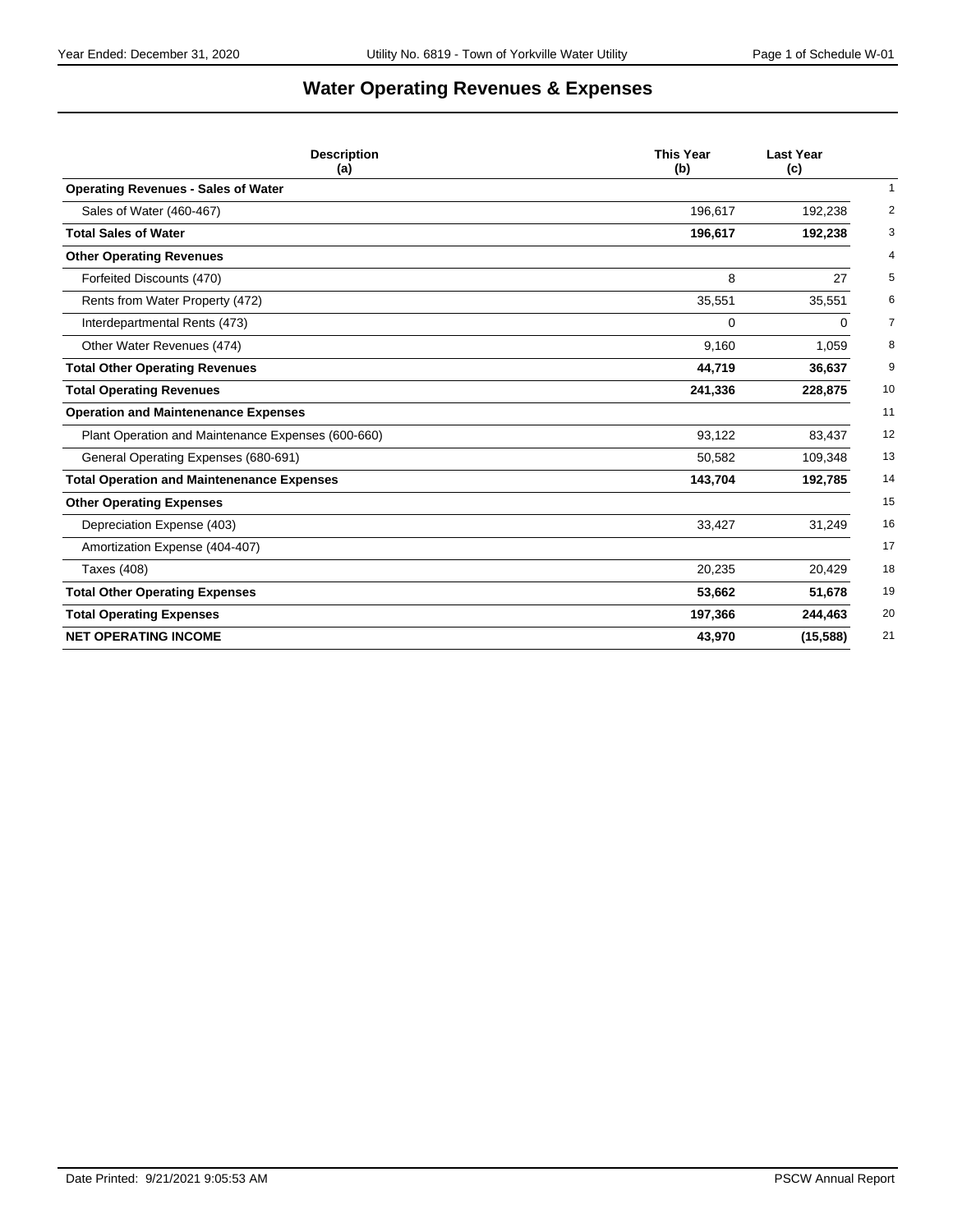#### **Water Operating Revenues - Sales of Water**

- Where customer meters record cubic feet, multiply by 7.48 to obtain number of gallons.
- Report estimated gallons for unmetered sales.
- Sales to multiple dwelling buildings through a single meter serving 3 or more family units should be classified multifamily residential.

 Account 460, Unmetered Sales to General Customers - Gallons of Water Sold should not include in any way quantity of water, i.e. metered or measured by tank of pool volume. The quantity should be estimated based on size of pipe, flow, foot of frontage, etc. Bulk water sales should be Account 460 if the quantity is estimated and should be Account 461 if metered or measured by volume. Water related to construction should be a measured sale of water (Account 461).

- Report average number of individually-metered accounts (meters). The amount reported should be the average meter count. E.g. if a hospital has 5 meters, a total of 5 meters should be reported on this schedule in column b (Average No. of Customers).
- Do not include meters or revenue billed under Schedule Am-1 (Additional Meter Rental Charge) in Account 461. Record revenues billed under Schedule Am-1 in Account 474.

| <b>Description</b><br>(a)                               | Average No.<br><b>Customer</b><br>(b) | <b>Thousand of Gallons</b><br>of Water Sold<br>(c) | Amount<br>(d)  |
|---------------------------------------------------------|---------------------------------------|----------------------------------------------------|----------------|
| <b>Unmetered Sales to General Customers (460)</b>       |                                       |                                                    |                |
| Residential (460.1)                                     |                                       |                                                    |                |
| Commercial (460.2)                                      |                                       |                                                    |                |
| Industrial (460.3)                                      |                                       |                                                    |                |
| Public Authority (460.4)                                |                                       |                                                    |                |
| Multifamily Residential (460.5)                         |                                       |                                                    |                |
| Irrigation (460.6)                                      |                                       |                                                    |                |
| <b>Total Unmetered Sales to General Customers (460)</b> | $\bf{0}$                              | $\bf{0}$                                           | $\bf{0}$       |
| Metered Sales to General Customers (461)                |                                       |                                                    |                |
| Residential (461.1)                                     |                                       |                                                    | 10             |
| Commercial (461.2)                                      | 36                                    | 21,495                                             | 11<br>89,484   |
| Industrial (461.3)                                      |                                       |                                                    | 12             |
| Public Authority (461.4)                                |                                       |                                                    | 13             |
| Multifamily Residential (461.5)                         |                                       |                                                    | 14             |
| Irrigation (461.6)                                      | 1                                     | 19,099                                             | 15<br>15,183   |
| <b>Total Metered Sales to General Customers (461)</b>   | 37                                    | 40,594                                             | 16<br>104,667  |
| Private Fire Protection Service (462)                   |                                       |                                                    | 17             |
| Public Fire Protection Service (463)                    | 1                                     |                                                    | 18<br>91.950   |
| Other Water Sales (465)                                 |                                       |                                                    | 19             |
| Sales for Resale (466)                                  | 0                                     | $\Omega$                                           | 20<br>$\Omega$ |
| Interdepartmental Sales (467)                           |                                       |                                                    | 21             |
| <b>Total Sales of Water</b>                             | 38                                    | 40,594                                             | 22<br>196,617  |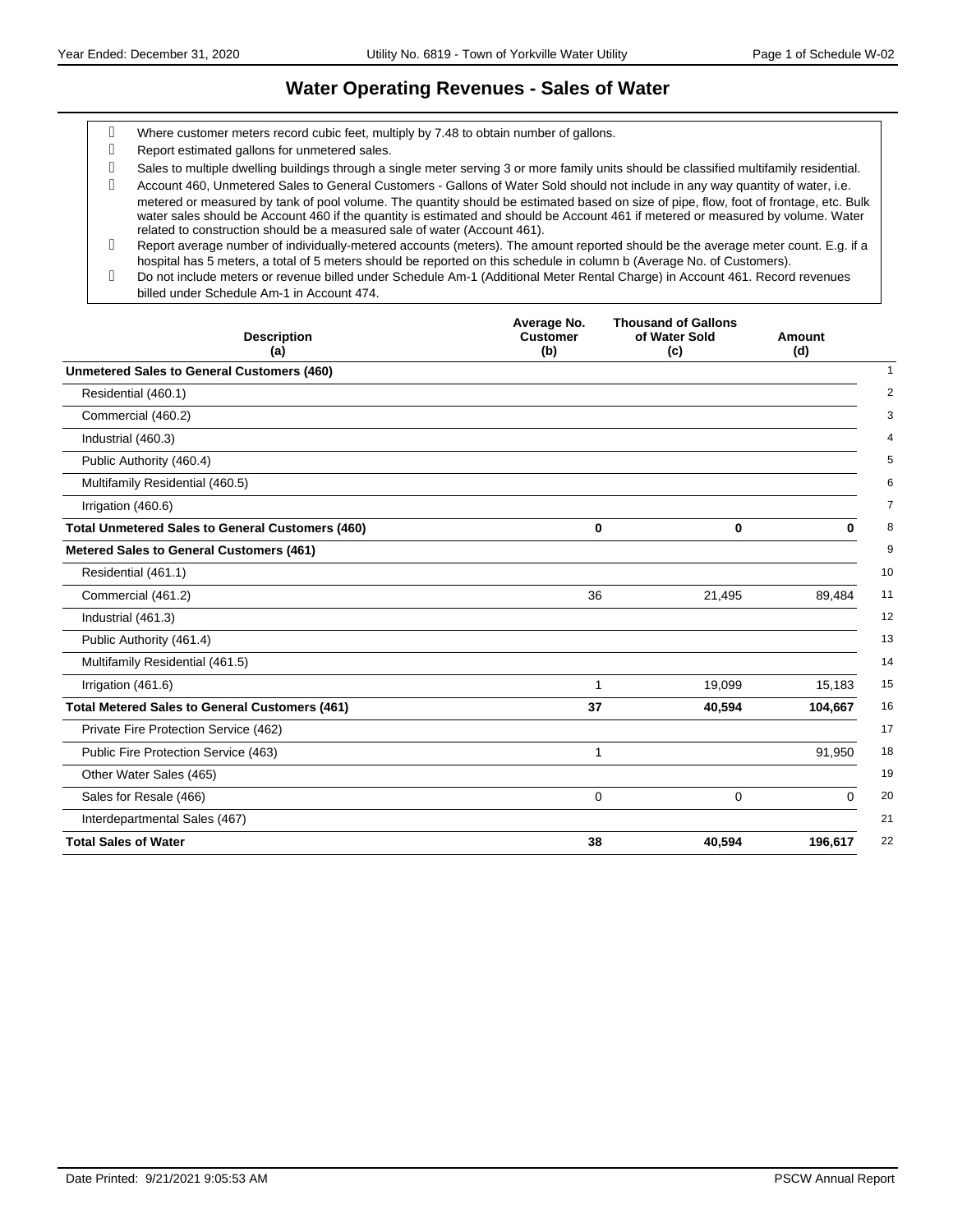### **Sales for Resale (Acct. 466)**

Use a separate line for each delivery point.

- - - THIS SCHEDULE NOT APPLICABLE TO THIS UTILITY- - -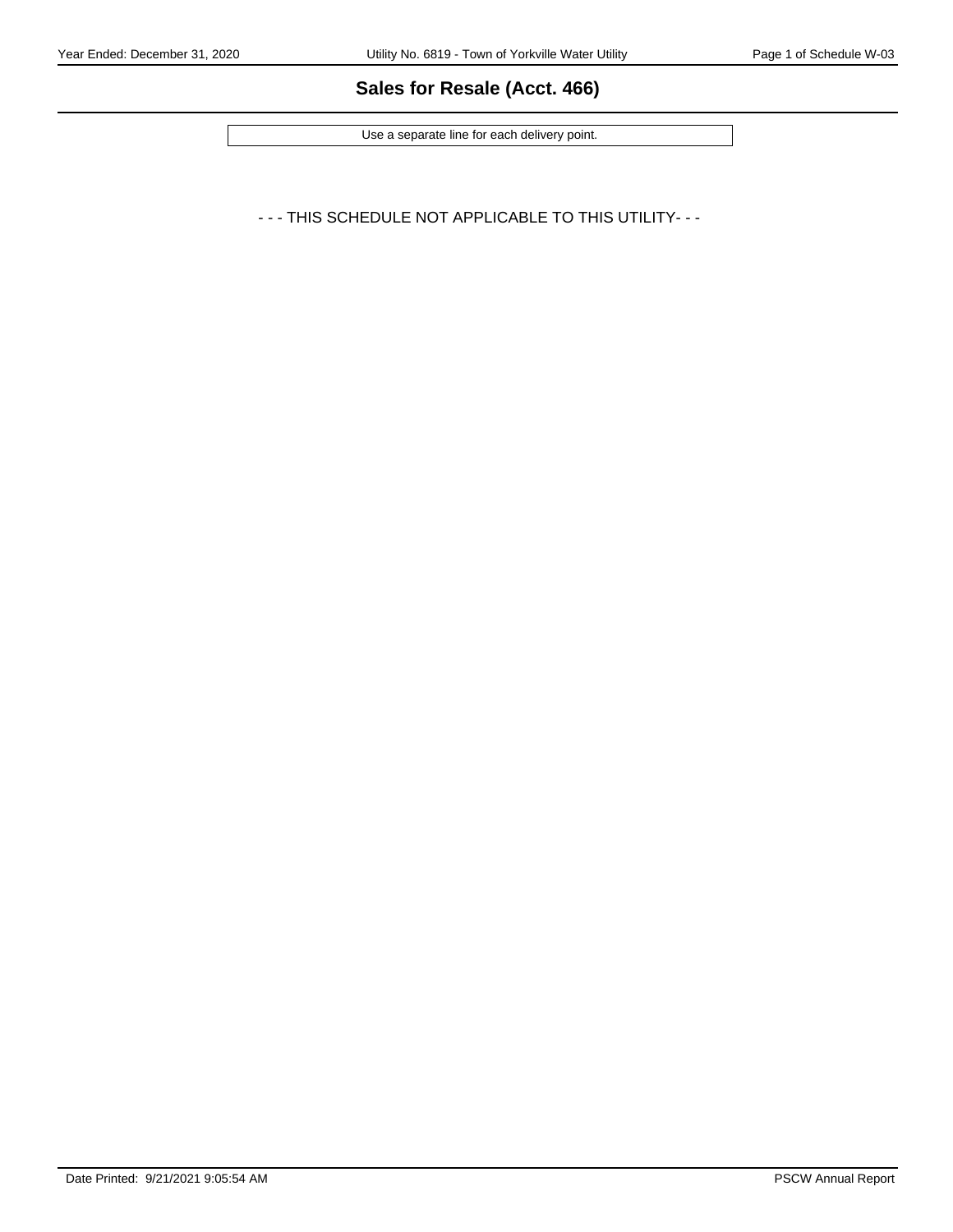### **Other Operating Revenues (Water)**

Report revenues relating to each account and fully describe each item using other than the account title.

- Report each item (when individually or when like items are combined) greater than \$10,000 (class AB), \$5,000 (class C) and \$2,000 (class D and privates) and all other lesser amounts grouped as Miscellaneous.
- For a combined utility which also provides sewer service that is based upon water readings, report the return on net investment in meters charged to sewer department in Other Water Revenues (474).

| <b>Description</b><br>(a)                                                                                | Amount<br>(b)            |
|----------------------------------------------------------------------------------------------------------|--------------------------|
| <b>Public Fire Protection Service (463)</b>                                                              | 1                        |
| Amount billed (usually per rate schedule F-1 or Fd-1)                                                    | 91,950<br>$\overline{2}$ |
| Wholesale fire protection billed                                                                         | 3                        |
| Amount billed for fighting fires outside utility's service areas (usually per rate schedule F-2 or BW-1) | 4                        |
| <b>Total Public Fire Protection Service (463)</b>                                                        | 91,950<br>5              |
| <b>Forfeited Discounts (470)</b>                                                                         | 6                        |
| Customer late payment charges                                                                            | 8<br>7                   |
| <b>Total Forfeited Discounts (470)</b>                                                                   | 8<br>8                   |
| Rents from Water Property (472)                                                                          | 9                        |
| Rent of tower for cellular antennas                                                                      | 35,551<br>10             |
| <b>Total Rents from Water Property (472)</b>                                                             | 35,551<br>11             |
| Interdepartmental Rents (473)                                                                            | 12                       |
| None                                                                                                     | 13                       |
| <b>Total Interdepartmental Rents (473)</b>                                                               | 14<br>0                  |
| Other Water Revenues (474)                                                                               | 15                       |
| Return on net investment in meters charged to sewer department                                           | 16<br>1,005              |
| Miscellaneous                                                                                            | 200<br>17                |
| <b>TID Reimbursements</b>                                                                                | 18<br>7,955              |
| <b>Total Other Water Revenues (474)</b>                                                                  | 19<br>9,160              |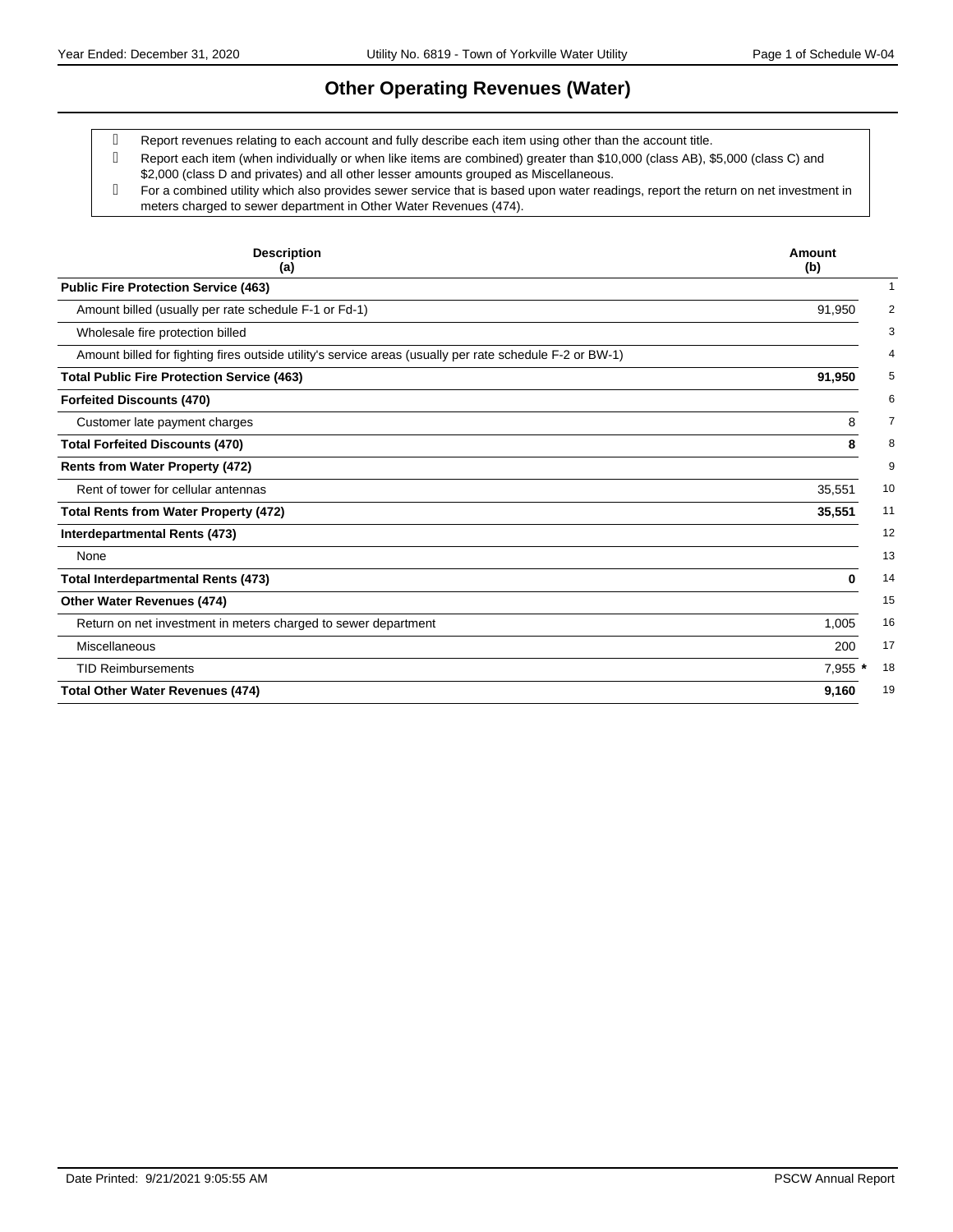### **Other Operating Revenues (Water)**

- Report revenues relating to each account and fully describe each item using other than the account title.
- Report each item (when individually or when like items are combined) greater than \$10,000 (class AB), \$5,000 (class C) and \$2,000 (class D and privates) and all other lesser amounts grouped as Miscellaneous.
- For a combined utility which also provides sewer service that is based upon water readings, report the return on net investment in meters charged to sewer department in Other Water Revenues (474).

#### **Other Operating Revenues (Water) (Page W-04)**

#### **Explain all amounts in Account 474 in excess of \$2,000.**

During the year, the water utility paid for TID expenditures prior to the TID being formed within the accounting software. The water utility was reimbursed by the TID for expenditures paid for by the utility on behalf of the TID.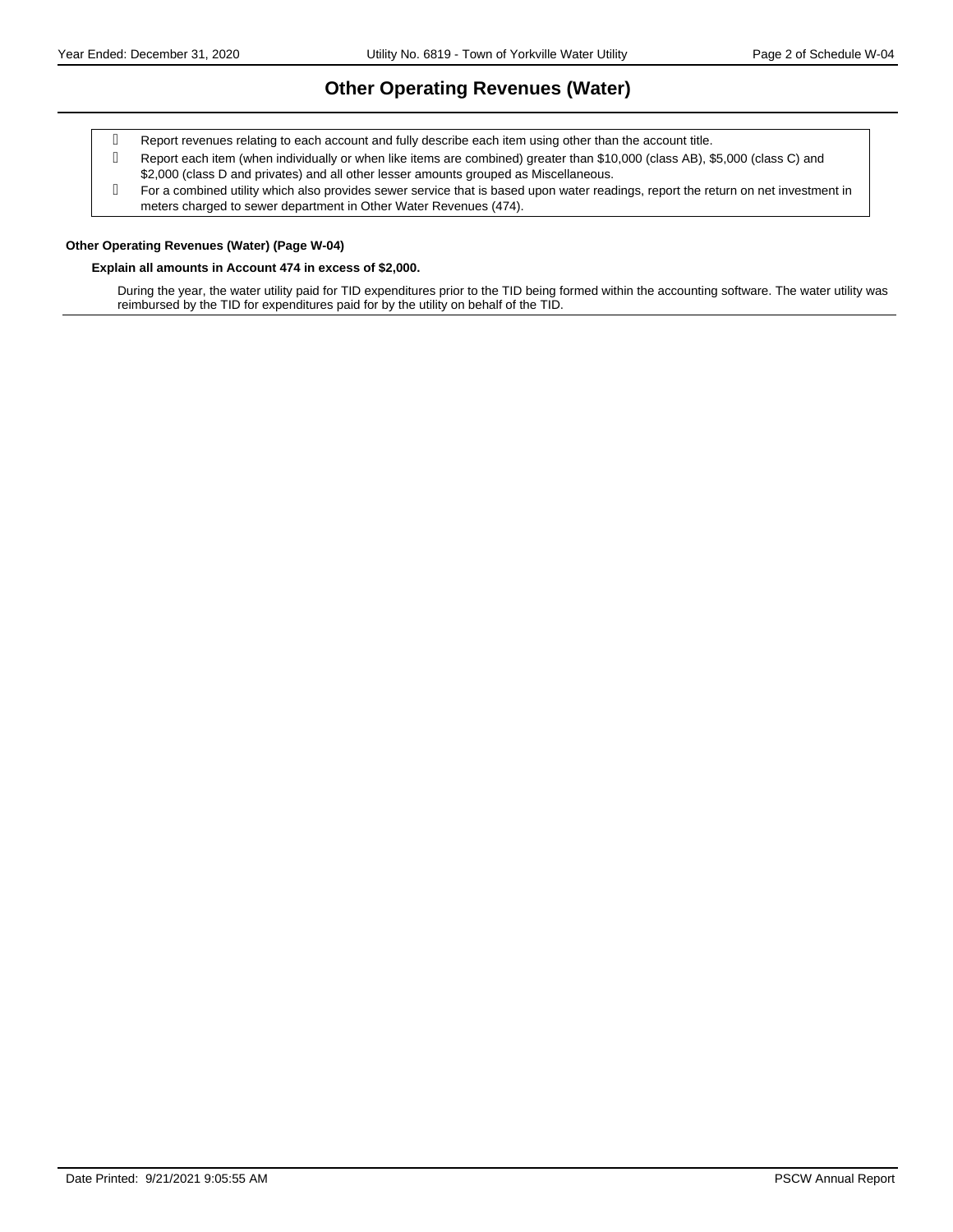# **Water Operation & Maintenance Expenses**

| <b>Description</b><br>(a)                             | Labor<br><b>Expense</b><br>(b) | Other<br><b>Expense</b><br>(c) | <b>Total</b><br><b>This Year</b><br>(d) | <b>Last Year</b><br>(e) |                |
|-------------------------------------------------------|--------------------------------|--------------------------------|-----------------------------------------|-------------------------|----------------|
| PLANT OPERATION AND MAINTENANCE EXPENSES              |                                |                                |                                         |                         | $\mathbf{1}$   |
| Salaries and Wages (600)                              |                                | 34,186                         | 34,186                                  | 36,875                  | 2              |
| Purchased Water (610)                                 |                                |                                | 0                                       | 0                       | 3              |
| Fuel or Power Purchased for Pumping (620)             |                                | 12,316                         | 12,316                                  | 15,248                  | 4              |
| Chemicals (630)                                       |                                | 3,199                          | 3,199                                   | 2,546                   | 5              |
| Supplies and Expenses (640)                           |                                | 7,642                          | 7,642                                   | 5,993                   | 6              |
| Repairs of Water Plant (650)                          |                                | 35,507                         | 35,507                                  | 22,031 *                | $\overline{7}$ |
| Transportation Expenses (660)                         |                                | 272                            | 272                                     | 744                     | 8              |
| <b>Total Plant Operation and Maintenance Expenses</b> | 0                              | 93,122                         | 93,122                                  | 83,437                  | 9              |
| <b>GENERAL OPERATING EXPENSES</b>                     |                                |                                |                                         |                         | 10             |
| Administrative and General Salaries (680)             |                                | 425                            | 425                                     | 625                     | 11             |
| Office Supplies and Expenses (681)                    |                                | 5,191                          | 5,191                                   | 4,157                   | 12             |
| Outside Services Employed (682)                       |                                | 40,738                         | 40,738                                  | 100,342 *               | 13             |
| Insurance Expense (684)                               |                                | 4,228                          | 4,228                                   | 4,224                   | 14             |
| Employees Pensions and Benefits (686)                 |                                |                                | 0                                       | 0                       | 15             |
| <b>Regulatory Commission Expenses (688)</b>           |                                |                                | 0                                       | $\Omega$                | 16             |
| Miscellaneous General Expenses (689)                  |                                |                                | 0                                       | 0                       | 17             |
| Uncollectible Accounts (690)                          |                                |                                | 0                                       | $\Omega$                | 18             |
| Customer Service and Informational Expenses (691)     |                                |                                | 0                                       | $\Omega$                | 19             |
| <b>Total General Operating Expenses</b>               | 0                              | 50,582                         | 50,582                                  | 109,348                 | 20             |
| <b>TOTAL OPERATION AND MAINTENANCE EXPENSES</b>       | 0                              | 143,704                        | 143,704                                 | 21<br>192,785           |                |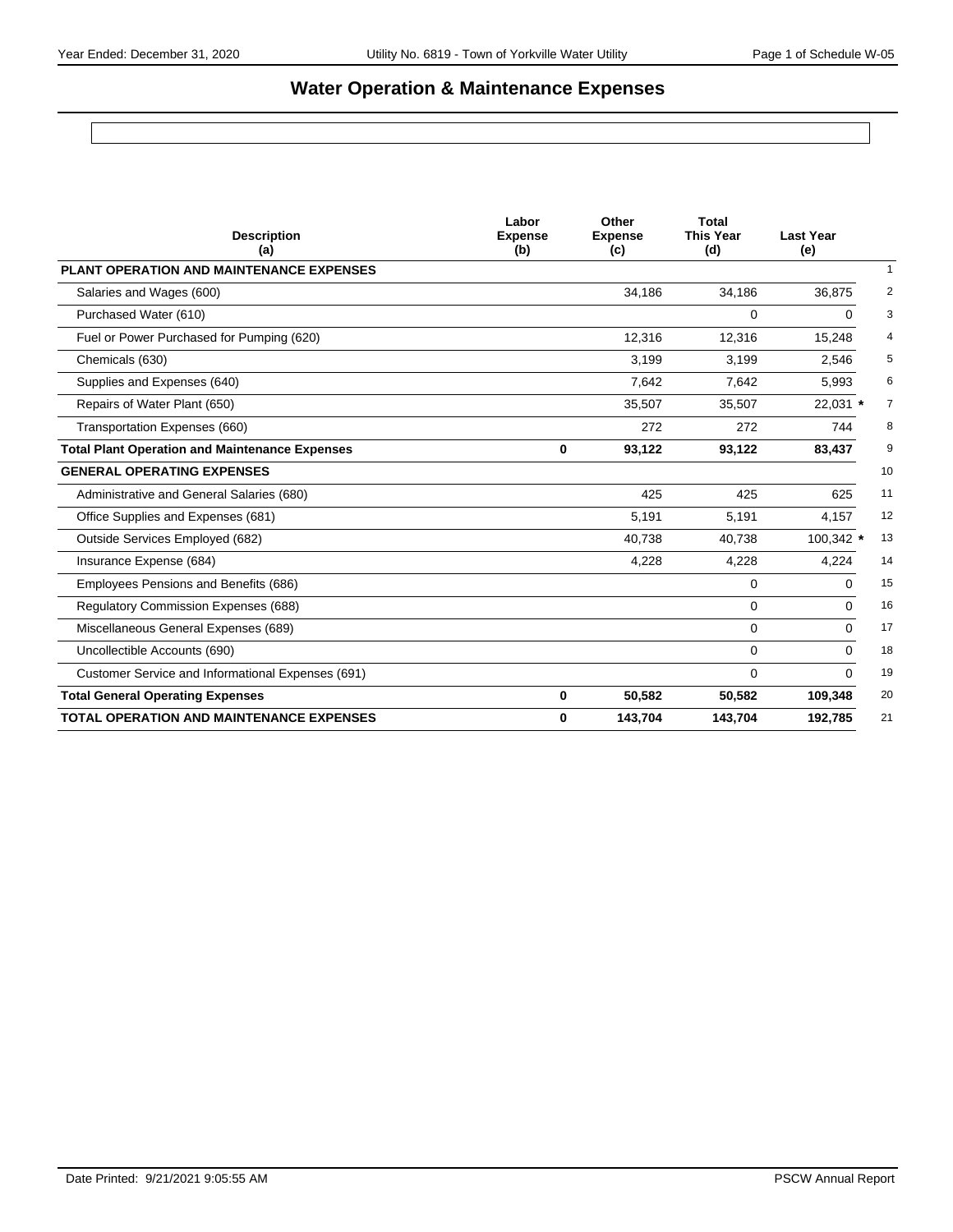#### **Water Operation & Maintenance Expenses**

#### **Water Operation & Maintenance Expenses (Page W-05)**

**Explain all This Year amounts that are more than 15% and \$1,000 higher or lower than the Last Year amount.** 

Repairs and Maintenance -

Outside Services Employed - In the prior year, the utility had greater expenditures for the preliminary planning of future projects as well as TID formalizing expenditures, which were reimbursed to the Utility in 2020 by the TID once it was formally created.

**If Employee Pensions and Benefits (686) is zero, yet salary expense accounts exceed \$15,000, please explain.**

The Yorkville Utility is a separate entity from the Village with a separate FEIN number. The Utility does not take part in the Wisconsin Retirement System, which was a decision made by the Utility Commission.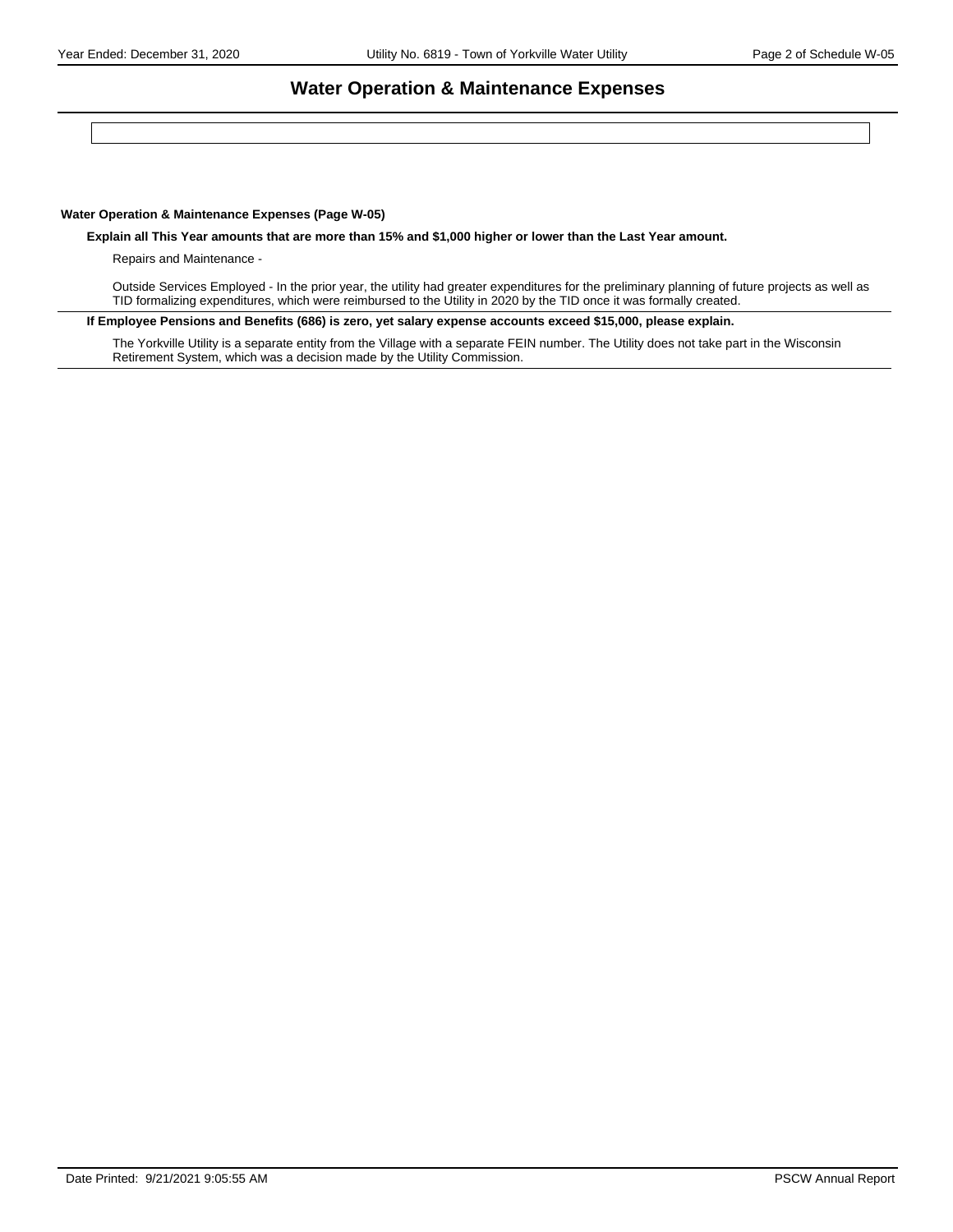# **Taxes (Acct. 408 - Water)**

When allocation of taxes is made between departments, explain method used.

| <b>Description of Tax</b><br>(a)                                            | <b>This Year</b><br>(b) | Last Year<br>(c) |                |
|-----------------------------------------------------------------------------|-------------------------|------------------|----------------|
| <b>Property Tax Equivalent</b>                                              | 17.715                  | 17.715           |                |
| Less: Local and School Tax Equivalent on Meters Charged to Sewer Department | 397                     | 294              | $\overline{2}$ |
| <b>Net Property Tax Equivalent</b>                                          | 17.318                  | 17,421           | 3              |
| <b>Social Security</b>                                                      | 2.675                   | 2.787            | 4              |
| <b>PSC Remainder Assessment</b>                                             | 242                     | 221              | 5              |
| <b>Total Tax Expense</b>                                                    | 20,235                  | 20,429           | 6              |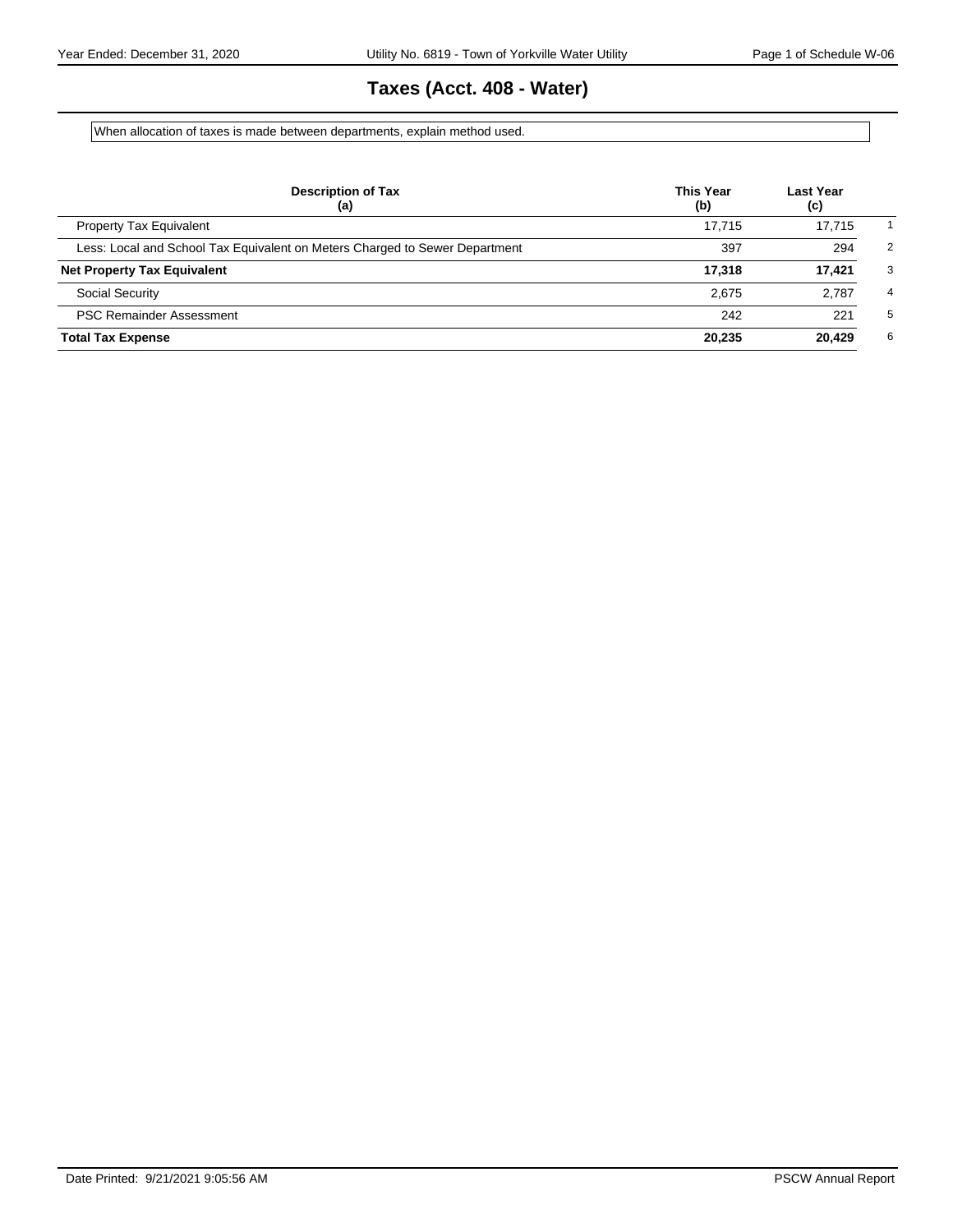#### **Water Property Tax Equivalent - Detail**

- No property tax equivalent shall be determined for sewer utilities or town sanitary district water utilities.
- Tax rates are those issued in November (usually) of the year being reported and are available from the municipal treasurer. Report the tax rates in mills to six (6) decimal places.
- The assessment ratio is available from the municipal treasurer. Report the ratio as a decimal to six (6) places.
- The utility plant balance first of year should include the gross book values of plant in service (total of utility financed and contributed plant), property held for future use and construction work in progress.
- An "other tax rate" is included in the "Net Local and School Tax Rate Calculation" to the extent that it is local. An example is a local library tax. Fully explain the rate in the Property Tax Equivalent schedule footnotes.
- **Property Tax Equivalent Total** If the municipality has authorized a lower tax equivalent amount, the authorization description and date of the authorization must be ¦^][¦c^åQ§Áx@Á&@åˇ|^Á{[ç}[c^∙BÁQÁx@Á{ˇ}āRz]a#āćÁ@eoÁÞUVÁæčo@¦ã^åÁæÁ∥¸^¦Áea{[ˇ}dBĂ^a@Á&^||Ás|aa}\BÁ

#### **COUNTY: RACINE(1)**

| <b>SUMMARY OF TAX RATES</b>   |       |           | <b>PROPERTY TAX EQUIVALENT CALCULATION</b> |
|-------------------------------|-------|-----------|--------------------------------------------|
| 1. State Tax Rate             | mills | 0.000000  | 12. Local Tax Rate                         |
| 2. County Tax Rate            | mills | 3.896639  | 13. Combined School Tax Rate               |
| 3. Local Tax Rate             | mills | 2.107214  | 14. Other Tax Rate - Local                 |
| 4. School Tax Rate            | mills | 12.595825 | 15. Total Local & School Tax Rate          |
| 5. Vocational School Tax Rate | mills | 0.914019  | 16. Total Tax Rate                         |
| 6. Other Tax Rate - Local     | mills | 0.725111  | 17. Ratio of Local and School Tax to Total |
| 7. Other Tax Rate - Non-Local | mills | 0.000000  | 18. Total Tax Net of State Credit          |
| 8. Total Tax Rate             | mills | 20.238808 | 19. Net Local and School Tax Rate          |
| 9. Less: State Credit         | mills | 2.178739  | 20. Utility Plant, Jan 1                   |
| 11. Net Tax Rate              | mills | 18.060069 | 21. Materials & Supplies                   |
|                               |       |           |                                            |

| <b>SUMMARY OF TAX RATES</b>   |       |           | <b>PROPERTY TAX EQUIVALENT CALCULATION</b> |       |           |
|-------------------------------|-------|-----------|--------------------------------------------|-------|-----------|
| 1. State Tax Rate             | mills | 0.000000  | 12. Local Tax Rate                         | mills | 2.107214  |
| 2. County Tax Rate            | mills | 3.896639  | 13. Combined School Tax Rate               | mills | 13.509844 |
| 3. Local Tax Rate             | mills | 2.107214  | 14. Other Tax Rate - Local                 | mills | 0.725111  |
| 4. School Tax Rate            | mills | 12.595825 | 15. Total Local & School Tax Rate          | mills | 16.342169 |
| 5. Vocational School Tax Rate | mills | 0.914019  | 16. Total Tax Rate                         | mills | 20.238808 |
| 6. Other Tax Rate - Local     | mills | 0.725111  | 17. Ratio of Local and School Tax to Total | dec.  | 0.807467  |
| 7. Other Tax Rate - Non-Local | mills | 0.000000  | 18. Total Tax Net of State Credit          | mills | 18.060069 |
| 8. Total Tax Rate             | mills | 20.238808 | 19. Net Local and School Tax Rate          | mills | 14.582909 |
| 9. Less: State Credit         | mills | 2.178739  | 20. Utility Plant, Jan 1                   | \$    | 2,991,801 |
| 11. Net Tax Rate              | mills | 18.060069 | 21. Materials & Supplies                   | \$    | 4,986     |
|                               |       |           | 22. Subtotal                               | \$    | 2,996,787 |
|                               |       |           | 23. Less: Plant Outside Limits             | \$    | $\Omega$  |
|                               |       |           | 24. Taxable Assets                         | \$    | 2,996,787 |
|                               |       |           | 25. Assessment Ratio                       | dec.  | 0.873756  |
|                               |       |           | 26. Assessed Value                         | \$    | 2,618,461 |
|                               |       |           | 27. Net Local and School Tax Rate          | mills | 14.582909 |
|                               |       |           | 28. Tax Equiv. Computed for Current Year   | \$    | 38,185    |

#### **PROPERTY TAX EQUIVALENT - TOTAL**

| <b>PROPERTY TAX EQUIVALENT CALCULATION</b>                                               |                 |
|------------------------------------------------------------------------------------------|-----------------|
| 1. Utility Plant, Jan 1                                                                  | \$<br>2,991,801 |
| 2. Materials & Supplies                                                                  | \$<br>4.986     |
| 3. Subtotal                                                                              | \$<br>2,996,787 |
| 4. Less: Plant Outside Limits                                                            | \$<br>0         |
| 5. Taxable Assets                                                                        | \$<br>2,996,787 |
| 6. Assessed Value                                                                        | \$<br>2,618,461 |
| 7. Tax Equiv. Computed for Current Year                                                  | \$<br>38,185    |
| 8. Tax Equivalent per 1994 PSC Report                                                    | \$<br>12,000    |
| 9. Amount of Lower Tax Equiv. as Authorized by Municipality for Current Year (see notes) | \$<br>17.715    |
| 10. Tax Equivalent for Current Year (see notes)                                          | \$<br>17.715    |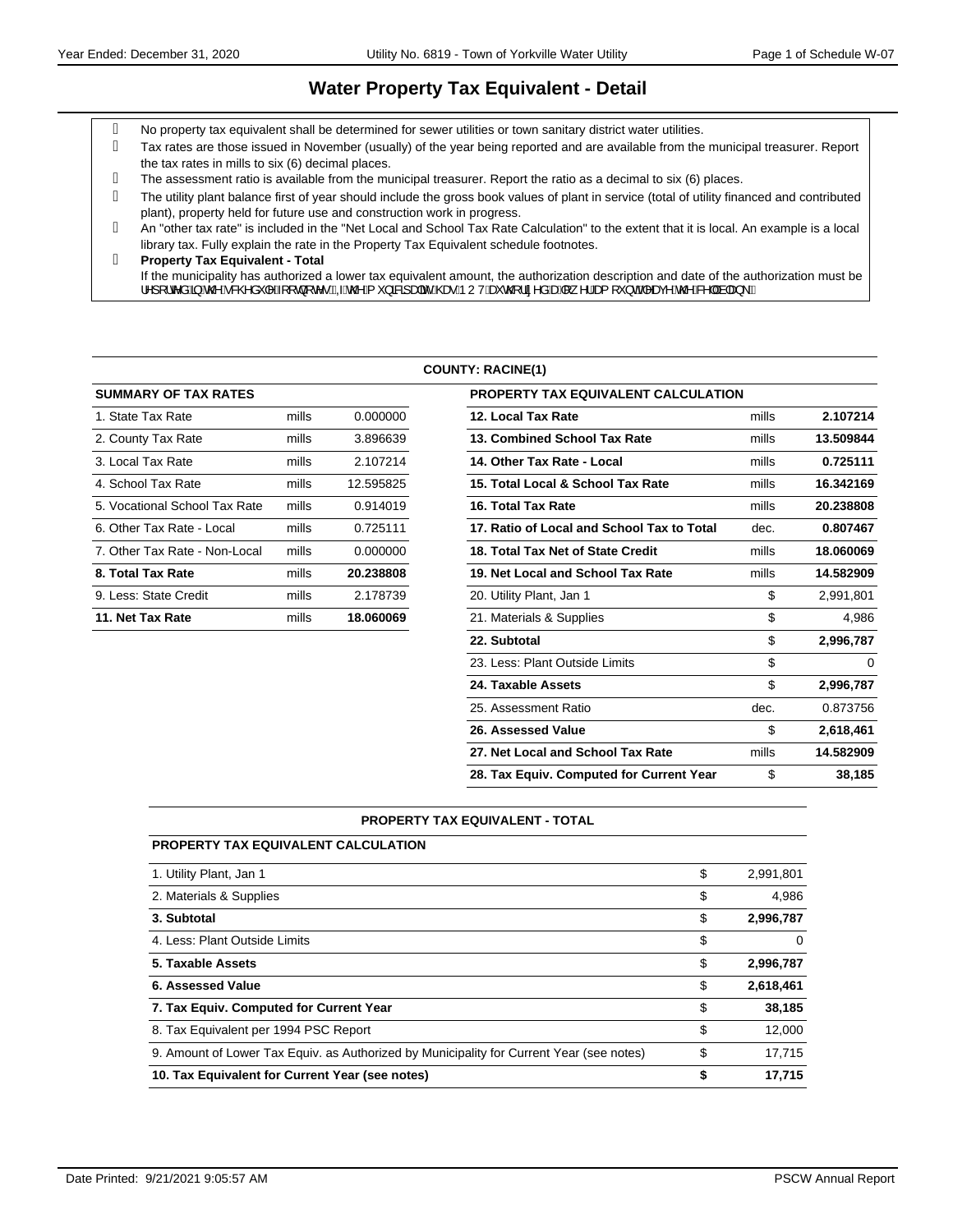#### **Water Property Tax Equivalent - Detail**

- No property tax equivalent shall be determined for sewer utilities or town sanitary district water utilities.
- Tax rates are those issued in November (usually) of the year being reported and are available from the municipal treasurer. Report the tax rates in mills to six (6) decimal places.
- The assessment ratio is available from the municipal treasurer. Report the ratio as a decimal to six (6) places.
- The utility plant balance first of year should include the gross book values of plant in service (total of utility financed and contributed plant), property held for future use and construction work in progress.
- An "other tax rate" is included in the "Net Local and School Tax Rate Calculation" to the extent that it is local. An example is a local library tax. Fully explain the rate in the Property Tax Equivalent schedule footnotes.

#### **Property Tax Equivalent - Total** If the municipality has authorized a lower tax equivalent amount, the authorization description and date of the authorization must be ¦^][¦c^åÁ§Áo@Áo&@åˇ|^Á{[d}[c^∙ĚÁQÁo@Á{ˇ}ā8a]a‡āčÁ@eoÁÞUVÁečo@¦lã^åÁænÁ{¸^¦Áæ{[ˇ}dÉ(^azy^Áo@Á&^||Ás|a=}\ÉÁ

#### **Water Property Tax Equivalent - Detail (Page W-07)**

#### **If Other Tax Rate - Local and/or Other Tax Rate - Non-Local are greater than zero, please explain.**

other tax rate - local is including the taxes collected by the municipality for public fire protection as well as for the county handicapped tax aid.

#### **Water Property Tax Equivalent - Total (Page W-07)**

#### **Lower Tax Equivalent authorized by municipality is greater than or equal to zero, please explain.**

The Village Board has authorized a lower tax equivalent to be paid annually rather than using the computed tax equivalent.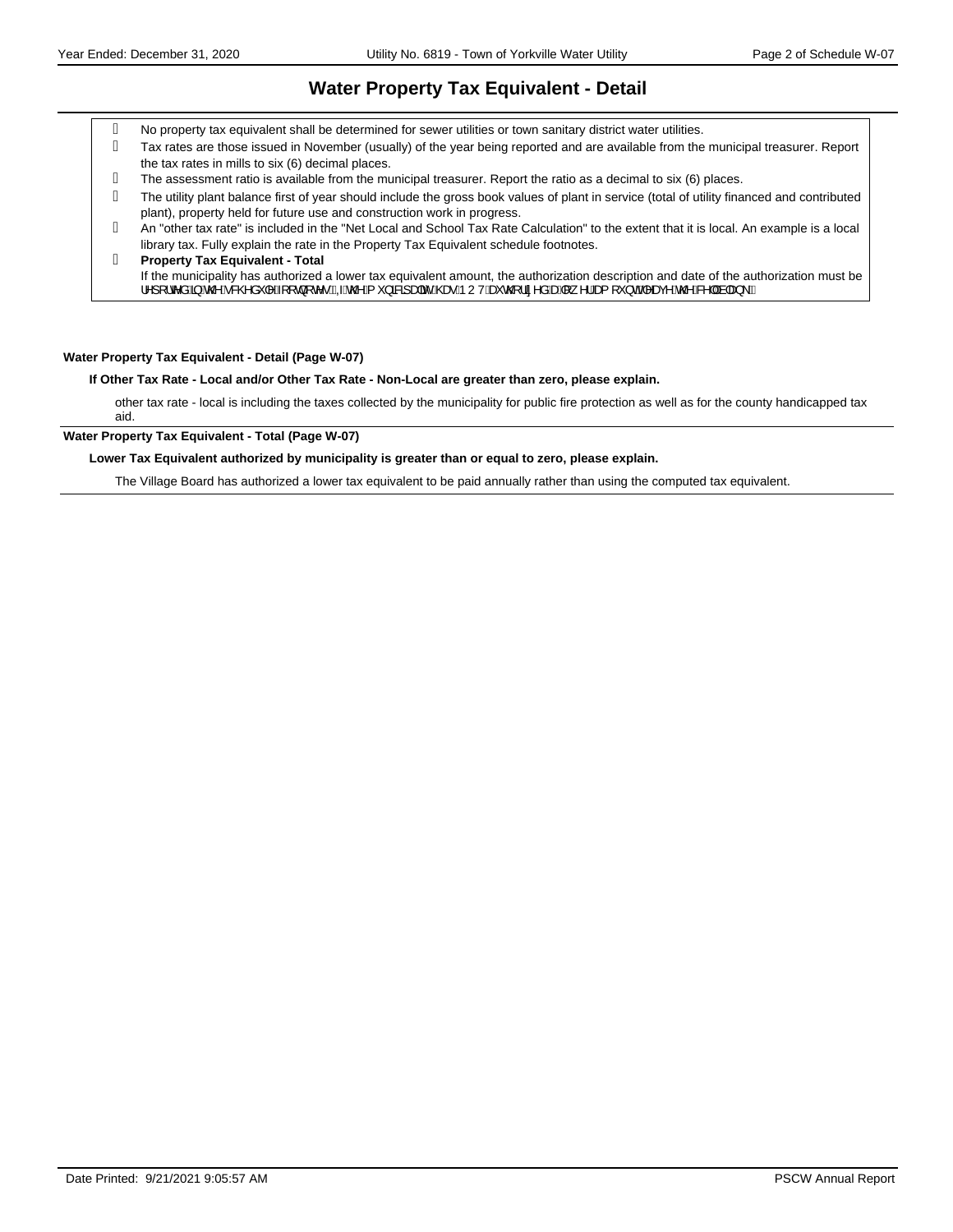#### **Water Utility Plant in Service - Plant Financed by Utility or Municipality**

- All adjustments, corrections and reclassifications (including to/from plant financed by contributions) should be reported in Column (e), Adjustments.
- Explain fully as a footnote the nature of all entries reported in Column (e), Adjustments.
- For each account over \$50,000 (class AB) or \$25,000 (class C) or \$10,000 (class D), explain in the footnotes section the dollar additions and retirements. If applicable, the footnotes should cite construction authorization, complete with PSC docket number.
- Use only the account titles listed. If the utility has subaccounts other than accounts 391.1 and 397.1, combine them into one total and detail by subaccount as a schedule footnote.
- The treatment plant accounts have changed since 2008 and that they should confirm the dollar amounts are in the right account.
- g **[PSC Uniform System of Accounts](https://psc.wi.gov/Documents/water/USOAWater.pdf)**

| <b>Accounts</b><br>(a)                         | <b>Balance</b><br><b>First of Year</b><br>(b) | <b>Additions</b><br><b>During Year</b><br>(c) | <b>Retirements</b><br><b>During Year</b><br>(d) | <b>Adjustments</b><br>Increase or<br>(Decrease)<br>(e) | <b>Balance</b><br><b>End of Year</b><br>(f) |
|------------------------------------------------|-----------------------------------------------|-----------------------------------------------|-------------------------------------------------|--------------------------------------------------------|---------------------------------------------|
| <b>INTANGIBLE PLANT</b>                        |                                               |                                               |                                                 |                                                        | 1                                           |
| Organization (301)                             | 0                                             |                                               |                                                 |                                                        | $\overline{\mathbf{c}}$<br>$\bf{0}$         |
| Franchises and Consents (302)                  | $\mathbf 0$                                   |                                               |                                                 |                                                        | 3<br>$\bf{0}$                               |
| Miscellaneous Intangible Plant (303)           | $\mathbf 0$                                   |                                               |                                                 |                                                        | 4<br>0                                      |
| <b>Total Intangible Plant</b>                  | $\mathbf 0$                                   | 0                                             | 0                                               | $\bf{0}$                                               | 5<br>0                                      |
| <b>SOURCE OF SUPPLY PLANT</b>                  |                                               |                                               |                                                 |                                                        | 6                                           |
| Land and Land Rights (310)                     | $\mathbf 0$                                   |                                               |                                                 |                                                        | $\overline{7}$<br>$\bf{0}$                  |
| Structures and Improvements (311)              | $\mathbf 0$                                   |                                               |                                                 |                                                        | 8<br>$\bf{0}$                               |
| Collecting and Impounding Reservoirs (312)     | 0                                             |                                               |                                                 |                                                        | 9<br>0                                      |
| Lake, River and Other Intakes (313)            | $\mathbf 0$                                   |                                               |                                                 |                                                        | $\bf{0}$<br>10                              |
| Wells and Springs (314)                        | 0                                             |                                               |                                                 |                                                        | 11<br>0                                     |
| Supply Mains (316)                             | $\mathbf 0$                                   |                                               |                                                 |                                                        | 12<br>0                                     |
| Other Water Source Plant (317)                 | $\mathbf 0$                                   |                                               |                                                 |                                                        | 13<br>0                                     |
| <b>Total Source of Supply Plant</b>            | $\bf{0}$                                      | 0                                             | 0                                               | $\bf{0}$                                               | 14<br>0                                     |
| <b>PUMPING PLANT</b>                           |                                               |                                               |                                                 |                                                        | 15                                          |
| Land and Land Rights (320)                     | $\mathbf 0$                                   |                                               |                                                 |                                                        | 16<br>0                                     |
| Structures and Improvements (321)              | 62,520                                        |                                               |                                                 |                                                        | 62,520<br>17                                |
| Other Power Production Equipment (323)         | 0                                             |                                               |                                                 |                                                        | 18<br>$\bf{0}$                              |
| Electric Pumping Equipment (325)               | 225,438                                       |                                               |                                                 |                                                        | 19<br>225,438                               |
| Diesel Pumping Equipment (326)                 | $\Omega$                                      |                                               |                                                 |                                                        | 20<br>$\mathbf{0}$                          |
| Other Pumping Equipment (328)                  | 2,525                                         |                                               |                                                 |                                                        | 21<br>2,525                                 |
| <b>Total Pumping Plant</b>                     | 290,483                                       | 0                                             | 0                                               | $\bf{0}$                                               | 22<br>290,483                               |
| <b>WATER TREATMENT PLANT</b>                   |                                               |                                               |                                                 |                                                        | 23                                          |
| Land and Land Rights (330)                     | 0                                             |                                               |                                                 |                                                        | 24<br>0                                     |
| Structures and Improvements (331)              | $\mathbf 0$                                   |                                               |                                                 |                                                        | 25<br>0                                     |
| Sand or Other Media Filtration Equipment (332) | 0                                             |                                               |                                                 |                                                        | 26<br>0                                     |
| Membrane Filtration Equipment (333)            | 0                                             |                                               |                                                 |                                                        | 27<br>0                                     |
| Other Water Treatment Equipment (334)          | 0                                             |                                               |                                                 |                                                        | 28<br>0                                     |
| <b>Total Water Treatment Plant</b>             | 0                                             | 0                                             | 0                                               | $\Omega$                                               | 29<br>0                                     |
| <b>TRANSMISSION AND DISTRIBUTION PLANT</b>     |                                               |                                               |                                                 |                                                        | 30                                          |
| Land and Land Rights (340)                     | 10,000                                        |                                               |                                                 |                                                        | 31<br>10,000                                |
| Structures and Improvements (341)              | 0                                             |                                               |                                                 |                                                        | 32<br>0                                     |
| Distribution Reservoirs and Standpipes (342)   | 290,873                                       |                                               |                                                 |                                                        | $33\,$<br>290,873                           |
| Transmission and Distribution Mains (343)      | 315,654                                       |                                               |                                                 |                                                        | 34<br>315,654                               |
| Services (345)                                 | 3,639                                         |                                               |                                                 |                                                        | $35\,$<br>3,639                             |
| Meters (346)                                   | 38,625                                        | 3,559                                         | 890                                             |                                                        | 36<br>41,294                                |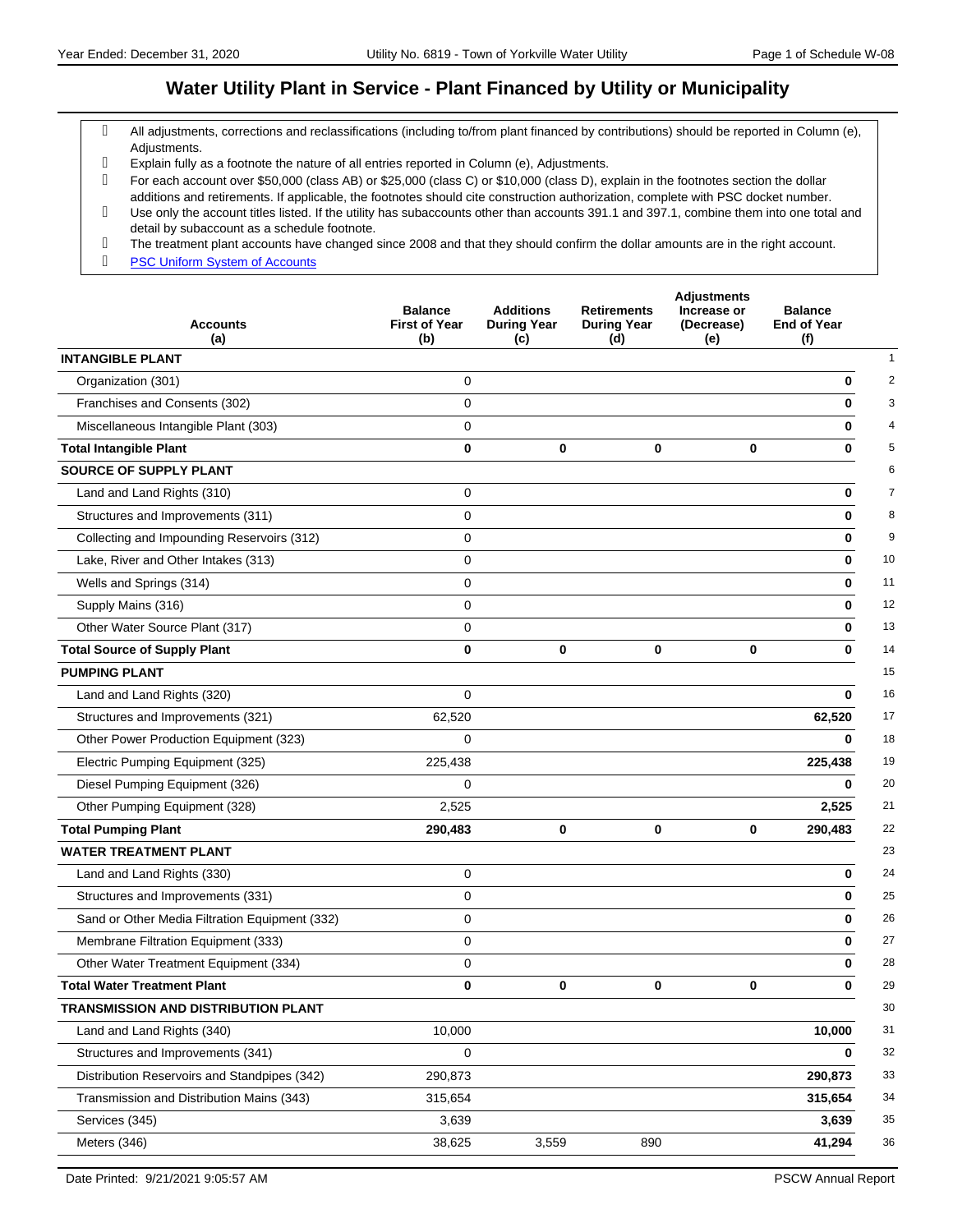#### **Water Utility Plant in Service - Plant Financed by Utility or Municipality**

- All adjustments, corrections and reclassifications (including to/from plant financed by contributions) should be reported in Column (e), Adjustments.
- Explain fully as a footnote the nature of all entries reported in Column (e), Adjustments.
- For each account over \$50,000 (class AB) or \$25,000 (class C) or \$10,000 (class D), explain in the footnotes section the dollar additions and retirements. If applicable, the footnotes should cite construction authorization, complete with PSC docket number.
- Use only the account titles listed. If the utility has subaccounts other than accounts 391.1 and 397.1, combine them into one total and detail by subaccount as a schedule footnote.
- The treatment plant accounts have changed since 2008 and that they should confirm the dollar amounts are in the right account.
- g **[PSC Uniform System of Accounts](https://psc.wi.gov/Documents/water/USOAWater.pdf)**

| <b>Accounts</b><br>(a)                             | <b>Balance</b><br><b>First of Year</b><br>(b) | <b>Additions</b><br><b>During Year</b><br>(c) | <b>Retirements</b><br><b>During Year</b><br>(d) | <b>Adjustments</b><br>Increase or<br>(Decrease)<br>(e) | <b>Balance</b><br><b>End of Year</b><br>(f) |    |
|----------------------------------------------------|-----------------------------------------------|-----------------------------------------------|-------------------------------------------------|--------------------------------------------------------|---------------------------------------------|----|
| Hydrants (348)                                     | 55,461                                        |                                               |                                                 |                                                        | 55,461                                      | 37 |
| Other Transmission and Distribution Plant (349)    | 0                                             |                                               |                                                 |                                                        | 0                                           | 38 |
| <b>Total Transmission and Distribution Plant</b>   | 714,252                                       | 3,559                                         | 890                                             | 0                                                      | 716,921                                     | 39 |
| <b>GENERAL PLANT</b>                               |                                               |                                               |                                                 |                                                        |                                             | 40 |
| Land and Land Rights (389)                         | 0                                             |                                               |                                                 |                                                        | 0                                           | 41 |
| Structures and Improvements (390)                  | $\mathbf 0$                                   |                                               |                                                 |                                                        | $\bf{0}$                                    | 42 |
| Office Furniture and Equipment (391)               | 1,413                                         |                                               |                                                 |                                                        | 1,413                                       | 43 |
| Computer Equipment (391.1)                         | 9,900                                         |                                               |                                                 |                                                        | 9,900                                       | 44 |
| Transportation Equipment (392)                     | $\mathbf 0$                                   |                                               |                                                 |                                                        | 0                                           | 45 |
| Stores Equipment (393)                             | $\mathbf 0$                                   |                                               |                                                 |                                                        | $\bf{0}$                                    | 46 |
| Tools, Shop and Garage Equipment (394)             | 0                                             |                                               |                                                 |                                                        | $\bf{0}$                                    | 47 |
| Laboratory Equipment (395)                         | 0                                             |                                               |                                                 |                                                        | 0                                           | 48 |
| Power Operated Equipment (396)                     | 0                                             |                                               |                                                 |                                                        | $\mathbf{0}$                                | 49 |
| Communication Equipment (397)                      | 0                                             |                                               |                                                 |                                                        | $\bf{0}$                                    | 50 |
| SCADA Equipment (397.1)                            | 67,091                                        |                                               |                                                 |                                                        | 67,091                                      | 51 |
| Miscellaneous Equipment (398)                      | 35,213                                        |                                               |                                                 |                                                        | 35,213                                      | 52 |
| <b>Total General Plant</b>                         | 113,617                                       | 0                                             | 0                                               | 0                                                      | 113,617                                     | 53 |
| Total utility plant in service directly assignable | 1,118,352                                     | 3,559                                         | 890                                             | 0                                                      | 1,121,021                                   | 54 |
| Common Utility Plant Allocated to Water Department | 0                                             |                                               |                                                 |                                                        | 0                                           | 55 |
| <b>TOTAL UTILITY PLANT IN SERVICE</b>              | 1,118,352                                     | 3,559                                         | 890                                             | 0                                                      | 1,121,021                                   | 56 |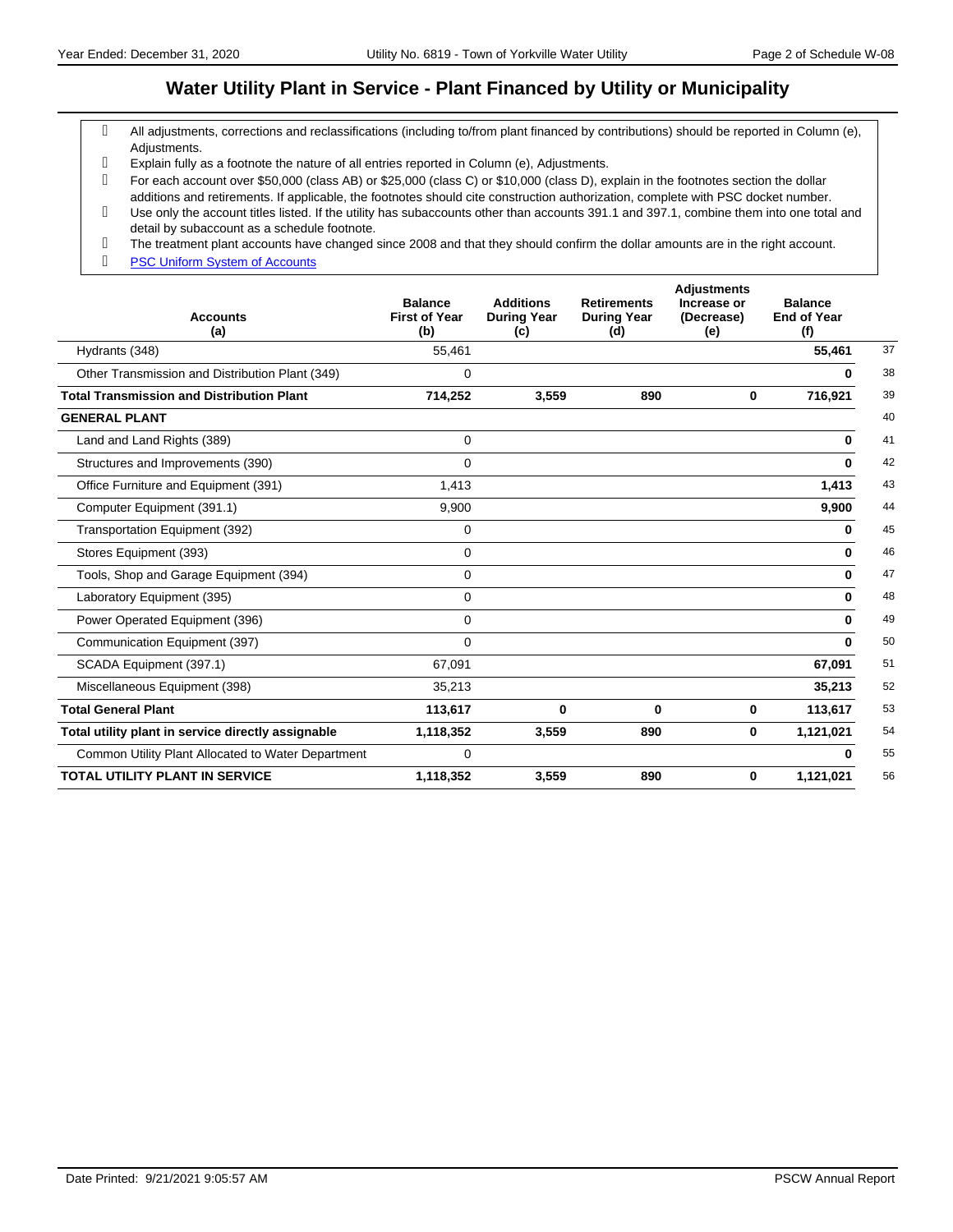#### **Water Utility Plant in Service - Plant Financed by Contributions**

- All adjustments, corrections and reclassifications (including to/from plant financed by contributions) should be reported in Column (e), Adjustments.
- Explain fully as a footnote the nature of all entries reported in Column (e), Adjustments.
- For each account over \$50,000 (class AB) or \$25,000 (class C) or \$10,000 (class D), explain in the footnotes section the dollar additions and retirements. If applicable, the footnotes should cite construction authorization, complete with PSC docket number.
- Use only the account titles listed. If the utility has subaccounts other than accounts 391.1 and 397.1, combine them into one total and detail by subaccount as a schedule footnote.
- The treatment plant accounts have changed since 2008 and that they should confirm the dollar amounts are in the right account.
- g **[PSC Uniform System of Accounts](https://psc.wi.gov/Documents/water/USOAWater.pdf)**

| <b>Accounts</b><br>(a)                         | <b>Balance</b><br><b>First of Year</b><br>(b) | <b>Additions</b><br><b>During Year</b><br>(c) | <b>Retirements</b><br><b>During Year</b><br>(d) | <b>Adjustments</b><br>Increase or<br>(Decrease)<br>(e) | <b>Balance</b><br><b>End of Year</b><br>(f) |
|------------------------------------------------|-----------------------------------------------|-----------------------------------------------|-------------------------------------------------|--------------------------------------------------------|---------------------------------------------|
| <b>INTANGIBLE PLANT</b>                        |                                               |                                               |                                                 |                                                        |                                             |
| Organization (301)                             | 0                                             |                                               |                                                 |                                                        | 0                                           |
| Franchises and Consents (302)                  | $\mathbf 0$                                   |                                               |                                                 |                                                        | $\bf{0}$                                    |
| Miscellaneous Intangible Plant (303)           | $\mathbf 0$                                   |                                               |                                                 |                                                        | $\bf{0}$                                    |
| <b>Total Intangible Plant</b>                  | $\mathbf{0}$                                  | 0                                             | 0                                               | $\mathbf 0$                                            | 0                                           |
| <b>SOURCE OF SUPPLY PLANT</b>                  |                                               |                                               |                                                 |                                                        |                                             |
| Land and Land Rights (310)                     | 0                                             |                                               |                                                 |                                                        | 0                                           |
| Structures and Improvements (311)              | 0                                             |                                               |                                                 |                                                        | 0                                           |
| Collecting and Impounding Reservoirs (312)     | $\mathbf 0$                                   |                                               |                                                 |                                                        | $\bf{0}$                                    |
| Lake, River and Other Intakes (313)            | $\mathbf 0$                                   |                                               |                                                 |                                                        | 10<br>0                                     |
| Wells and Springs (314)                        | $\mathbf 0$                                   |                                               |                                                 |                                                        | 11<br>0                                     |
| Supply Mains (316)                             | 0                                             |                                               |                                                 |                                                        | 12<br>0                                     |
| Other Water Source Plant (317)                 | 0                                             |                                               |                                                 |                                                        | 13<br>0                                     |
| <b>Total Source of Supply Plant</b>            | $\bf{0}$                                      | 0                                             | 0                                               | $\mathbf 0$                                            | 14<br>$\bf{0}$                              |
| <b>PUMPING PLANT</b>                           |                                               |                                               |                                                 |                                                        | 15                                          |
| Land and Land Rights (320)                     | $\mathbf 0$                                   |                                               |                                                 |                                                        | 16<br>0                                     |
| Structures and Improvements (321)              | 89,192                                        |                                               |                                                 |                                                        | 17<br>89,192                                |
| Other Power Production Equipment (323)         | 0                                             |                                               |                                                 |                                                        | 18<br>0                                     |
| Electric Pumping Equipment (325)               | $\mathbf 0$                                   |                                               |                                                 |                                                        | 19<br>$\bf{0}$                              |
| Diesel Pumping Equipment (326)                 | $\mathbf 0$                                   |                                               |                                                 |                                                        | 20<br>$\bf{0}$                              |
| Other Pumping Equipment (328)                  | $\mathbf 0$                                   |                                               |                                                 |                                                        | 21<br>$\bf{0}$                              |
| <b>Total Pumping Plant</b>                     | 89,192                                        | 0                                             | 0                                               | 0                                                      | 22<br>89,192                                |
| <b>WATER TREATMENT PLANT</b>                   |                                               |                                               |                                                 |                                                        | 23                                          |
| Land and Land Rights (330)                     | 0                                             |                                               |                                                 |                                                        | 24<br>0                                     |
| Structures and Improvements (331)              | $\mathbf 0$                                   |                                               |                                                 |                                                        | 25<br>0                                     |
| Sand or Other Media Filtration Equipment (332) | 0                                             |                                               |                                                 |                                                        | 26<br>0                                     |
| Membrane Filtration Equipment (333)            | 0                                             |                                               |                                                 |                                                        | 27<br>0                                     |
| Other Water Treatment Equipment (334)          | $\pmb{0}$                                     |                                               |                                                 |                                                        | 28<br>0                                     |
| <b>Total Water Treatment Plant</b>             | $\bf{0}$                                      | 0                                             | 0                                               | $\bf{0}$                                               | 29<br>0                                     |
| TRANSMISSION AND DISTRIBUTION PLANT            |                                               |                                               |                                                 |                                                        | 30                                          |
| Land and Land Rights (340)                     | 0                                             |                                               |                                                 |                                                        | 31<br>0                                     |
| Structures and Improvements (341)              | 0                                             |                                               |                                                 |                                                        | 32<br>0                                     |
| Distribution Reservoirs and Standpipes (342)   | 468,792                                       |                                               |                                                 |                                                        | 33<br>468,792                               |
| Transmission and Distribution Mains (343)      | 1,108,688                                     |                                               |                                                 |                                                        | 34<br>1,108,688                             |
| Services (345)                                 | 94,869                                        |                                               |                                                 |                                                        | 35<br>94,869                                |
| Meters (346)                                   | 0                                             |                                               |                                                 |                                                        | 36<br>0                                     |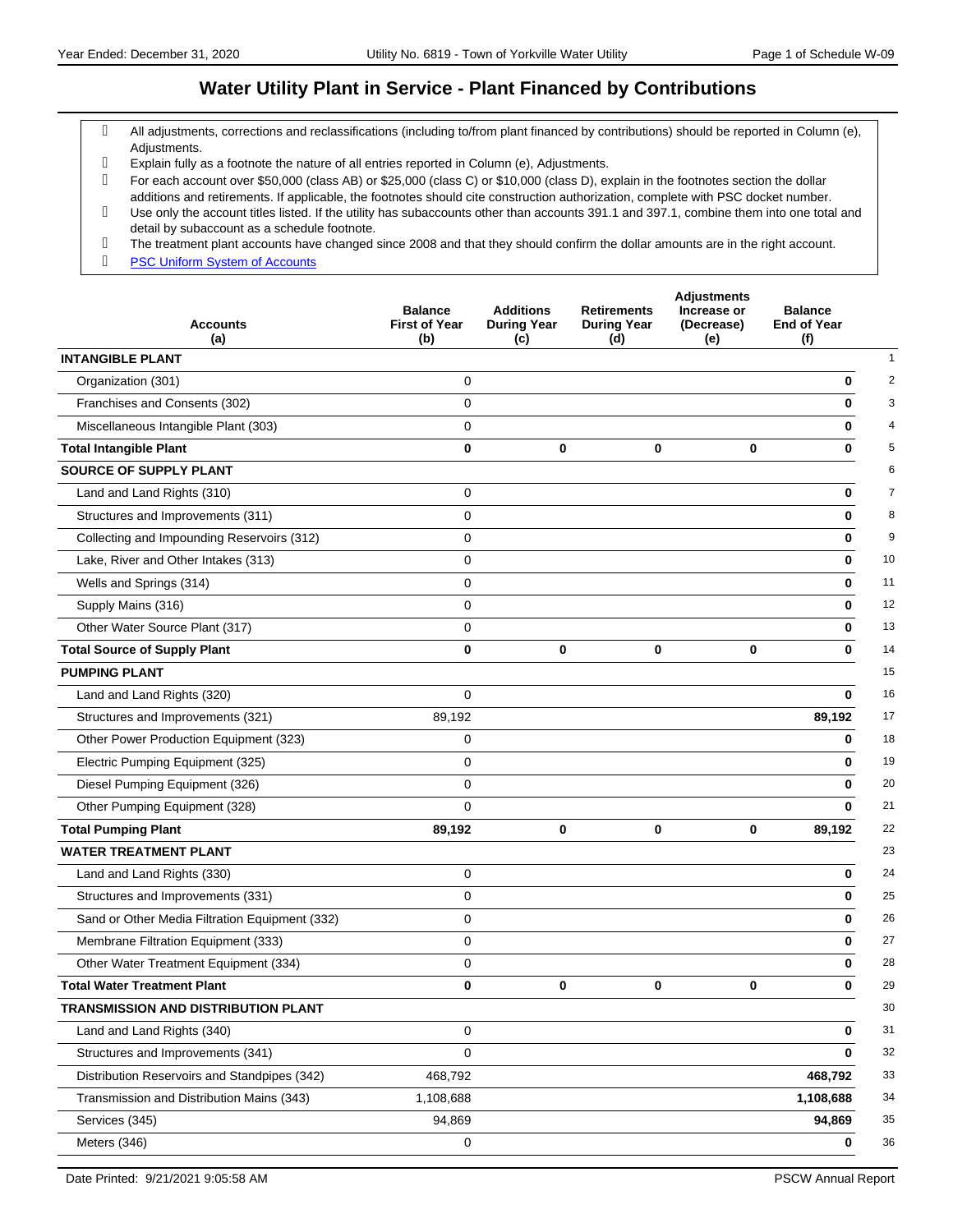#### **Water Utility Plant in Service - Plant Financed by Contributions**

- All adjustments, corrections and reclassifications (including to/from plant financed by contributions) should be reported in Column (e), Adjustments.
- Explain fully as a footnote the nature of all entries reported in Column (e), Adjustments.
- For each account over \$50,000 (class AB) or \$25,000 (class C) or \$10,000 (class D), explain in the footnotes section the dollar additions and retirements. If applicable, the footnotes should cite construction authorization, complete with PSC docket number.
- Use only the account titles listed. If the utility has subaccounts other than accounts 391.1 and 397.1, combine them into one total and detail by subaccount as a schedule footnote.
- The treatment plant accounts have changed since 2008 and that they should confirm the dollar amounts are in the right account.
- g **[PSC Uniform System of Accounts](https://psc.wi.gov/Documents/water/USOAWater.pdf)**

| <b>Accounts</b><br>(a)                             | <b>Balance</b><br><b>First of Year</b><br>(b) | <b>Additions</b><br><b>During Year</b><br>(c) | <b>Retirements</b><br><b>During Year</b><br>(d) | <b>Adjustments</b><br>Increase or<br>(Decrease)<br>(e) | <b>Balance</b><br><b>End of Year</b><br>(f) |    |
|----------------------------------------------------|-----------------------------------------------|-----------------------------------------------|-------------------------------------------------|--------------------------------------------------------|---------------------------------------------|----|
| Hydrants (348)                                     | 111,908                                       |                                               |                                                 |                                                        | 111,908                                     | 37 |
| Other Transmission and Distribution Plant (349)    | 0                                             |                                               |                                                 |                                                        | 0                                           | 38 |
| <b>Total Transmission and Distribution Plant</b>   | 1,784,257                                     | 0                                             | 0                                               | 0                                                      | 1,784,257                                   | 39 |
| <b>GENERAL PLANT</b>                               |                                               |                                               |                                                 |                                                        |                                             | 40 |
| Land and Land Rights (389)                         | $\mathbf 0$                                   |                                               |                                                 |                                                        | $\bf{0}$                                    | 41 |
| Structures and Improvements (390)                  | $\mathbf 0$                                   |                                               |                                                 |                                                        | 0                                           | 42 |
| Office Furniture and Equipment (391)               | $\mathbf 0$                                   |                                               |                                                 |                                                        | 0                                           | 43 |
| Computer Equipment (391.1)                         | 0                                             |                                               |                                                 |                                                        | $\bf{0}$                                    | 44 |
| Transportation Equipment (392)                     | $\mathbf 0$                                   |                                               |                                                 |                                                        | 0                                           | 45 |
| Stores Equipment (393)                             | $\mathbf 0$                                   |                                               |                                                 |                                                        | $\bf{0}$                                    | 46 |
| Tools, Shop and Garage Equipment (394)             | 0                                             |                                               |                                                 |                                                        | $\bf{0}$                                    | 47 |
| Laboratory Equipment (395)                         | 0                                             |                                               |                                                 |                                                        | 0                                           | 48 |
| Power Operated Equipment (396)                     | 0                                             |                                               |                                                 |                                                        | 0                                           | 49 |
| Communication Equipment (397)                      | 0                                             |                                               |                                                 |                                                        | $\bf{0}$                                    | 50 |
| SCADA Equipment (397.1)                            | $\mathbf 0$                                   |                                               |                                                 |                                                        | 0                                           | 51 |
| Miscellaneous Equipment (398)                      | $\mathbf 0$                                   |                                               |                                                 |                                                        | <sup>0</sup>                                | 52 |
| <b>Total General Plant</b>                         | 0                                             | 0                                             | 0                                               | $\bf{0}$                                               | $\mathbf{0}$                                | 53 |
| Total utility plant in service directly assignable | 1,873,449                                     | 0                                             | 0                                               | $\mathbf{0}$                                           | 1,873,449                                   | 54 |
| Common Utility Plant Allocated to Water Department | 0                                             |                                               |                                                 |                                                        | 0                                           | 55 |
| <b>TOTAL UTILITY PLANT IN SERVICE</b>              | 1,873,449                                     | 0                                             | 0                                               | 0                                                      | 1,873,449                                   | 56 |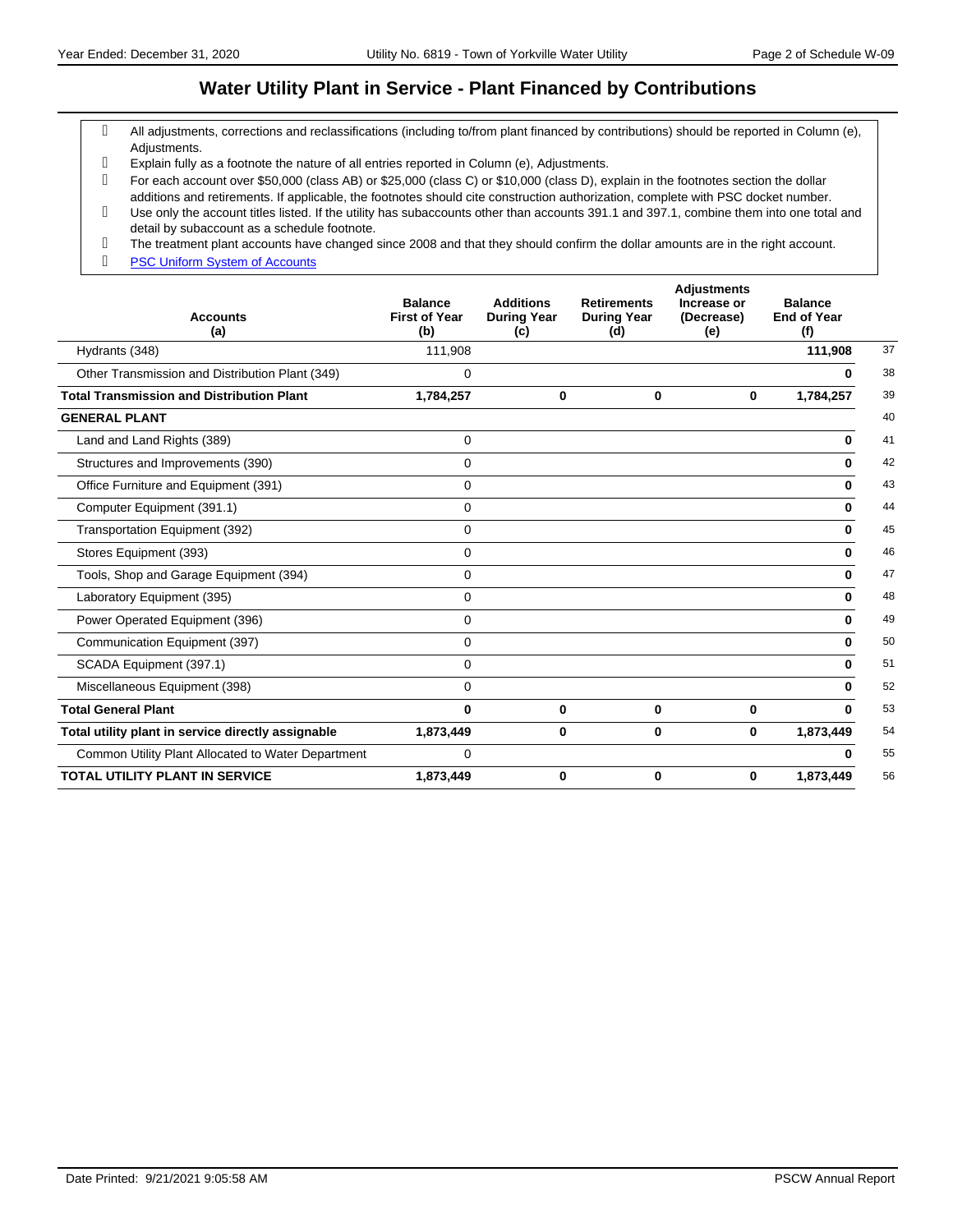### **Age of Water Mains**

|                         |                 |                  |                  |                  |                  | <b>Feet of Main</b> |                  |                  |                  |                  |                     |                |
|-------------------------|-----------------|------------------|------------------|------------------|------------------|---------------------|------------------|------------------|------------------|------------------|---------------------|----------------|
| <b>Pipe Size</b><br>(a) | pre-1900<br>(b) | 1901-1920<br>(c) | 1920-1940<br>(d) | 1941-1960<br>(e) | 1961-1970<br>(f) | 1971-1980<br>(g)    | 1981-1990<br>(h) | 1991-2000<br>(i) | 2001-2010<br>(j) | 2011-2020<br>(k) | <b>Total</b><br>(1) |                |
| 0.250                   |                 |                  |                  |                  |                  |                     |                  | 22,769           |                  | 2,080            | 24,849              |                |
| <b>Total</b>            |                 | 0                | 0                | 0                | 0                | 0                   | 0                | 22,769           | 0                | 2,080            | 24,849              | $\overline{2}$ |

Describe source of information used to develop data:

**All mains were installed between 1993 and 2019. The engineer is in the process of reviewing construction documents and maps to group the mains in the correct year of installation.**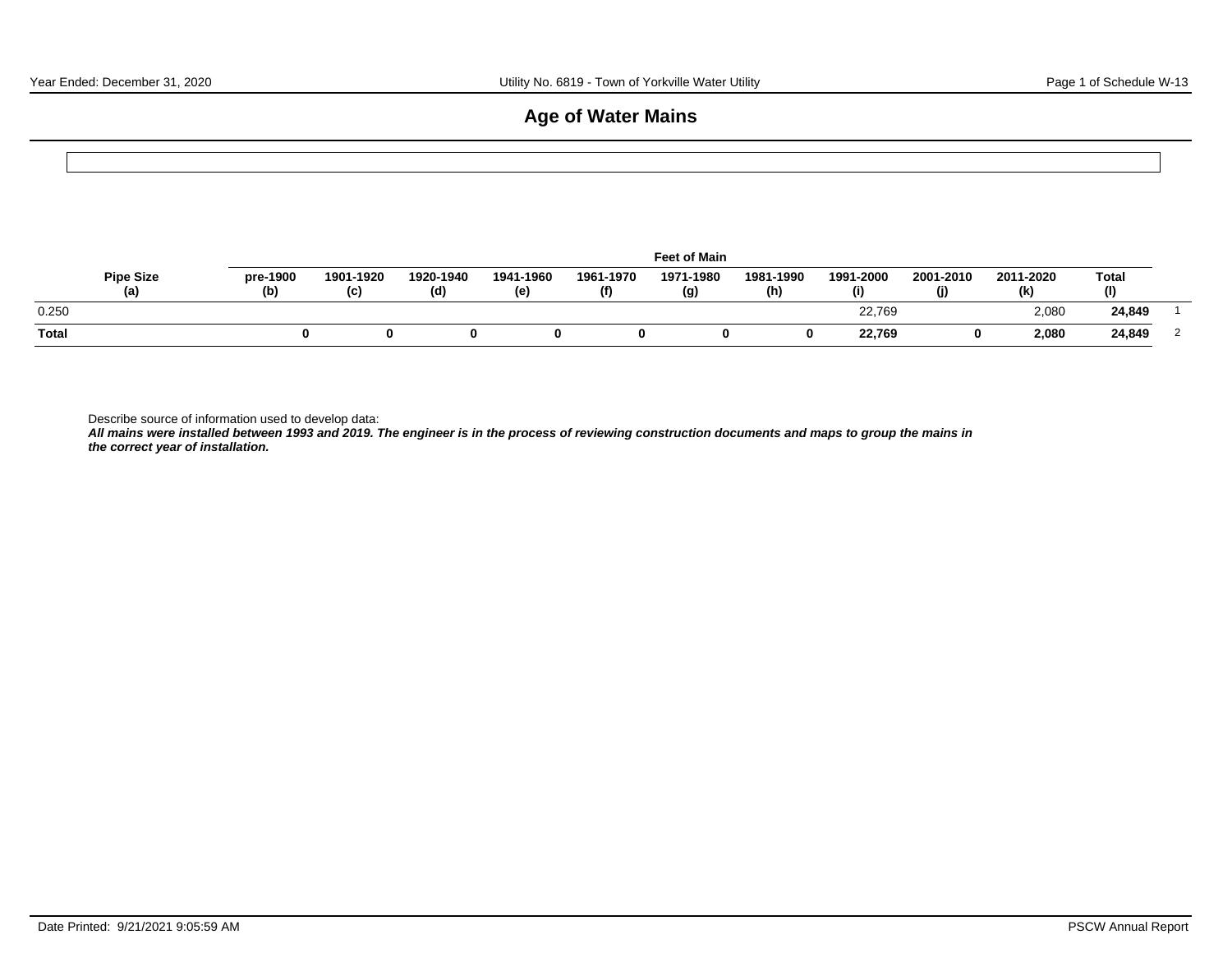# **Sources of Water Supply - Statistics**

For Raw Water Withdrawn, use metered volume of untreated water withdrawn from the source.

 For Finished Water Pumped, use metered volume of water pumped, adjusted for known meter errors. Describe known meter errors in Notes Section.

If Finished Water is not metered, use Raw Water Withdrawn and subtract estimated water used in treatment.

|                     |                            | <b>Total Gallons</b>          |                            |                                        |                                      |                                        |               |
|---------------------|----------------------------|-------------------------------|----------------------------|----------------------------------------|--------------------------------------|----------------------------------------|---------------|
|                     |                            | <b>Raw Water</b><br>Withdrawn |                            | <b>Finished Water</b><br><b>Pumped</b> | <b>Purchased Water</b><br>(Imported) | <b>Entering</b><br><b>Distribution</b> |               |
| <b>Month</b><br>(a) | <b>Ground Water</b><br>(b) | <b>Surface Water</b><br>(c)   | <b>Ground Water</b><br>(d) | <b>Surface Water</b><br>(e)            | <b>Ground Water</b><br>(f)           | <b>Surface Water</b><br>(g)            | System<br>(h) |
| January             | 1,889                      |                               | 1,889                      |                                        |                                      |                                        | 1,889         |
| February            | 1,926                      |                               | 1,926                      |                                        |                                      |                                        | 1,926         |
| March               | 1,867                      |                               | 1,867                      |                                        |                                      |                                        | 1,867         |
| April               | 2,502                      |                               | 2,502                      |                                        |                                      |                                        | 2,502         |
| May                 | 1,823                      |                               | 1,823                      |                                        |                                      |                                        | 1,823         |
| June                | 7,731                      |                               | 7,731                      |                                        |                                      |                                        | 7,731         |
| July                | 8,571                      |                               | 8,571                      |                                        |                                      |                                        | 8,571         |
| August              | 7,550                      |                               | 7,550                      |                                        |                                      |                                        | 7,550         |
| September           | 6,020                      |                               | 6,020                      |                                        |                                      |                                        | 6,020         |
| October             | 2,841                      |                               | 2,841                      |                                        |                                      |                                        | 10<br>2,841   |
| November            | 1,528                      |                               | 1,528                      |                                        |                                      |                                        | 11<br>1,528   |
| December            | 1,645                      |                               | 1,645                      |                                        |                                      |                                        | 12<br>1,645   |
| <b>TOTAL</b>        | 45,893                     | 0                             | 45,893                     | $\bf{0}$                               | 0                                    | 0                                      | 13<br>45,893  |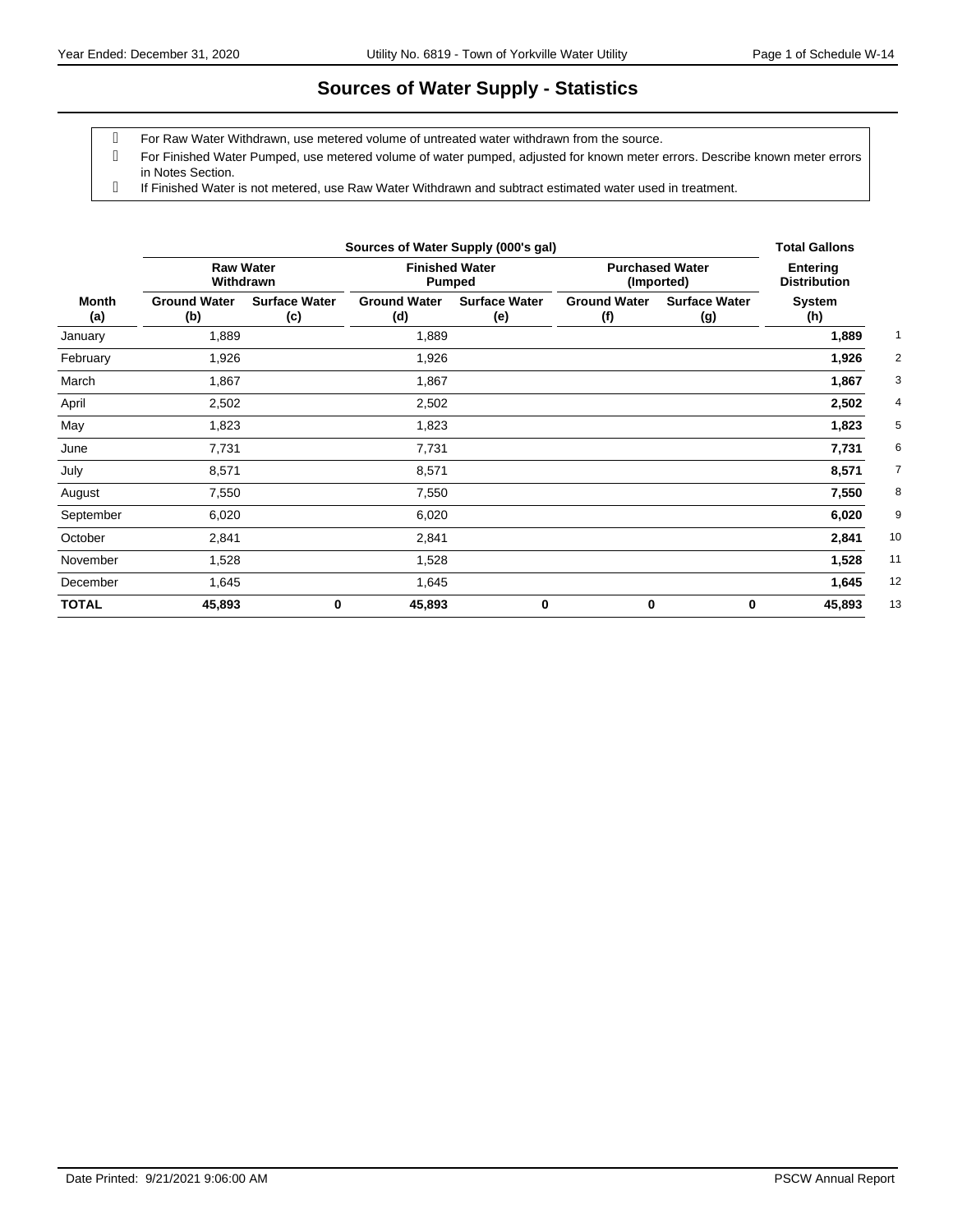# **Water Audit and Other Statistics**

| <b>Description</b><br>(a)                                                                            | Value<br>(b) |
|------------------------------------------------------------------------------------------------------|--------------|
| <b>WATER AUDIT STATISTICS</b>                                                                        |              |
| Finished Water pumped or purchased (000s)                                                            | 45,893       |
| Less: Gallons (000s) sold to wholesale customers (exported water)                                    | $\Omega$     |
| Subtotal: Net gallons (000s) entering distribution system                                            | 45,893       |
| Less: Gallons (000s) sold to retail customers (billed, metered)                                      | 40594        |
| Less: Gallons (000s) sold to retail customers (billed, unmetered)                                    | 0            |
| Gallons (000s) of Non-Revenue Water                                                                  | 5,299        |
| Gallons (000s) of unbilled-metered (including customer use to prevent freezing)                      | 0            |
| Gallons (000s) of unbilled-unmetered (including unmetered flushing, fire protection)                 | 0            |
| <b>Subtotal: Unbilled Authorized Consumption</b>                                                     | $\bf{0}$     |
| <b>Total Water Loss</b>                                                                              | 5,299        |
| Gallons (000s) estimated due to unauthorized consumption (includes theft) default option             |              |
| Gallons (000s) estimated due to data and billing errors                                              |              |
| Gallons (000s) estimated due to customer meter under-registration                                    | 100          |
| <b>Subtotal Apparent Losses</b>                                                                      | 100          |
| Gallons (000s) estimated due to reported leakage (mains, services, hydrants, overflows)              | 1,500        |
| Gallons (000s) estimated due to unreported and background leakage                                    | 3,699        |
| Subtotal Real Losses (leakage)                                                                       | 5,199        |
| Non-Revenue Water as percentage of net water supplied                                                | 12%          |
| Total Water Loss as percentage of net water supplied                                                 | 12%          |
| <b>OTHER STATISTICS</b>                                                                              |              |
| Maximum gallons (000s) pumped by all methods in any one day during reporting year                    | 697,000      |
| Date of maximum                                                                                      | 09/05/2020   |
| Cause of maximum                                                                                     |              |
| For hydrant flushing and golf course irrigation.                                                     |              |
| Minimum gallons (000s) pumped by all methods in any one day during reporting year                    | 0            |
| Date of minimum                                                                                      | 02/01/2020   |
| Total KWH used by the utility (including pumping, treatment facilities and other utility operations) | 156,102      |
| If water is purchased:                                                                               |              |
| Vendor Name                                                                                          |              |
| Point of Delivery                                                                                    |              |
| Source of purchased water                                                                            |              |
| Vendor Name (2)                                                                                      |              |
| Point of Delivery (2)                                                                                |              |
| Source of purchased water (2)                                                                        |              |
| Vendor Name (3)                                                                                      |              |
| Point of Delivery (3)                                                                                |              |
| Source of purchased water (3)                                                                        |              |
| Number of main breaks repaired this year                                                             |              |
| Number of service breaks repaired this year                                                          | 0<br>0       |
|                                                                                                      |              |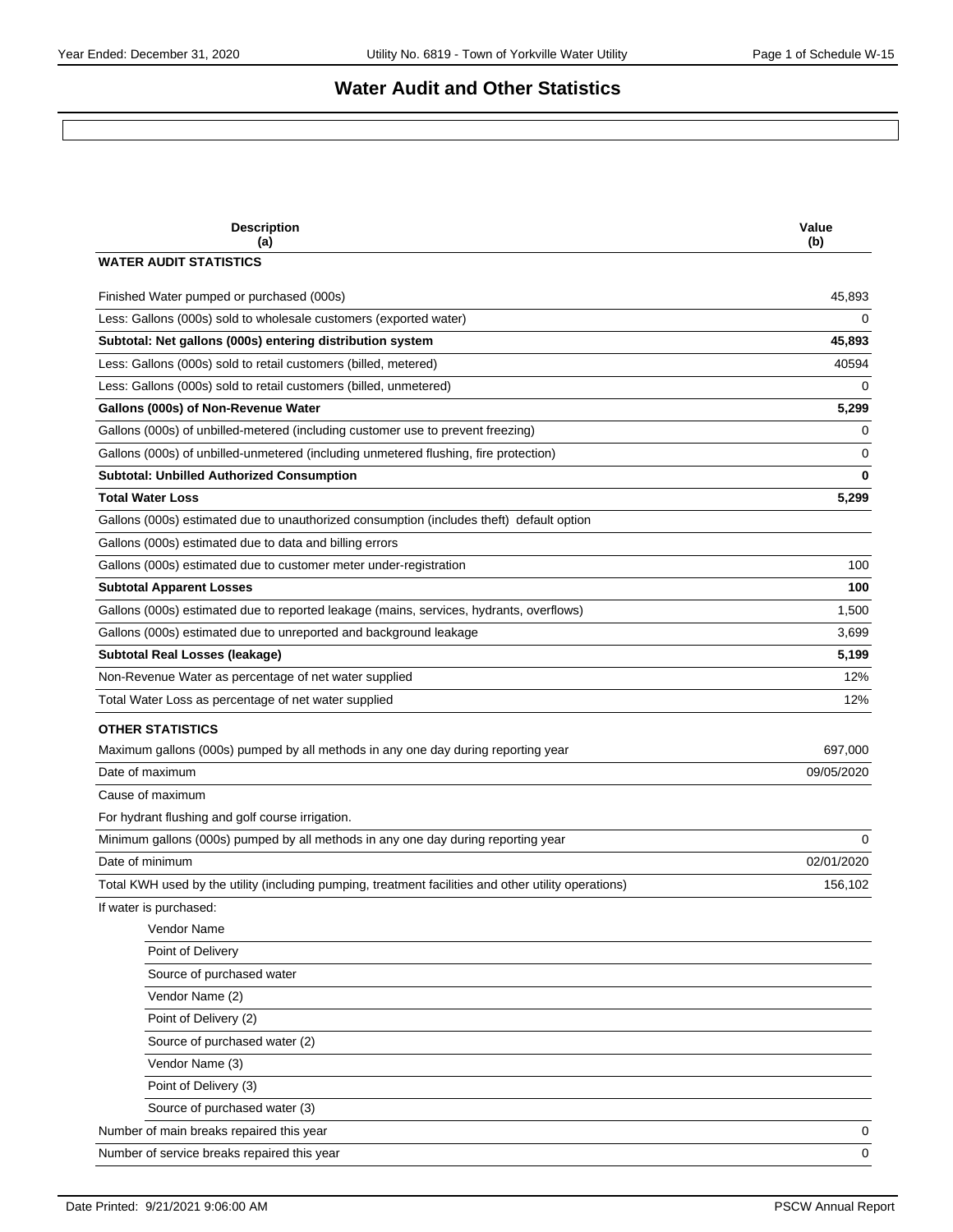#### **Sources of Water Supply - Well Information**

g Enter characteristics for each of the utility pfunctional wells (regardless of whether it is ‰ service+or not).

Do not include abandoned wells on this schedule.

g All abandoned wells should be retired from the plant accounts and no longer listed in the utility annual report.

Abandoned wells should be permanently filled and sealed per Wisconsin Administrative codes Chapters NR811 and NR812.

| <b>Utility</b><br>Name/ID<br>for Well<br>(a) | <b>DNR</b><br><b>Well ID</b><br>(b) | Depth<br>(feet)<br>(c) | Casing<br><b>Diameter</b><br>(inches)<br>(d) | Yield<br>Per Day<br>(gallons)<br>(e) | In Service?<br>(f) |  |
|----------------------------------------------|-------------------------------------|------------------------|----------------------------------------------|--------------------------------------|--------------------|--|
| Well $#1$                                    | IZ551                               | 1.700                  | 12                                           | 950,000                              | Yes                |  |
|                                              |                                     |                        |                                              | 950,000                              |                    |  |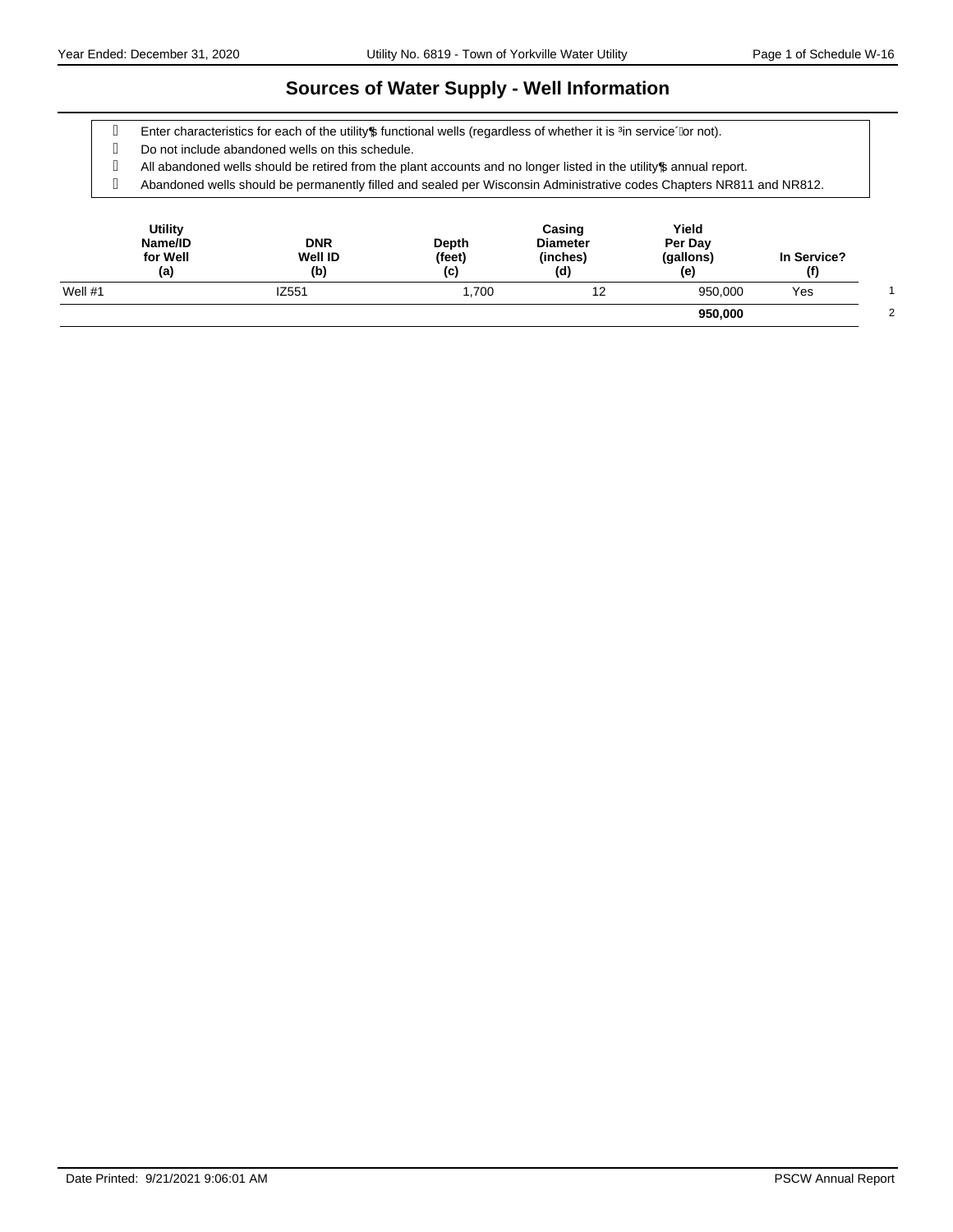# **Sources of Water Supply - Intake Information**

- - - THIS SCHEDULE NOT APPLICABLE TO THIS UTILITY- - -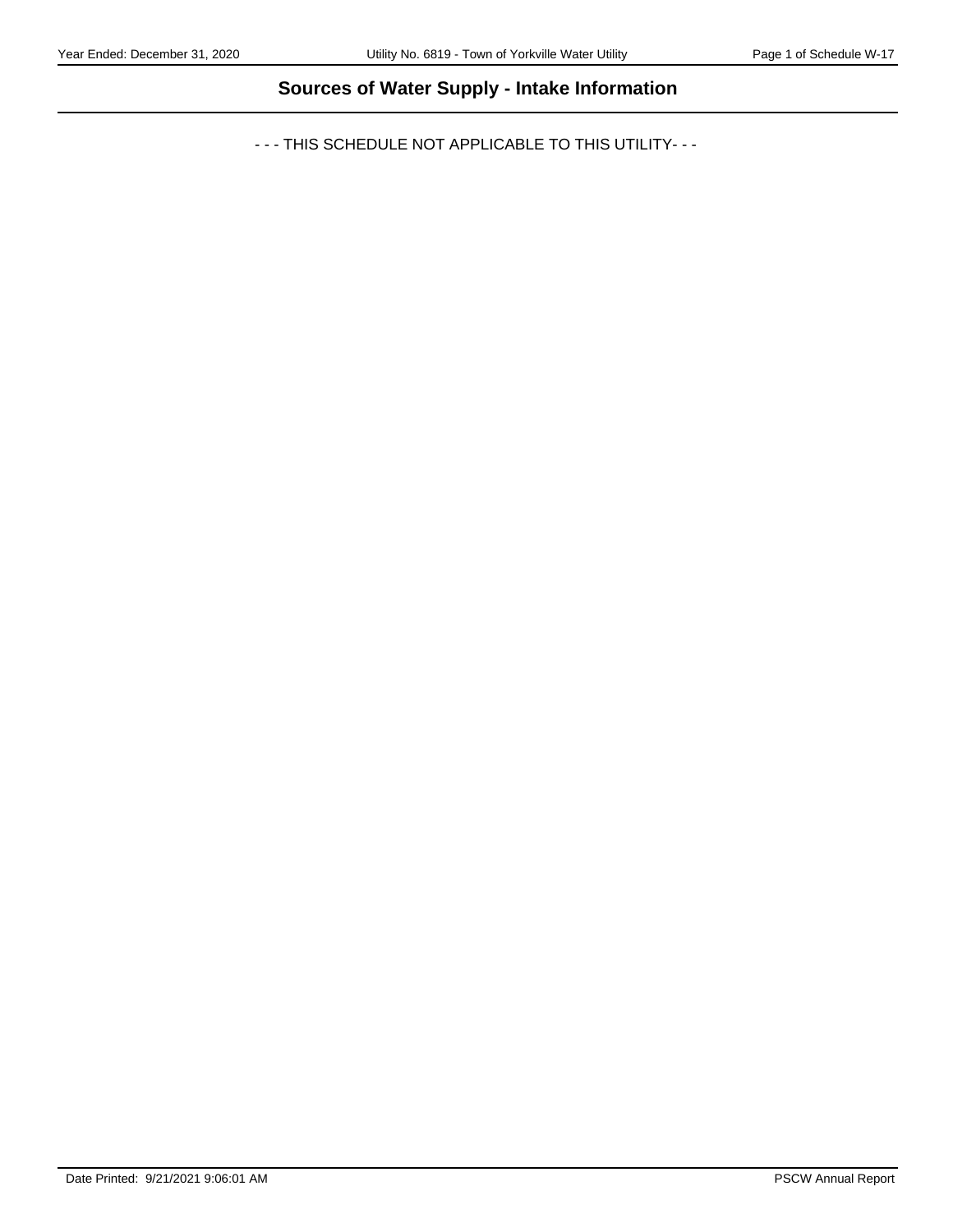# **Pumping & Power Equipment**

|                              |                 |                                  | Pump                                |                                |                         |                                    |                               | <b>Pump Motor or Standby Engine</b> |                        |  |
|------------------------------|-----------------|----------------------------------|-------------------------------------|--------------------------------|-------------------------|------------------------------------|-------------------------------|-------------------------------------|------------------------|--|
| <b>Identification</b><br>(a) | Location<br>(b) | Primary<br><b>Purpose</b><br>(C) | Primary<br><b>Destination</b><br>(ď | Year<br><b>Installed</b><br>(e | <b>Type</b><br>(f)      | Actual<br>Capacity<br>(gpm)<br>(g) | Year<br><b>Installed</b><br>O | Type<br>(k)                         | Horse-<br>power<br>(I) |  |
| PUMP <sub>#1</sub>           | WELL #1         | Primary                          | Reservoir                           | 2014                           | <b>Vertical Turbine</b> | 900                                | 2014                          | Electric                            | 200                    |  |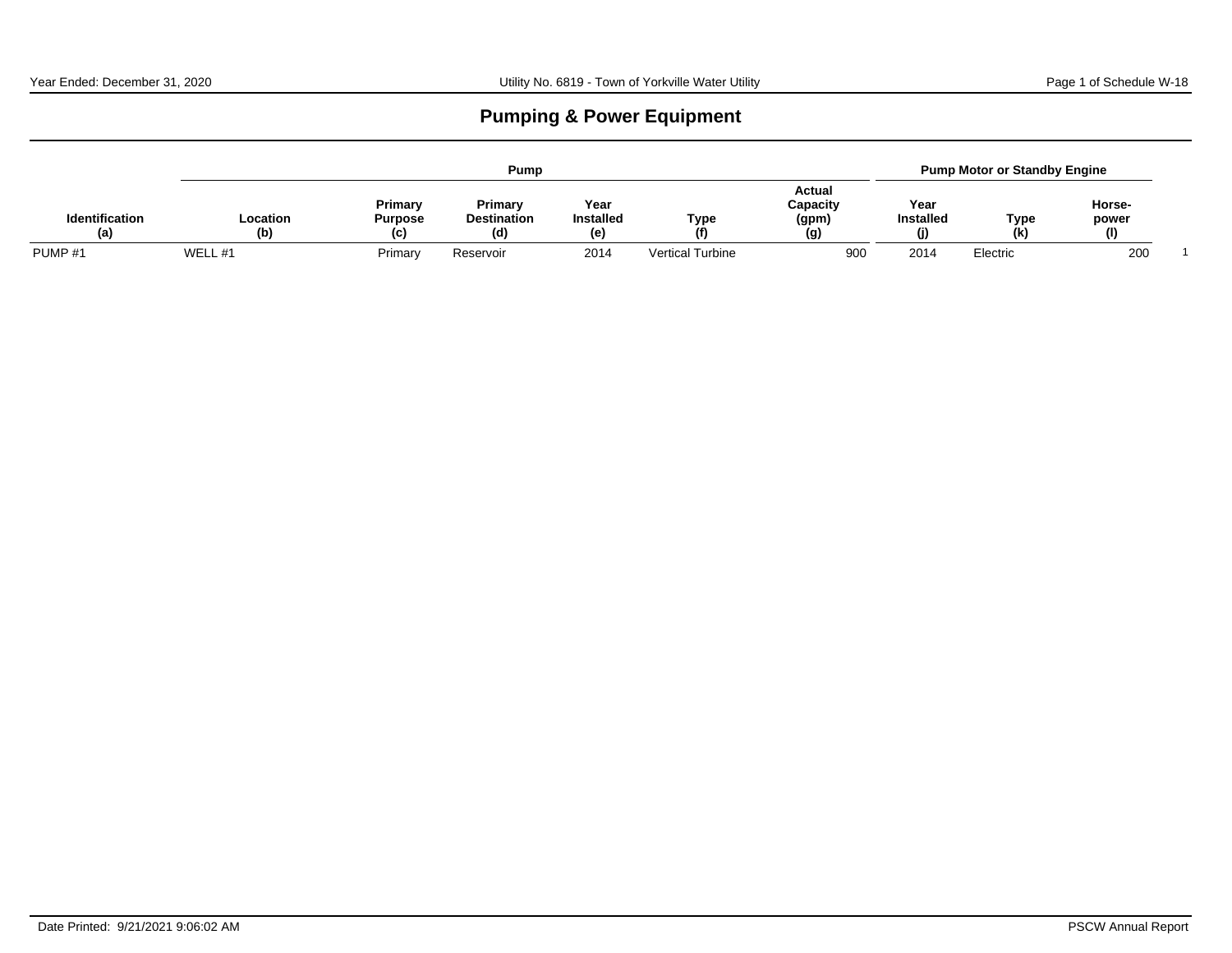### **Reservoirs, Standpipes and Elevated Tanks**

 Enter elevation difference between highest water level in Standpipe or Elevated Tank, (or Reservoir only on an elevated site) and the water main where the connection to the storage begins branching into the distribution system.

| <b>Facility Name</b><br>(a)   | <b>Facility ID</b><br><b>Site Code</b><br>(b) | Year<br><b>Constructed</b><br>(c) | ⊤уре<br>(d)          | Primary<br><b>Material</b><br>(e) | <b>Elevation</b><br><b>Difference</b><br>in Feet<br>(f) | Total<br>Capacity<br>In Gallons<br>(g) |  |
|-------------------------------|-----------------------------------------------|-----------------------------------|----------------------|-----------------------------------|---------------------------------------------------------|----------------------------------------|--|
| YORKVILLE WATER UTILITY TOWER | #1                                            | 1994                              | <b>Elevated Tank</b> | Steel                             | 138                                                     | 750.000                                |  |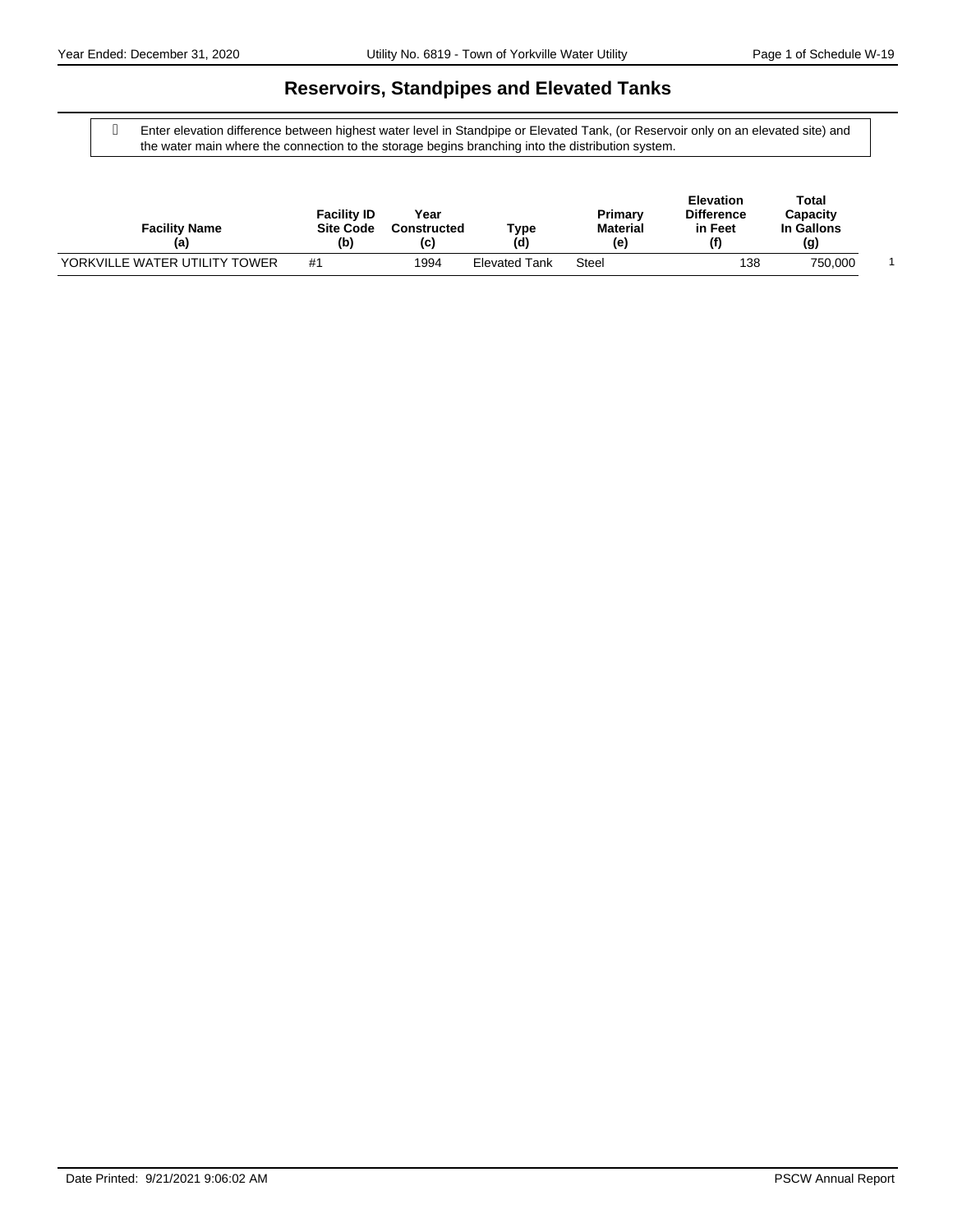### **Water Treatment Plant**

- - - THIS SCHEDULE NOT APPLICABLE TO THIS UTILITY- - -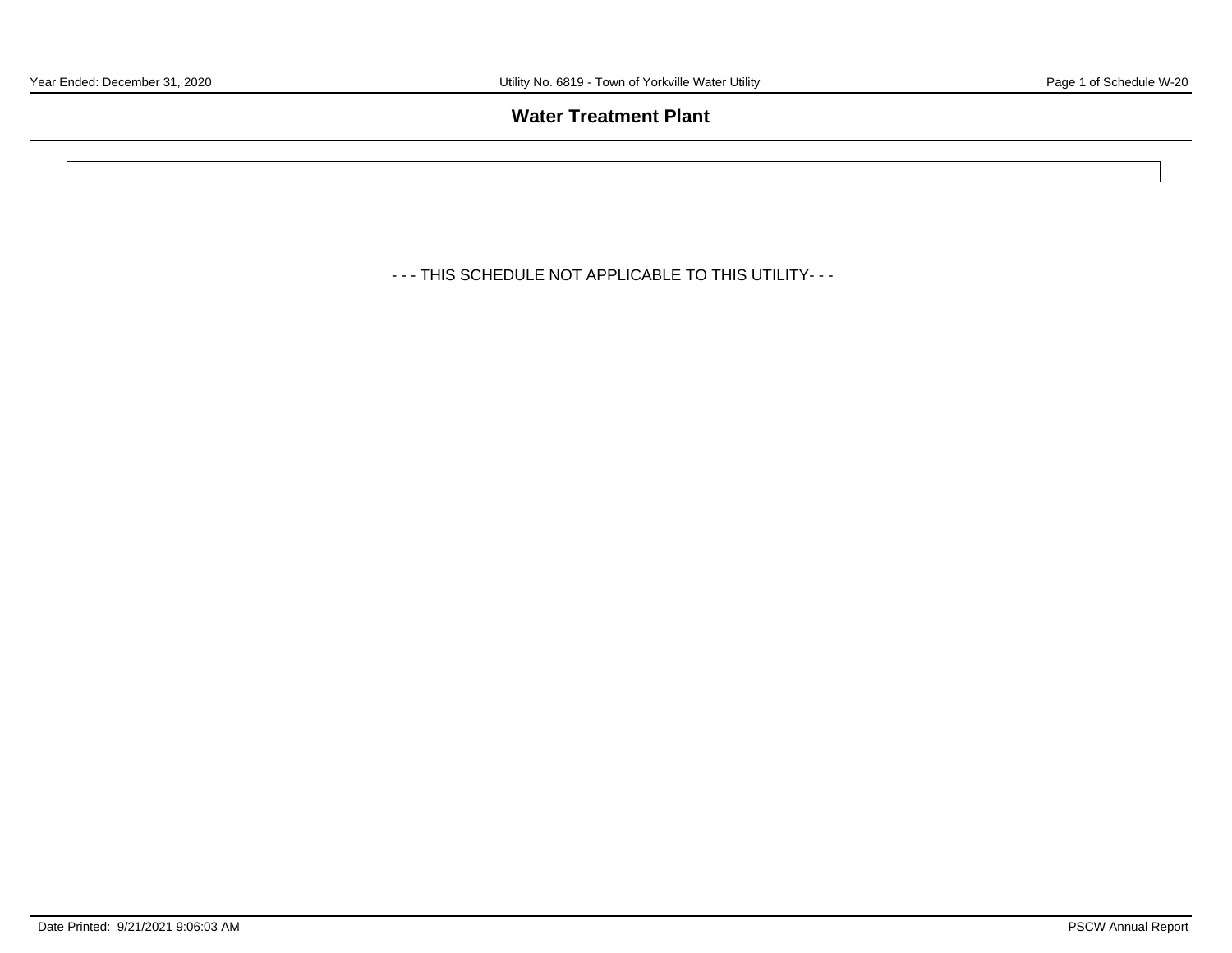# **Water Mains**

- Report mains separately by pipe material, function, diameter and either within or outside the municipal boundaries.
- Explain all reported adjustments as a schedule footnote.
- For main additions reported in column (e), as a schedule footnote:
- Explain how the additions were funded. Also report the amount assessed and the feet of main recorded under this method. If installed by a developer, explain the basis of recording the cost of the additions, the total amount, and the feet of main recorded under this method.
- g Report all pipe larger than  $\overline{\mathsf{I}}$  Given diameter in the  $\overline{\mathsf{I}}$  Given Given Given Bin

|                                  |                                       |                                    |                             |                                    | <b>Number of Feet</b>                       |                                                        |                           |                |
|----------------------------------|---------------------------------------|------------------------------------|-----------------------------|------------------------------------|---------------------------------------------|--------------------------------------------------------|---------------------------|----------------|
| <b>Pipe Material</b><br>(a)      | <b>Main</b><br><b>Function</b><br>(b) | <b>Diameter</b><br>(inches)<br>(c) | <b>First of Year</b><br>(d) | Added<br><b>During Year</b><br>(e) | <b>Retired</b><br><b>During Year</b><br>(†) | <b>Adjustments</b><br>Increase or<br>(Decrease)<br>(g) | <b>End of Year</b><br>(h) |                |
| <b>Other Metal</b>               | <b>Distribution</b>                   | 6                                  | 104                         |                                    |                                             |                                                        | 104                       |                |
| <b>Other Metal</b>               | Supply                                | 8                                  | 4,731                       |                                    |                                             |                                                        | 4,731                     | 2              |
| <b>Other Metal</b>               | <b>Distribution</b>                   | 12                                 | 17,384                      |                                    |                                             |                                                        | 17,384                    | 3              |
| <b>PVC</b>                       | Supply                                | 12                                 | 2,080                       |                                    |                                             |                                                        | 2,080                     | 4              |
| <b>Other Metal</b>               | <b>Distribution</b>                   | 16                                 | 550                         |                                    |                                             |                                                        | 550                       | 5              |
| <b>Total Within Municipality</b> |                                       |                                    | 24,849                      |                                    |                                             |                                                        | 24,849                    | 6              |
| <b>Total Utility</b>             |                                       |                                    | 24,849                      |                                    |                                             |                                                        | 24,849                    | $\overline{7}$ |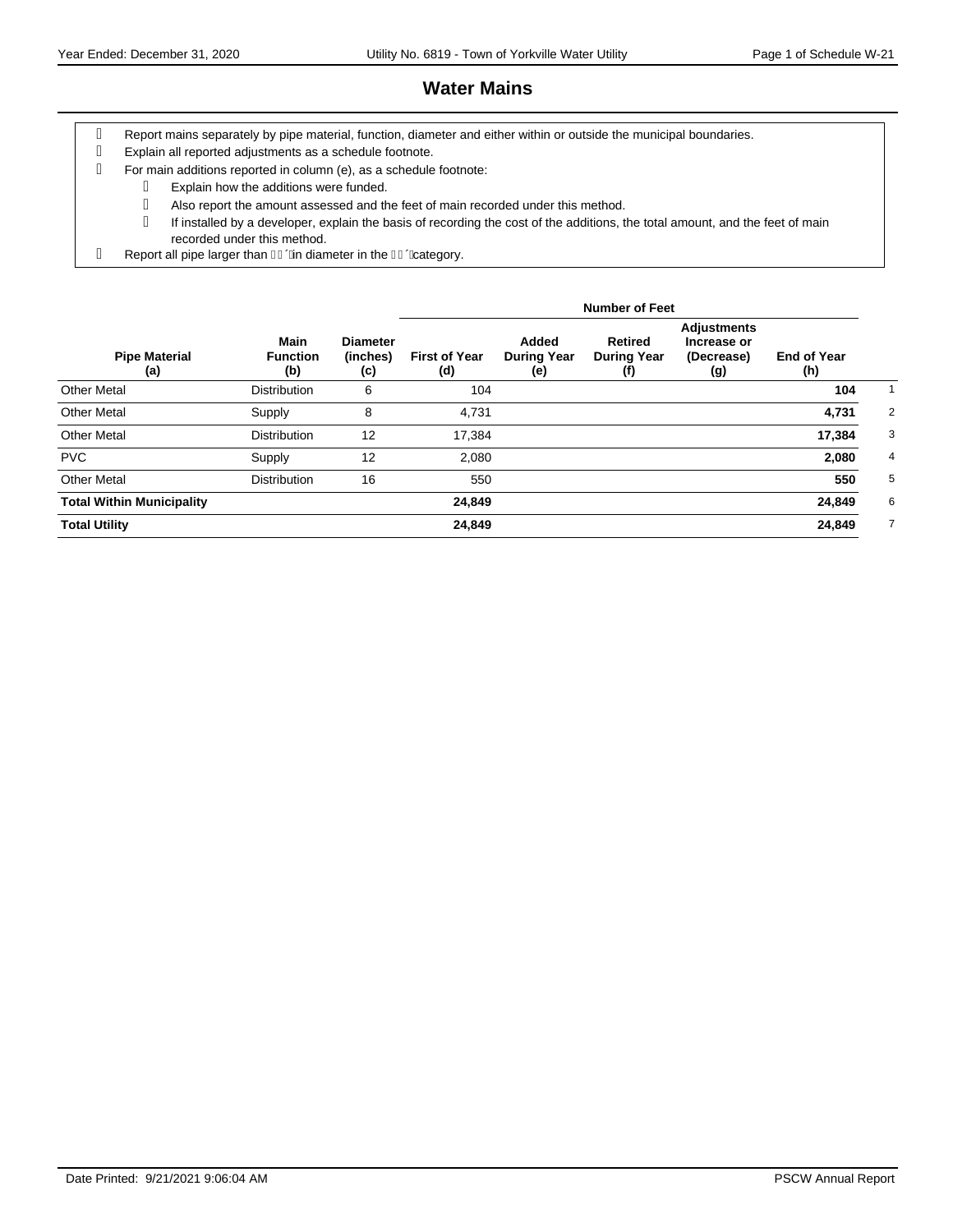#### **Utility-Owned Water Service Lines**

- The utility's service line is the pipe from the main to and through the curb stop.
- Explain all reported adjustments as a schedule footnote.
- Report in column (h) the number of utility-owned service lines included in columns (g) which are temporarily shut off at the curb box or otherwise not in use at end of year.
- For service lines added during the year in column (d), as a schedule footnote:
	- Explain how the additions were financed.

If assessed against property owners, explain the basis of the assessments.

- If installed by a property owner or developer, explain the basis of recording the cost of the additions, the total amount and the number of service lines recorded under this method.
- If any were financed by application of Cz-1, provide the total amount recorded and the number of service lines recorded under this method.
- Report service lines separately by diameter and pipe materials.

| <b>Pipe Material</b><br>(a) | <b>Diameter</b><br>(inches)<br>(b) | <b>First of Year</b><br>(c) | Added<br><b>During Year</b><br>(d) | <b>Removed or</b><br>Permanently<br><b>Disconnected</b><br><b>During Year</b><br>(e) | <b>Adjustments</b><br>Increase or<br>(Decrease)<br>(f) | <b>End of Year</b><br>(g) | <b>NOT</b><br>in Use at<br><b>End of Year</b><br>(h) |   |
|-----------------------------|------------------------------------|-----------------------------|------------------------------------|--------------------------------------------------------------------------------------|--------------------------------------------------------|---------------------------|------------------------------------------------------|---|
| <b>Other Plastic</b>        | 1.000                              | 5                           |                                    |                                                                                      |                                                        | 5                         |                                                      |   |
| <b>Other Plastic</b>        | 1.500                              |                             |                                    |                                                                                      |                                                        |                           |                                                      | 2 |
| <b>Other Plastic</b>        | 2.000                              | 9                           |                                    |                                                                                      |                                                        | 9                         |                                                      | 3 |
| <b>Other Plastic</b>        | 3.000                              |                             |                                    |                                                                                      |                                                        |                           |                                                      | 4 |
| <b>Other Plastic</b>        | 4.000                              |                             |                                    |                                                                                      |                                                        |                           |                                                      | 5 |
| <b>Other Plastic</b>        | 6.000                              | 4                           |                                    |                                                                                      |                                                        | 4                         |                                                      | 6 |
| <b>Other Plastic</b>        | 8.000                              | 9                           |                                    |                                                                                      |                                                        | 9                         |                                                      | 7 |
| <b>Other Plastic</b>        | 10.000                             | 8                           |                                    |                                                                                      |                                                        | 8                         |                                                      | 8 |
| <b>Utility Total</b>        |                                    | 38                          |                                    |                                                                                      |                                                        | 38                        |                                                      | 9 |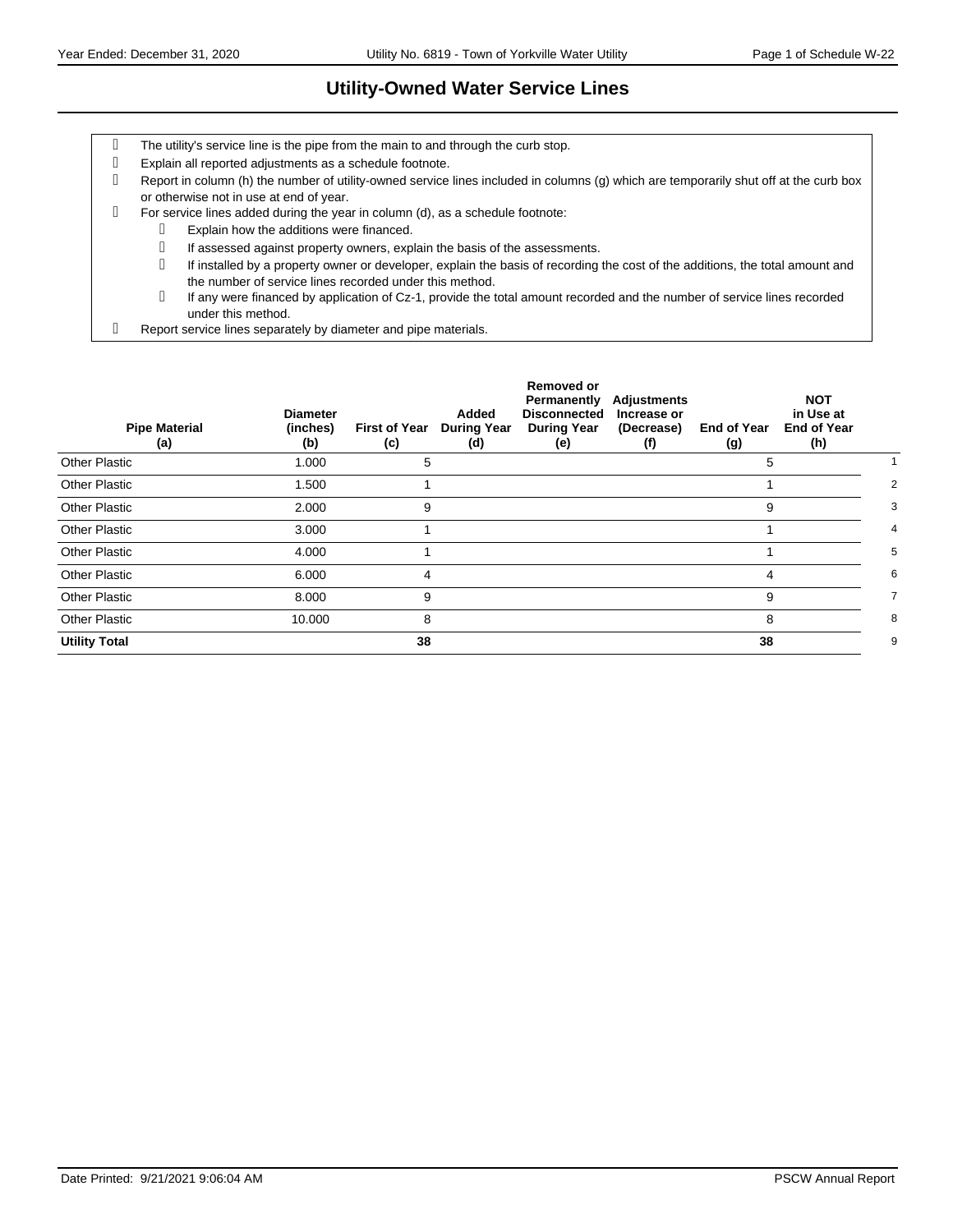# **Utility-Owned Water Service Lines**

| q | The utility's service line is the pipe from the main to and through the curb stop.                                                                                                       |
|---|------------------------------------------------------------------------------------------------------------------------------------------------------------------------------------------|
| g | Explain all reported adjustments as a schedule footnote.                                                                                                                                 |
| q | Report in column (h) the number of utility-owned service lines included in columns (g) which are temporarily shut off at the curb box<br>or otherwise not in use at end of year.         |
| q | For service lines added during the year in column (d), as a schedule footnote:                                                                                                           |
|   | Explain how the additions were financed.                                                                                                                                                 |
|   | If assessed against property owners, explain the basis of the assessments.                                                                                                               |
|   | If installed by a property owner or developer, explain the basis of recording the cost of the additions, the total amount and<br>the number of service lines recorded under this method. |
|   | If any were financed by application of Cz-1, provide the total amount recorded and the number of service lines recorded<br>under this method.                                            |
| q | Report service lines separately by diameter and pipe materials.                                                                                                                          |

#### **Utility-Owned Water Service Lines (Page W-22)**

#### **Total Utility-Owned Service Not In Use at End of Year is reported as zero, please explain.**

The Village does not have any utility owned service lines not in use at the end of the year.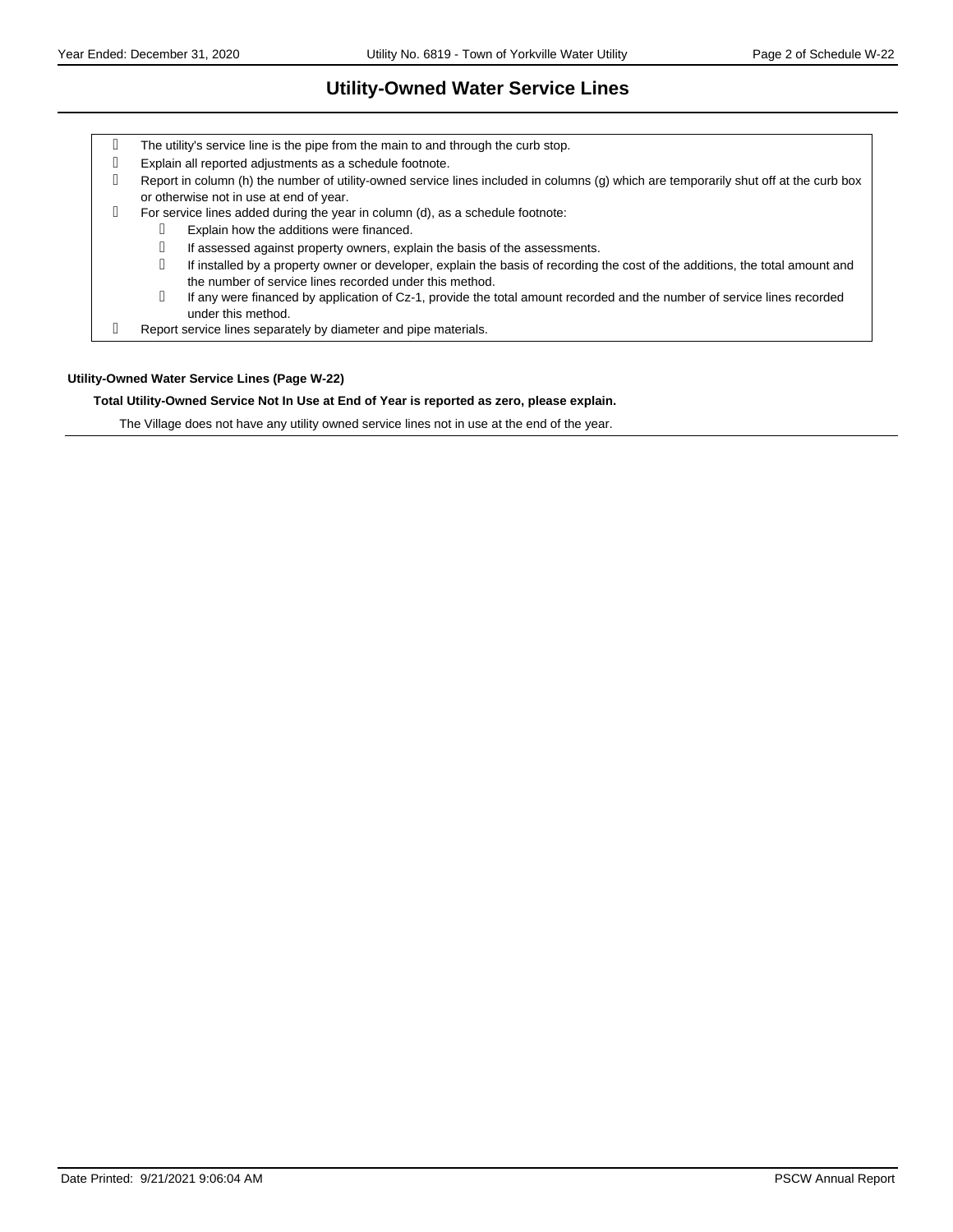#### **Meters**

g Include in Columns (b-f) meters in stock as well as those in service.

Report in Column (c) all meters purchased during the year and in Column (d) all meters junked, sold or otherwise permanently retired during the year.

- Use Column (e) to show correction to previously reported meter count because of inventory or property record corrections
- Totals by size in Column (f) should equal same size totals in Column (s).
- Explain all reported adjustments as schedule footnote.
- Do not include station meters in the meter inventory used to complete these tables.

#### **Number of Utility-Owned Meters Classification of All Meters at End of Year by Customers**

| Size of Meter<br>(a)    | First of Year<br>(b) | Year<br>During<br>Added<br>(c) | ear<br>≻<br>ring<br>∍<br>$\circ$<br><b>Retired</b><br>(d) | ≏<br>o<br>Φ<br>reas<br>ပ<br>Adjust.<br>(e) | Year<br>৳<br>End<br>(f) | នា<br>ဥ<br>ţ<br>$\circ$<br><b>Tested</b><br>(g) | Residential<br>(h) | Commercial<br>(i) | Industrial<br>(j) | ority<br>$\frac{1}{2}$<br>⋖<br>Public<br>(k) | tial<br>$\overline{\mathbf{a}}$<br>Multifamily Resid<br>(1) | Irrigation<br>(m) | Wholesale<br>(n) | ℼ<br>န္မ<br>Inter-D<br>(0) | وءِن<br>Utility<br>(p) | <b>Meters</b><br>Additional<br>(q) | <b>Stock</b><br>으<br>(r) | Total<br>(s)   |                |
|-------------------------|----------------------|--------------------------------|-----------------------------------------------------------|--------------------------------------------|-------------------------|-------------------------------------------------|--------------------|-------------------|-------------------|----------------------------------------------|-------------------------------------------------------------|-------------------|------------------|----------------------------|------------------------|------------------------------------|--------------------------|----------------|----------------|
| 5/8                     | $\overline{2}$       |                                |                                                           |                                            | $\overline{2}$          | $\mathbf 0$                                     |                    | 2                 |                   |                                              |                                                             |                   |                  |                            |                        |                                    |                          | $\overline{2}$ | $\mathbf{1}$   |
|                         |                      |                                |                                                           |                                            |                         |                                                 |                    |                   |                   |                                              |                                                             |                   |                  |                            |                        |                                    |                          |                |                |
| 3/4                     | $\mathbf{1}$         |                                |                                                           |                                            |                         | $\mathbf 0$                                     |                    | $\overline{1}$    |                   |                                              |                                                             |                   |                  |                            |                        |                                    |                          |                | $\overline{2}$ |
| $\mathbf{1}$            | $\overline{7}$       |                                |                                                           |                                            | $\overline{7}$          | $\mathbf 0$                                     |                    | $\overline{7}$    |                   |                                              |                                                             |                   |                  |                            |                        |                                    |                          |                | 3              |
| 11/2                    | 6                    |                                |                                                           |                                            | 6                       | $\mathbf 0$                                     |                    | 5                 |                   |                                              |                                                             |                   |                  |                            |                        |                                    |                          | 6              | $\overline{4}$ |
| $\overline{2}$          | 21                   | $\overline{2}$                 | 1                                                         | (1)                                        | 21                      | $5\phantom{.0}$                                 |                    | $18$              |                   |                                              |                                                             |                   |                  |                            | $\overline{2}$         |                                    |                          | 21             | 5              |
| $21/2$                  | $\mathbf{1}$         |                                |                                                           |                                            |                         | $\mathbf 0$                                     |                    |                   |                   |                                              |                                                             |                   |                  |                            |                        |                                    |                          |                | 6              |
| $\overline{\mathbf{3}}$ | $\overline{2}$       |                                |                                                           |                                            |                         | $\mathbf 0$                                     |                    |                   |                   |                                              |                                                             |                   |                  |                            |                        |                                    |                          |                | $\overline{7}$ |
| $6\overline{6}$         | $\overline{1}$       |                                |                                                           |                                            |                         | $\mathbf 0$                                     |                    |                   |                   |                                              |                                                             | $\mathbf{1}$      |                  |                            |                        |                                    |                          |                | 8              |
| <b>Total</b>            | 41                   | $\overline{2}$                 | $\mathbf{2}$                                              | (1)                                        | 40                      | 5                                               |                    | 35                |                   |                                              |                                                             |                   |                  |                            | 3                      |                                    |                          | 40             | 9              |

**1. Indicate your residential meter replacement schedule:**

Meters tested once every 10 years and replaced as needed

All meters replaced within 20 years of installation

**X** Other schedule as approved by PSC

#### **2. Indicate the method(s) used to read customer meters**

Manually - inside the premises or remote register

**X** Automatic meter reading (AMR), drive or walk by technology, wand or touchpad (# of meter: 39)

Advanced Metering Infrastructure (AMI) - fixed network

**Other**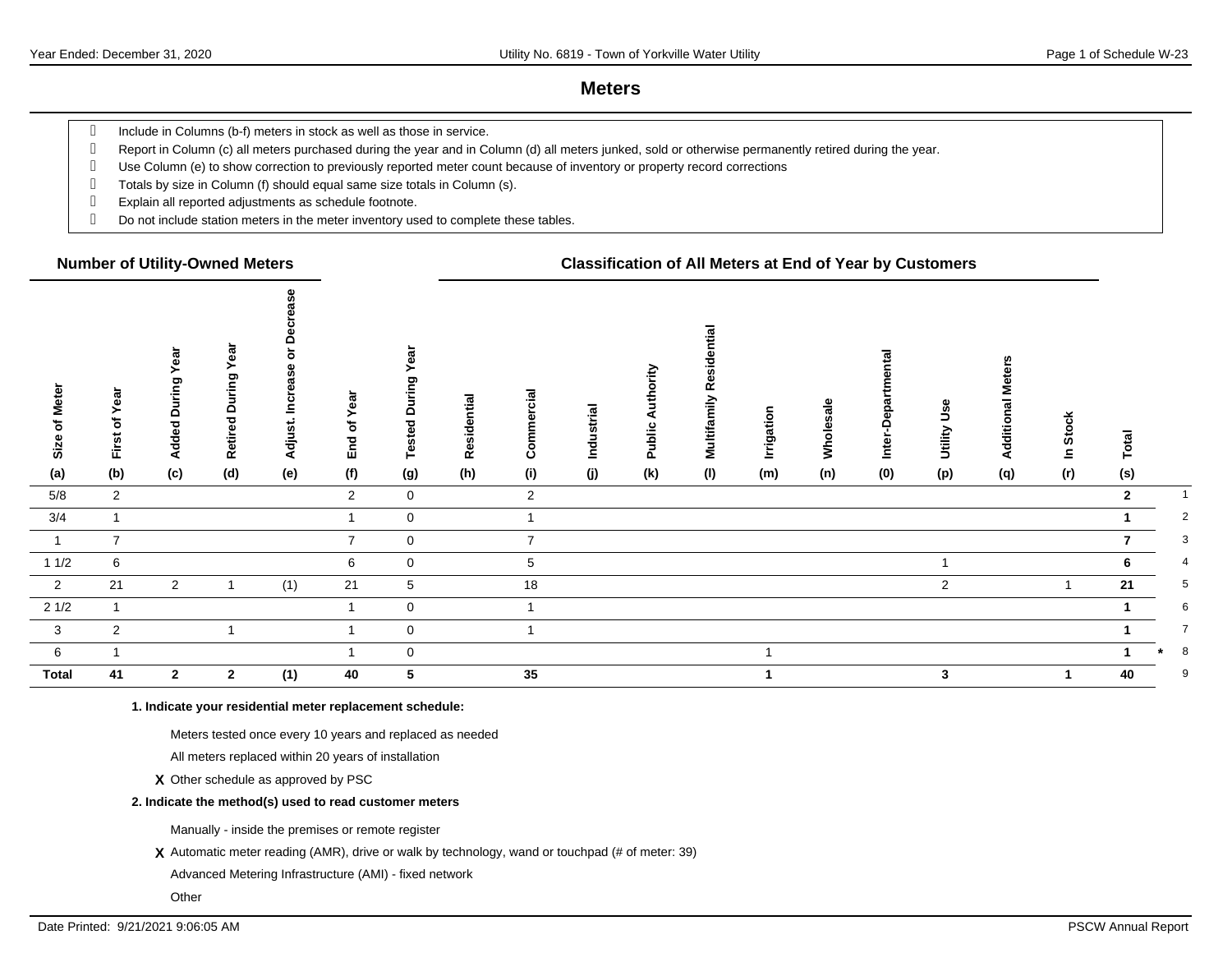#### **Meters**

- g Include in Columns (b-f) meters in stock as well as those in service.
- Report in Column (c) all meters purchased during the year and in Column (d) all meters junked, sold or otherwise permanently retired during the year.
- Use Column (e) to show correction to previously reported meter count because of inventory or property record corrections
- Totals by size in Column (f) should equal same size totals in Column (s).
- Explain all reported adjustments as schedule footnote.
- Do not include station meters in the meter inventory used to complete these tables.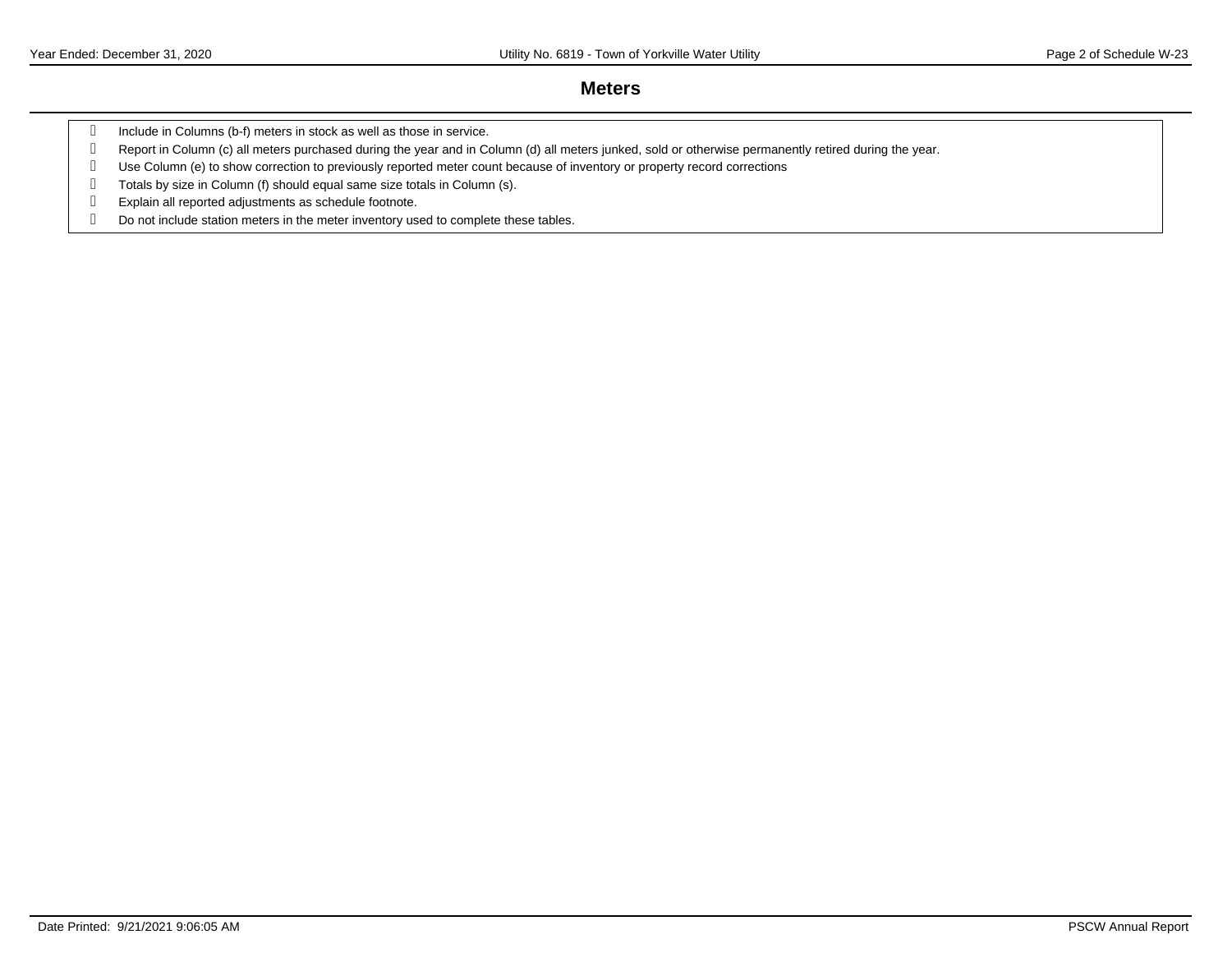$\overline{\phantom{a}}$ 

#### **Meters**

| Include in Columns (b-f) meters in stock as well as those in service.<br>q                                                                                                                                                      |
|---------------------------------------------------------------------------------------------------------------------------------------------------------------------------------------------------------------------------------|
| Report in Column (c) all meters purchased during the year and in Column (d) all meters junked, sold or otherwise permanently retired during the year.<br>q                                                                      |
| Use Column (e) to show correction to previously reported meter count because of inventory or property record corrections<br>q                                                                                                   |
| Totals by size in Column (f) should equal same size totals in Column (s).<br>q                                                                                                                                                  |
| Explain all reported adjustments as schedule footnote.<br>q                                                                                                                                                                     |
| Do not include station meters in the meter inventory used to complete these tables.<br>q                                                                                                                                        |
| Meters (Page W-23)                                                                                                                                                                                                              |
| Adjustments are nonzero for one or more meter sizes, please explain.                                                                                                                                                            |
| An additional meter was reported in the prior year.                                                                                                                                                                             |
| Wisconsin Administrative Code requires that meters 1 1/2 and 2 inches be tested or replaced every 4 years. You did not meet these requirements. Please explain your program for testing<br>and replacing meters.                |
| The Utility is working on testing all meters and replaces meters on an as needed basis per PSC guidelines.                                                                                                                      |
| Wisconsin Administrative Code requires that meters 1 inch or smaller be tested every 10 years or replaced every 20 years. You did not meet these requirements. Please explain your program<br>for testing and replacing meters. |
| The Utility is working on testing all meters and replaces meters on an as needed basis per PSC guidelines.                                                                                                                      |
| Wisconsin Administrative Code requires that meters 3 and 4 inches be tested or replaced every 2 years. You did not meet these requirements. Please explain your program for testing and<br>replacing meters.                    |
| The Utility is working on testing all meters and replaces meters on an as needed basis per PSC guidelines.                                                                                                                      |
| Wisconsin Administrative Code requires that meters 6 inches and larger be tested or replaced every year. You did not meet these requirements. Please explain your program for testing and<br>replacing meters.                  |
| The Utility is working on testing all meters and replaces meters on an as needed basis per PSC guidelines.                                                                                                                      |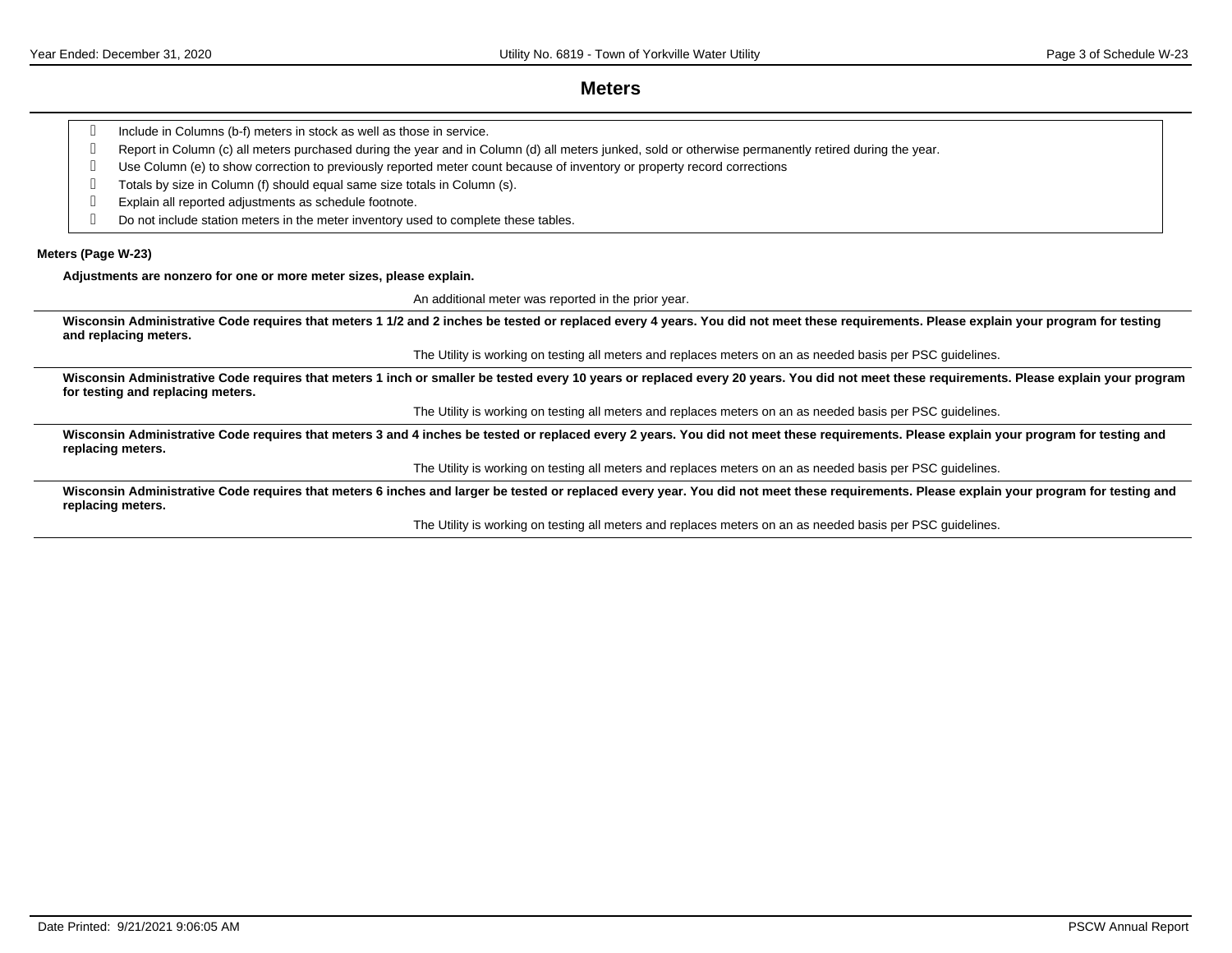### **Hydrants and Distribution System Valves**

- Distinguish between fire and flushing hydrants by lead size.
	- Fire hydrants normally have a lead size of 6 inches or greater.
		- Record as a flushing hydrant where the lead size is less than 6 inches or if pressure is inadequate to provide fire flow.
- Explain all reported adjustments in the schedule footnotes.
- Report fire hydrants as within or outside the municipal boundaries.
- Number of hydrants operated during year means: opened and water withdrawn.
- Number of distribution valves operated during year means: fully opened and closed (exercised).

| <b>Hydrant Type</b><br>(a)  | <b>Number</b><br>In Service<br><b>First of Year</b><br>(b) | Added<br><b>During Year</b><br>(c) | Removed<br><b>During Year</b><br>(d) | <b>Adjustments</b><br>Increase or<br>(Decrease)<br>(e) | <b>Number</b><br>In Service<br><b>End of Year</b> |   |
|-----------------------------|------------------------------------------------------------|------------------------------------|--------------------------------------|--------------------------------------------------------|---------------------------------------------------|---|
| Fire - Outside Municipality |                                                            |                                    |                                      |                                                        |                                                   |   |
| Fire - Within Municipality  | 57                                                         |                                    |                                      |                                                        | 57                                                | 2 |
| <b>Total Fire Hydrants</b>  | 57                                                         |                                    |                                      |                                                        | 57                                                | 3 |
| <b>Flushing Hydrants</b>    |                                                            |                                    |                                      |                                                        |                                                   | 4 |

NR810.13(2)(a) recommends that a schedule shall be adopted and followed for operating each system valve and hydrant at least once each two years. Please provide the number operated during the year.

| Number of Hydrants operated during year            | 57 |
|----------------------------------------------------|----|
| Number of Distribution System Valves end of year   |    |
| Number of Distribution Valves operated during Year |    |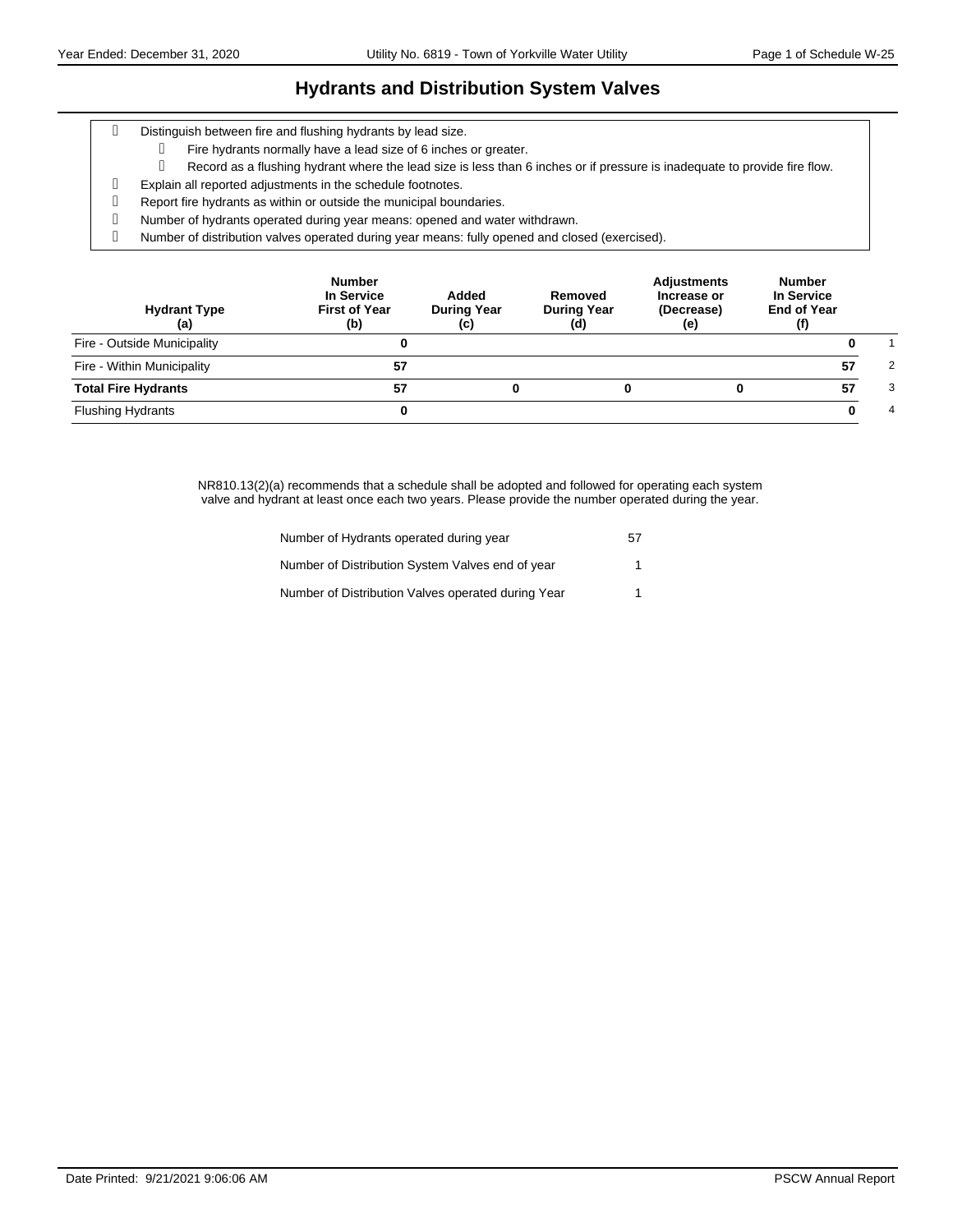#### **List of All Station and Wholesale Meters**

Definition of Station Meter is any meter in service not used to measure customer consumption.

Definition of Wholesale Meter is any meter used to measure sales to other utilities.

Retail customer meters should not be included in this inventory.

| Purpose<br>(a)       | <b>Meter Size</b><br>(inches)<br>(b) |           | Type<br>(d) | Date of Last<br><b>Meter Test</b><br>(e) |  |
|----------------------|--------------------------------------|-----------|-------------|------------------------------------------|--|
| <b>Station Meter</b> |                                      | Well $#1$ | Turbine     | 08/31/2020                               |  |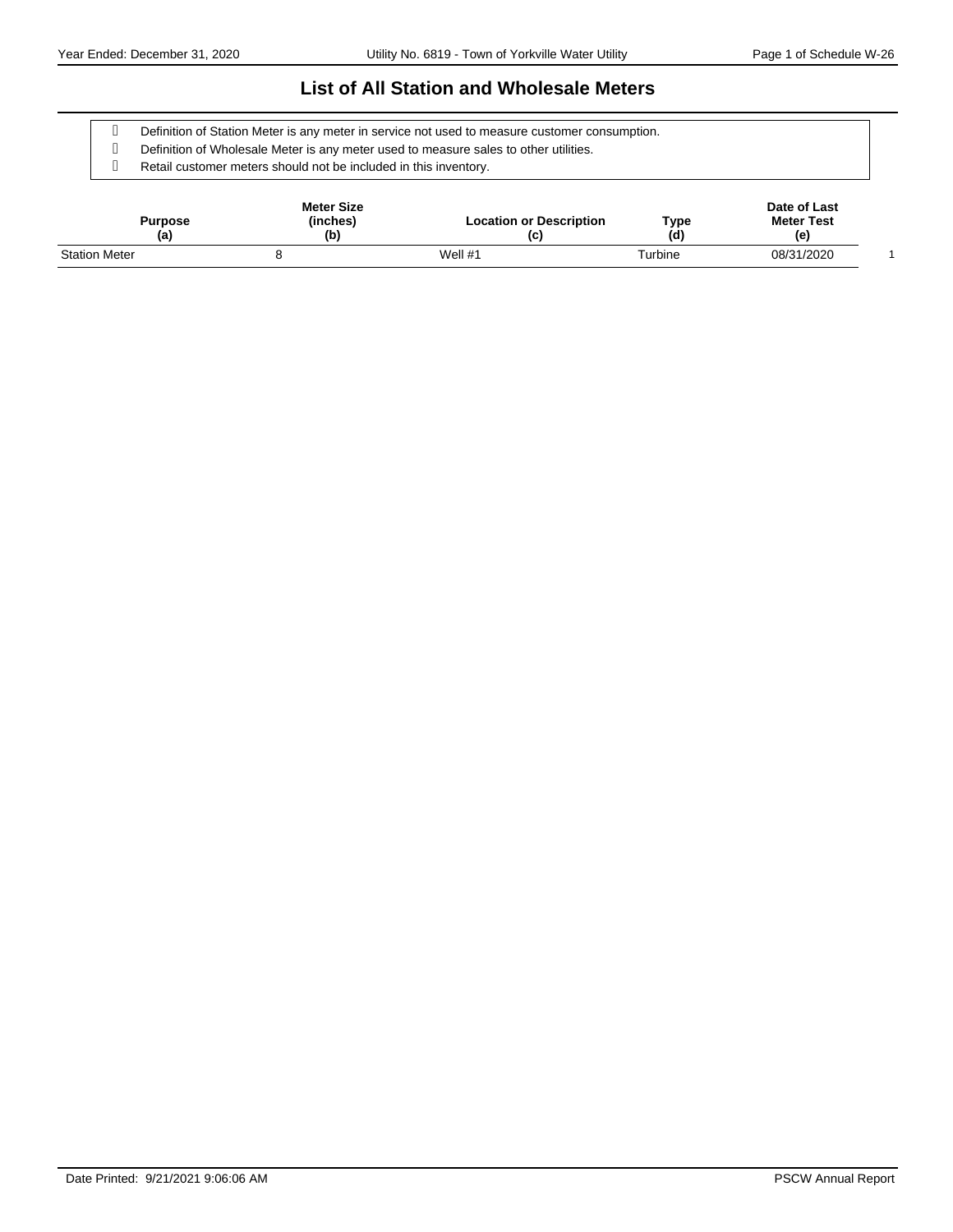# **Water Conservation Programs**

- List all water conservation-related expenditures for the reporting year. Include administrative costs, customer outreach and education, other program costs, and payments for rebates and other customer incentives. Do not include leak detection, other water loss program costs.
- If the Commission has approved conservation program expenses, these should be charged to Account 186. Otherwise, these expenses are reported in Account 906 on Schedule W-05 (Account 691 for class D utilities).

| <b>Item Description</b><br>(a)                   | <b>Expenditures</b><br>(b) | Number of<br><b>Rebates</b><br>(c) | <b>Water Savings</b><br>Gallons<br>(d) |    |  |
|--------------------------------------------------|----------------------------|------------------------------------|----------------------------------------|----|--|
| <b>Administrative and General Expenses</b>       |                            |                                    |                                        |    |  |
| Program Administration                           | $\mathbf 0$                | $\mathbf 0$                        | $\Omega$                               | 2  |  |
| <b>Customer Outreach &amp; Education</b>         | $\Omega$                   | $\mathbf 0$                        | $\Omega$                               | 3  |  |
| Other Program Costs                              | $\Omega$                   | $\Omega$                           | $\Omega$                               | 4  |  |
| <b>Total Administrative and General Expenses</b> | $\bf{0}$                   | $\bf{0}$                           | O                                      | 5  |  |
| <b>Customer Incentives</b>                       |                            |                                    |                                        | 6  |  |
| <b>Residential Toilets</b>                       | $\Omega$                   | 0                                  | $\Omega$                               | 7  |  |
| Multifamily/Commercial Toilets                   | $\mathbf 0$                | $\mathbf 0$                        | 0                                      | 8  |  |
| Faucets                                          | $\Omega$                   | $\Omega$                           | $\Omega$                               | 9  |  |
| Showerheads                                      | $\Omega$                   | $\Omega$                           | $\Omega$                               | 10 |  |
| <b>Clothes Washers</b>                           | $\Omega$                   | $\Omega$                           | $\Omega$                               | 11 |  |
| Dishwashers                                      | $\Omega$                   | $\Omega$                           | $\Omega$                               | 12 |  |
| <b>Smart Irrigation Controller</b>               | 0                          | $\mathbf 0$                        | $\Omega$                               | 13 |  |
| <b>Commercial Pre-Rinse Spray Valves</b>         | $\Omega$                   | $\Omega$                           | $\Omega$                               | 14 |  |
| Cost Sharing Projects (Nonresidential Customers) | $\Omega$                   | $\mathbf 0$                        | $\Omega$                               | 15 |  |
| <b>Customer Water Audits</b>                     | $\Omega$                   | 0                                  | $\Omega$                               | 16 |  |
| Other Incentives                                 | $\Omega$                   | $\Omega$                           | $\Omega$                               | 17 |  |
| <b>Total Customer Incentives</b>                 | $\bf{0}$                   | 0                                  | 0                                      | 18 |  |
| <b>TOTAL CONSERVATION</b>                        | 0                          | $\bf{0}$                           | 0                                      | 19 |  |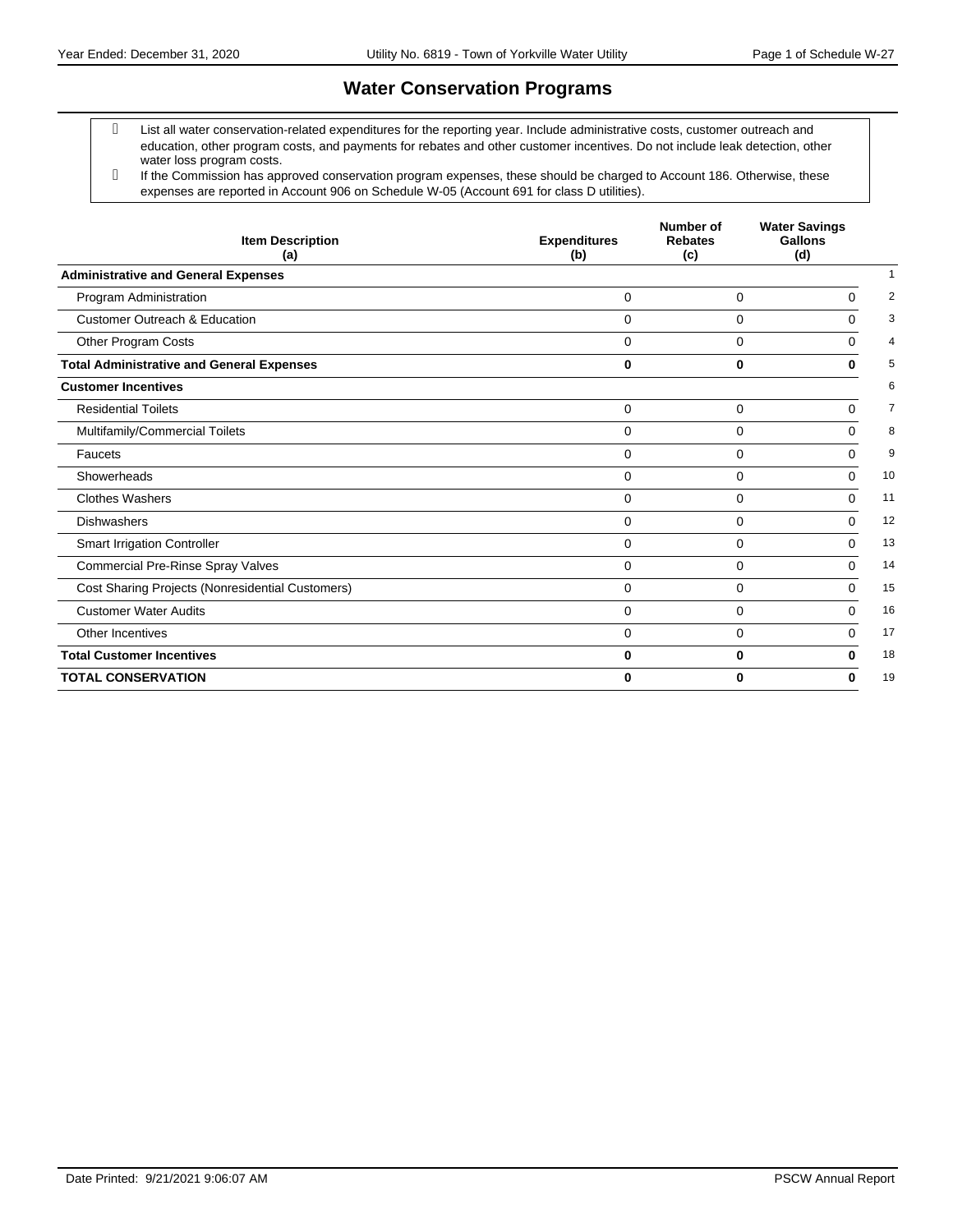#### **Water Customers Served**

- List the number of customer accounts in each municipality for which your utility provides retail general service. Do not include wholesale customers or fire protection accounts.
- Per Wisconsin state statute, a city, village, town or sanitary district owning water plant or equipment may serve customers outside its corporate limits, including adjoining municipalities. For purposes of this schedule, customers located %Within Muni Boundary $\acute{+}$ refers to those located inside the jurisdiction that owns the water utility.

| <b>Municipality</b><br>(a)             | <b>Customers</b><br><b>End of Year</b><br>(b) |                |  |  |  |
|----------------------------------------|-----------------------------------------------|----------------|--|--|--|
| Yorkville (Village) **                 | 35                                            | 1              |  |  |  |
| <b>Total - Racine County</b>           | 35                                            | $\overline{2}$ |  |  |  |
| <b>Total - Customers Served</b>        | 35                                            | 3              |  |  |  |
| <b>Total - Within Muni Boundary **</b> | 35                                            | $\overline{4}$ |  |  |  |
|                                        |                                               |                |  |  |  |

\*\* = Within municipal boundary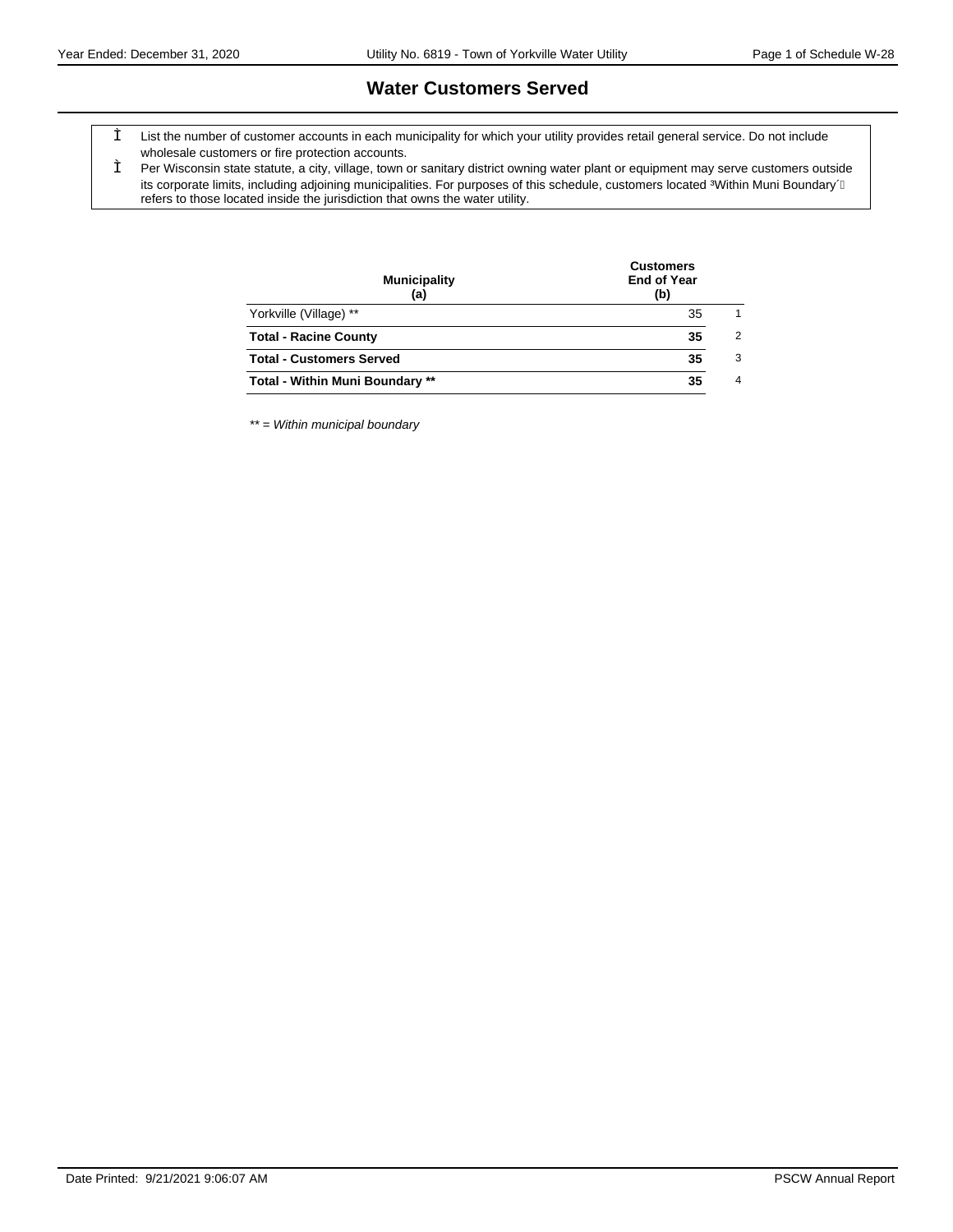#### **Privately-Owned Water Service Lines**

- The privately owned service line is the pipe from the curb stop to the meter.
- Explain all reported adjustments in columns(f) as a schedule footnote.
- Report in column (h) the number of privately-owned service lines included in columns (g) which are temporarily shut off at the curb box or otherwise not in use at end of year.
- Separate reporting of service lines by diameter and pipe material.

| <b>Pipe Material</b><br>(a) | <b>Diameter</b><br>(inches)<br>(b) | (c) | Added<br>First of Year During Year<br>(d) | Removed or<br><b>Permanently Adjustments</b><br>Disconnected Increase or<br>During Year<br>(e) | (Decrease)<br>(f) | End of Year<br>(g) | <b>Customer</b><br>Owned<br><b>Service</b><br>Laterals Not<br>in Use at<br>End of Year | Replaced<br><b>During Year</b><br>Usina<br><b>Financial</b><br>Assistance<br>from Utility<br>(h) |  |
|-----------------------------|------------------------------------|-----|-------------------------------------------|------------------------------------------------------------------------------------------------|-------------------|--------------------|----------------------------------------------------------------------------------------|--------------------------------------------------------------------------------------------------|--|
| Concrete                    | 0.250                              |     |                                           |                                                                                                |                   |                    |                                                                                        |                                                                                                  |  |
| <b>Utility Total</b>        |                                    |     |                                           |                                                                                                |                   |                    |                                                                                        |                                                                                                  |  |